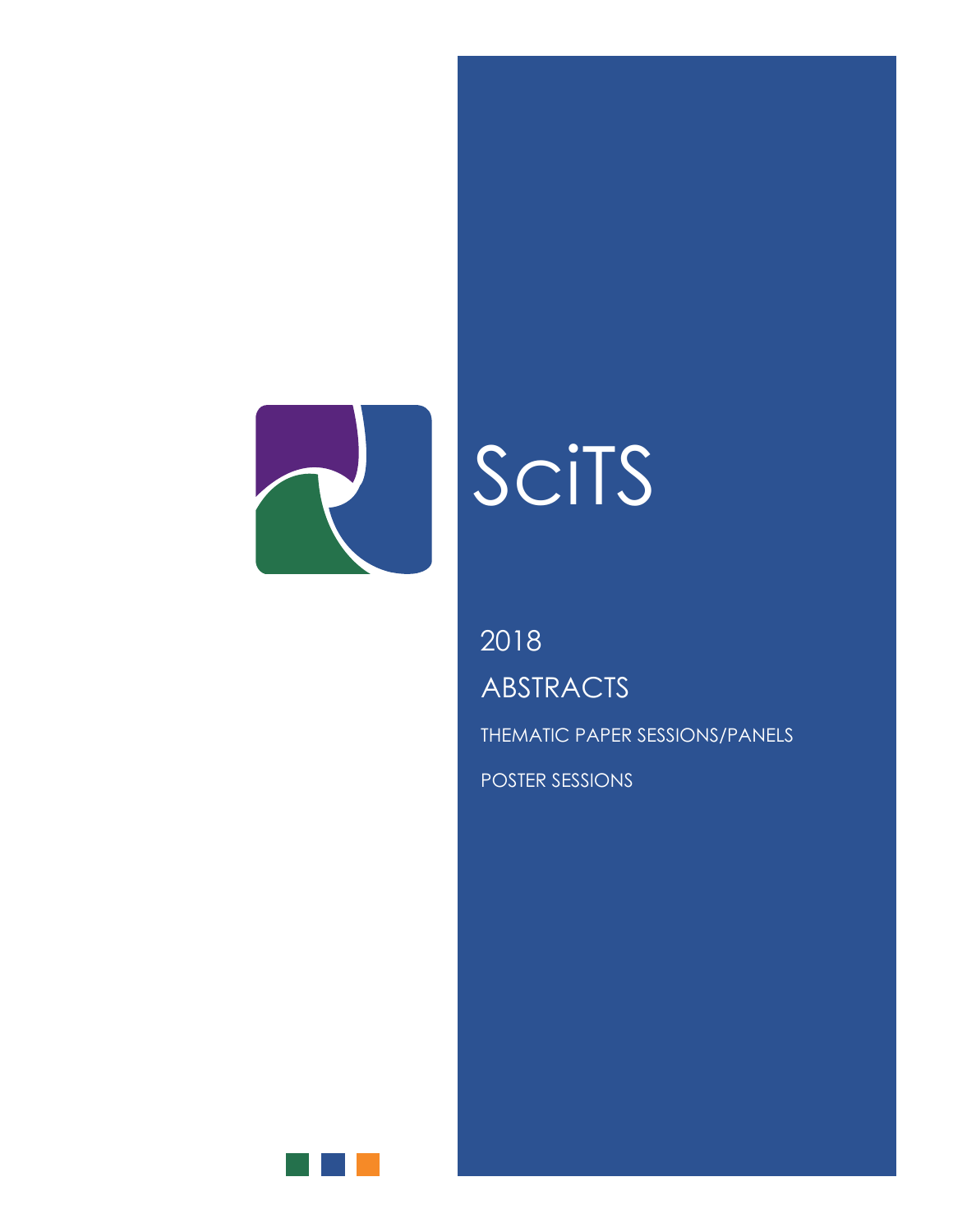## **Table of Contents ABSTRACTS**



#### **THEMATIC PAPER SESSIONS/PANELS**

| May 22, 2018                                |       |
|---------------------------------------------|-------|
| Tuesday Morning Session (11:00 - 12:00)     | p. 3  |
| Tuesday Afternoon Session 1 (1:30 - 2:50)   | p.11  |
| Tuesday Afternoon Session 2 (3:15 - 4:35)   | p. 19 |
| Tuesday Afternoon Session 3 (5:00 - 6:00)   | p.31  |
| May 23, 2018                                |       |
| Wednesday Afternoon Session 1 (1:30 - 2:50) | p. 4  |
| Wednesday Afternoon Session 2 (3:30 - 4:50) | p. 54 |

#### **POSTER SESSION**

| Monday, May 21, 2018 (6:30 - 7:30) |  | p.63 |
|------------------------------------|--|------|
|------------------------------------|--|------|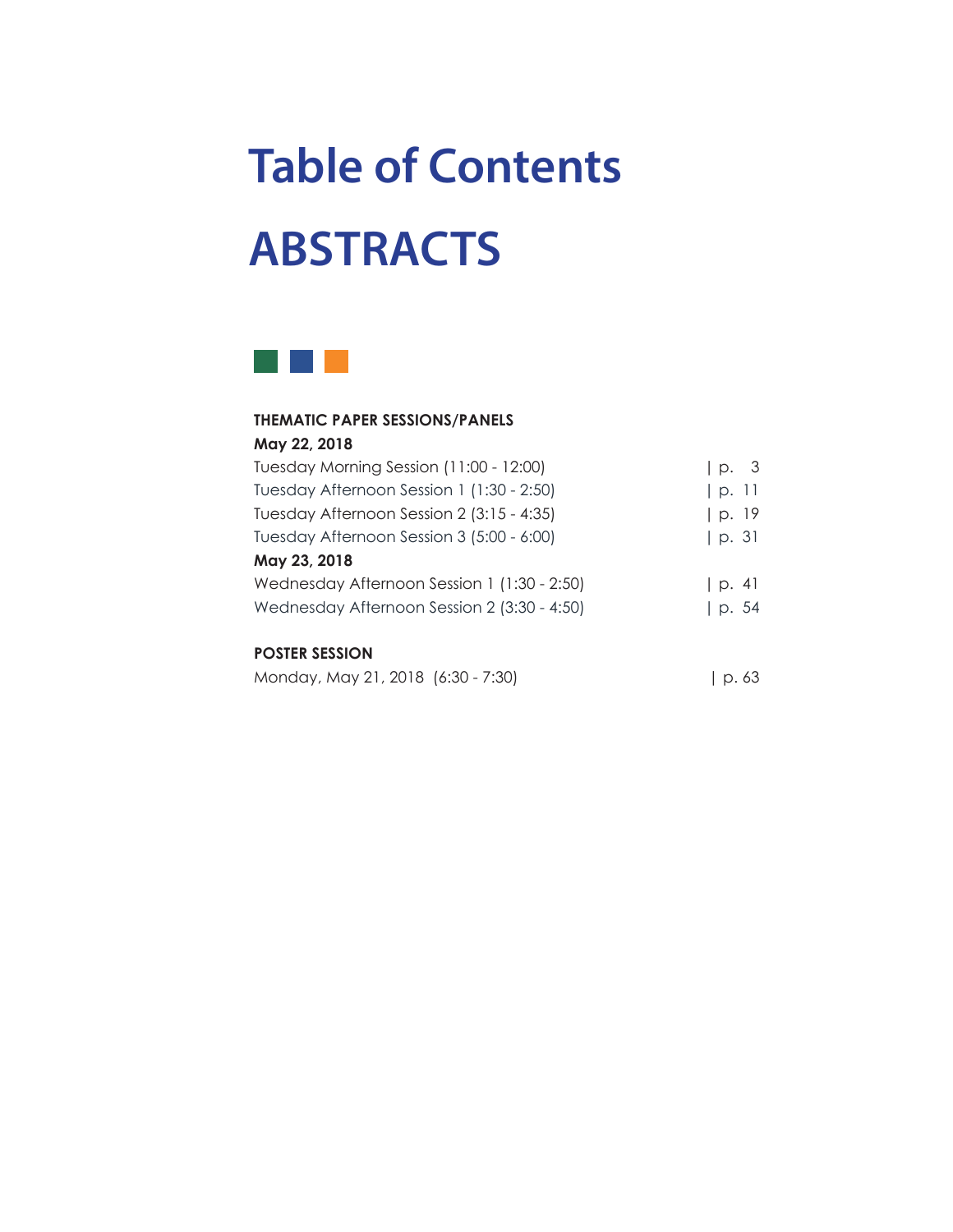#### **FUTURE DIRECTIONS**

**Paper: Applying Artificial Intelligence, Neural Networks, and Machine Learning to SciTS** 



Author: **Stephanie Vasko (Michigan State University)**

2017 saw prominent technology companies, including Google, Microsoft, and IBM, make tools and technologies based on artificial intelligence, neural networks, and machine learning publicly available. These tools have included conversational agents (CAs) and chatbots, as well as tools for text and video-based content and emotion analysis. These tools will have a variety of implications for the way that we conduct and study team science, including, but not limited to, the technological readiness of teams, the ways that teams and team scientists conduct research, and the composition of teams. This talk will present an accessible introduction to and overview of artificial intelligence (AI), neural networks, and machine learning technologies that can (and could in the future) be applied to the science of team science. As CAs are one of the most popular types of these technologies, I will explore technologies including various tools for conversational assistant/chatbot technologies from IBM Watson and Dialogflow (formerly API.AI), along with applications of these technologies to team science and community engagement (Vasko, 2017 presentation). I'll also present a summary of current work in the area of CAs and teams (Porcheron et al., 2017) and neural networks and teams (Dimas et al., 2017), as well as research efforts using new technologies to evaluate team dynamics from a variety of perspectives (Samrose et al., 2017), including emotion analysis (Rinkus et al., work in progress). I will conclude by summarizing benefits and opportunities to integration of artificial intelligence, neural networks, and machine learning into the science of team science research methodology toolkit.

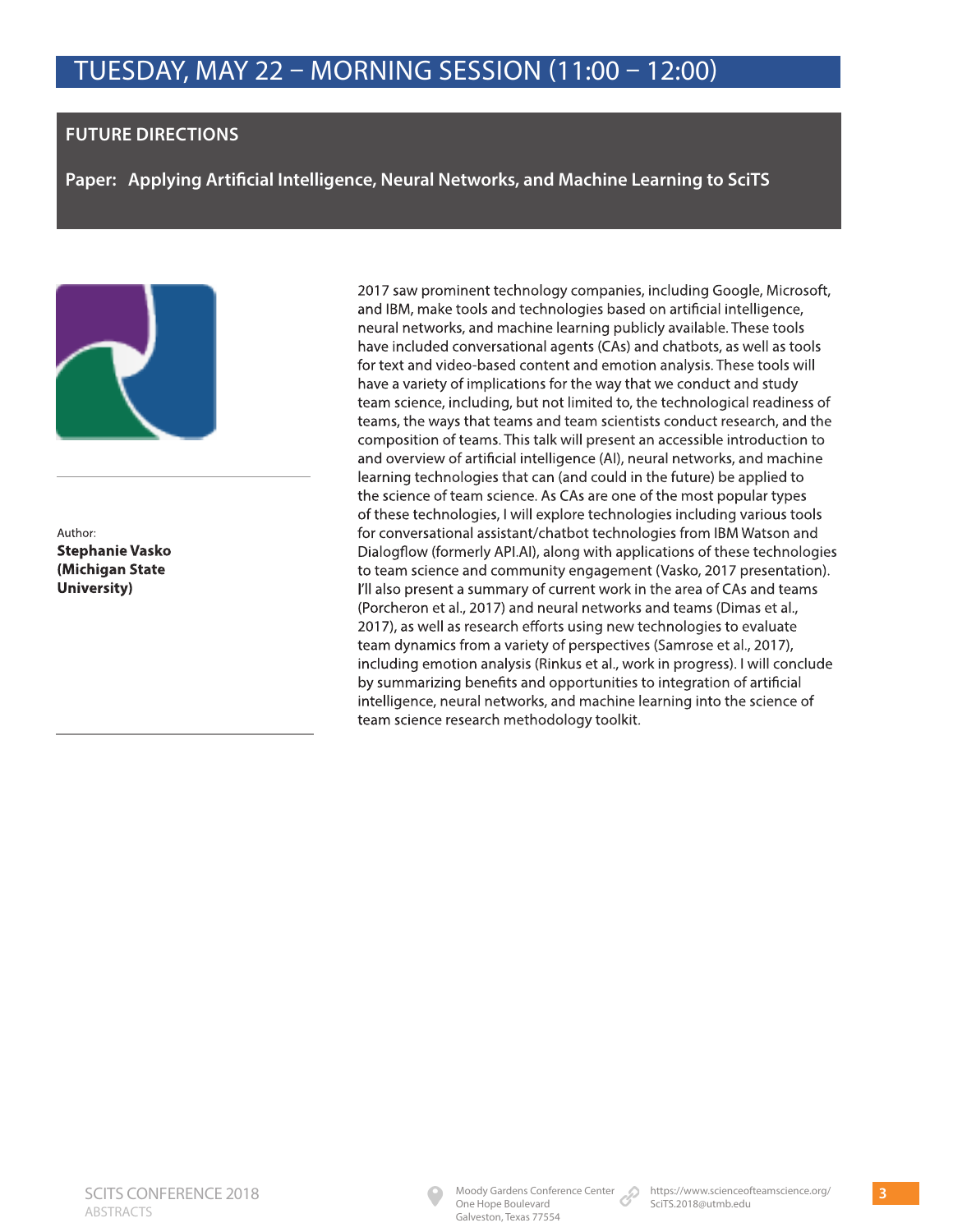#### **FUTURE DIRECTIONS**

**Paper: Complex Adaptive Team Systems (CATS)**



Authors: **John Turner, Rose Baker, & Kerry Romine (University of North Texas)**

Complex adaptive systems (CAS) have been identified as being hard to comprehend, composed of multiple interacting components acting interdependently with overlapping functions aimed at adapting to external/environmental forces. The current theoretical model utilized the natural functions of teams, viewing teams as a complex adaptive system, to develop the structure of the theory of complex adaptive team systems (CATS). The CATS model was formulated around the components of complexity theory (interactions, nonlinearity, interdependency, heterogeneity, complex systems, emergence, self-organizing, adaptability) to show its utility across multiple domains (the role of leadership, organizational learning, organizational change, collective cognitive structures, innovation, cross-business-unit collaborations). In theorizing the CATS model, a new level of analysis was implemented: the interactions between agents as a move toward emergence in complex systems. The CATS model ultimately provides a model for organizations/institutions to drive knowledge creation and innovation while operating in today's complexity.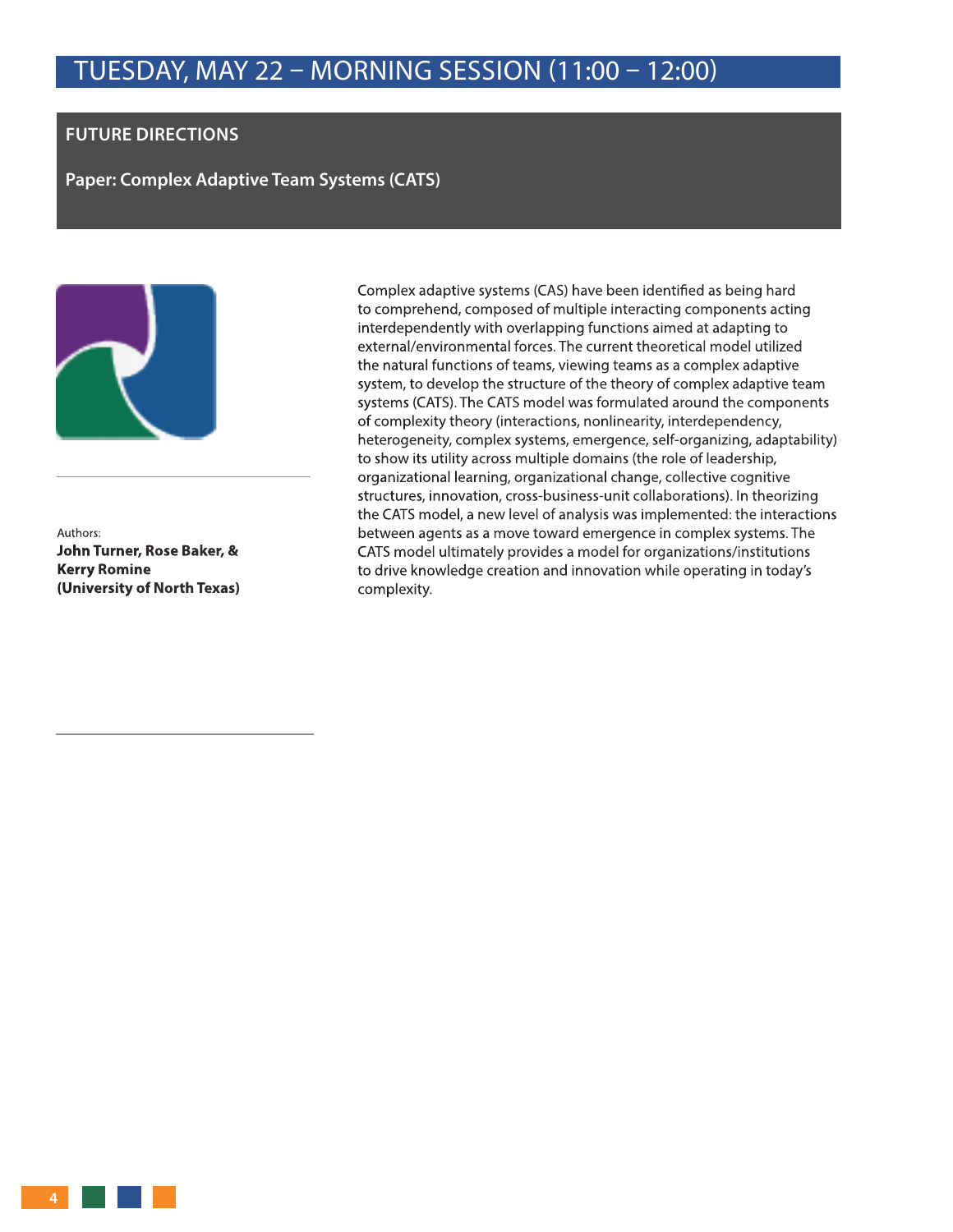#### **NON-ACADEMIC DIMENSIONS OF TEAM SCIENCE**

**Paper: The Integral Role of Non-Scientific Specialists: A UK Case Study** 



Authors: **Ruth Norris, Claire Smith, & Amanda Lamb (University of Manchester)**

This retrospective, observational study examined the hypothesis that the inclusion of non-scientific skilled specialists (SS) in health informatics research increased the innovation, quality, and impact of the research outcomes: a qualitative study of the Centre for Health Informatics (CHI), the University of Manchester, UK. As is inherent to domains such as digital health, academic teams are typically cross- and multi-disciplinary. However, within the model used by CHI, a high proportion of SS were also embedded in teams or in leadership. This model has successfully taken the group from 4 members to >100 in 12 years, with income >£150 million, 25+ current grants, and c.100 publications in the year 2016-17. Alongside these traditional metrics, the innovative SS-inclusive approach has resulted in significant internationalization of research (e.g. Brazil and China Governments) and strategic partnerships including Intel and Microsoft Research. Sustainable, scalable commercial opportunities have also been established in the form of intellectual property and spin-outs (NWEH; Affigo.io). Team structures evolved over the study: where a higher proportion of SS involvement provided a step-change in high impact research, resulting in a significantly higher impact on national policy and UK-wide campaigns. The inclusion of SS in areas such as software, patient advocacy, communications, and project/programme/operational leadership has impacted research, policy, and practice. SS played key roles in the creation, design, and delivery of outputs influencing the UK's industrial strategy, national data-sharing opt-out programme, NHS interoperability, and public attitudes towards the use of health data. This research contributes further understanding of the application of team science theory from an international perspective, with particular emphasis on the value of SS; with this particular case study providing a working model from which to develop the contribution of SS to enhance and multiply academic endeavour, policy, and practice, which would not be possible with a purely academic team.

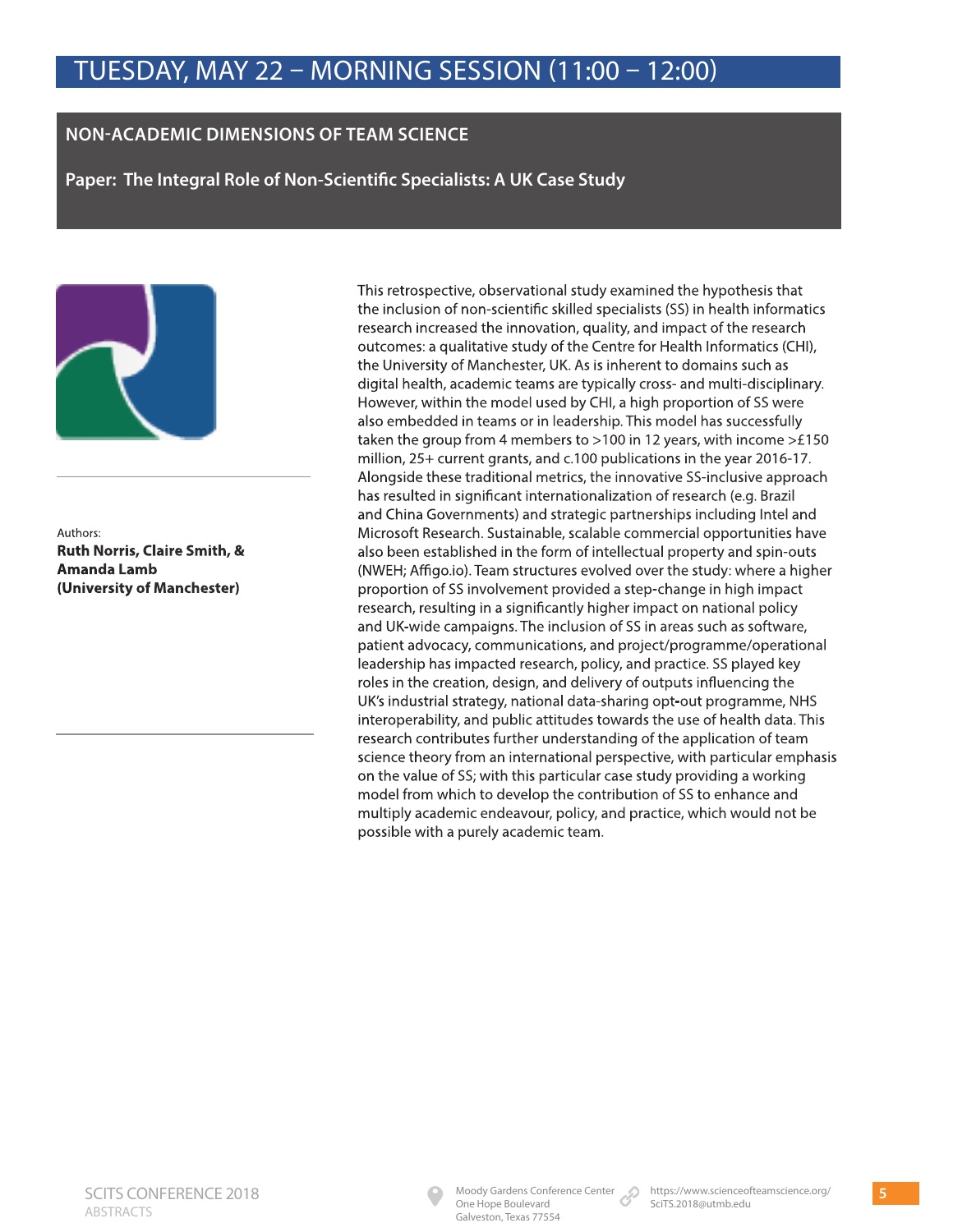#### **NON-ACADEMIC DIMENSIONS OF TEAM SCIENCE**

**Paper: Policy Levers to Open Federal Laboratories and Incentivize Public-Private R&D Collaborations** 



Author: **Vanessa Pena (IDA Science and Technology Policy Institute)** The Federal Government offers a variety of mechanisms to incentivize private sector collaborations, including access to subject matter experts, data, and unique, world-class laboratories, available across the Federal R&D enterprise. Some Federal laboratories, particularly the Department of Energy user facilities, have operated as open facilities for use, (on a merit basis), by academic and private sectors for some time. More recently, Departments and Agencies are increasingly developing open campuses and making use of other mechanisms to open-up their laboratories to create an environment that facilitates multi-sector collaboration and enhances Federal R&D missions. One mechanism to enable open laboratories is the use of leases to develop and modernize underutilized Federal real property and infrastructure. This mechanism can be used to partner with private and other sectors in common R&D areas, bring non-Federal researchers in close proximity to Federal scientists and engineers, and leverage funding for built infrastructure, particularly from the private sector. This study investigates the use of this leasing mechanism, lessons experienced, and benefits accrued at various Departments and Agencies. This study also makes recommendations for how the Federal Government can maximize the use of these tools, in particular options for addressing policy constraints and implementation barriers.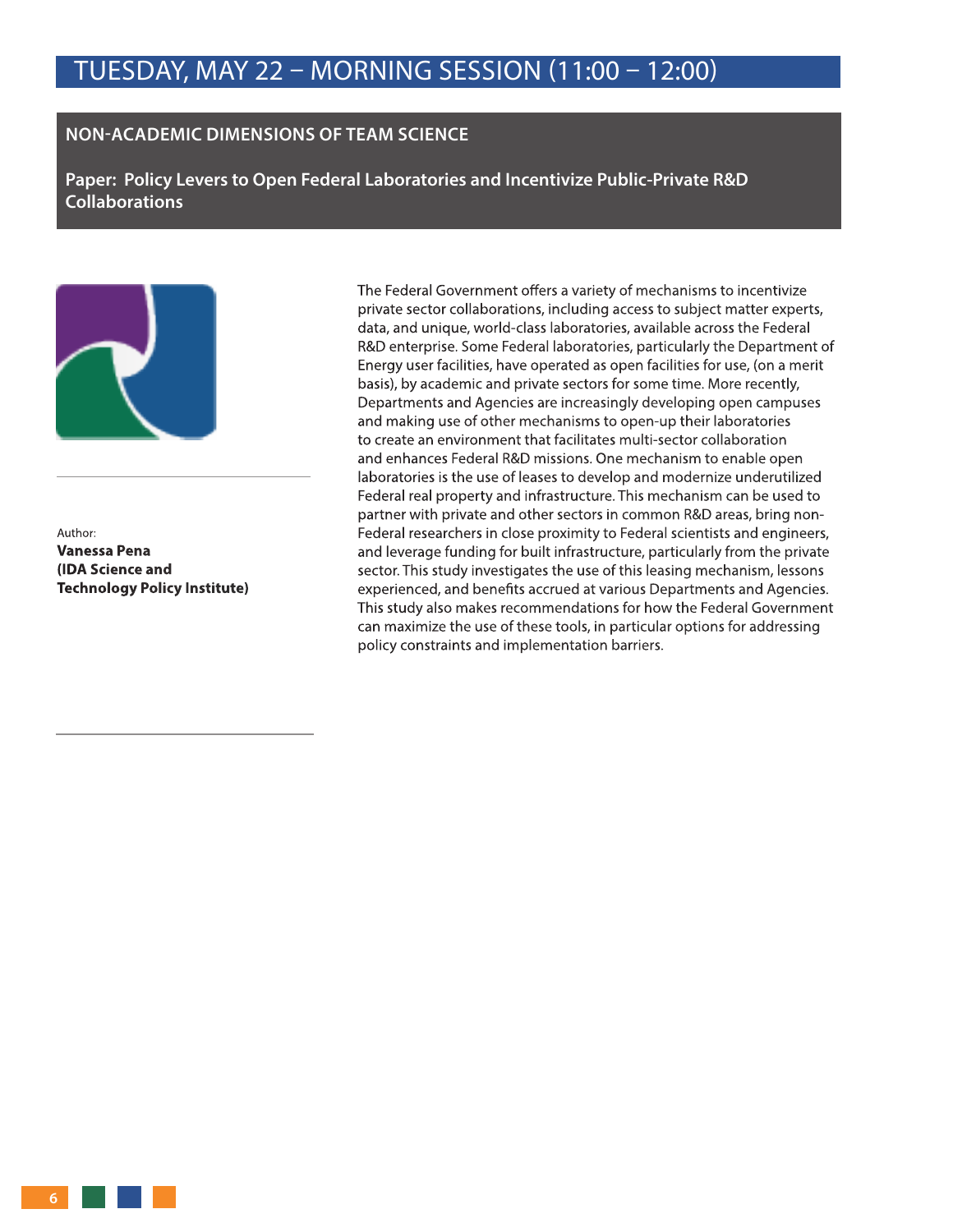#### **COMMUNICATION IN TEAM SCIENCE - ANALYSIS AND FACILITATION**

**Paper: Information Sharing Techniques to Close Gaps in Distance Collaboration** 



#### Authors:

**Laura Anderson (IBM Research – Almaden), Christine Bruce (James Cook University), Geoffrey Z. Liu (San Jose State University), Kristen Rebmann (San Jose State University), & Sharmistha Dey (Queensland University of Technology)**

Scientific, biomedical, and technical team composition and collaboration continues to be increasingly heterogeneous across many dimensions, driven by multiple factors including problem complexity, globalization, computational methods, and the capabilities of communications technologies. This research explores the characterization of heterogeneity experienced as distance between collaborators as they work together, along the dimensions of discipline, geography, time zone, organization, role, project tenure, and others. These distances, individually and in combination, must be crossed in the collaboration work of a team to accomplish the project milestones, share ideas, build common ground, create innovation, avoid misunderstanding, and accomplish the overall goal of the work effort. The included figure provides a visualization of how a set of distances can accumulate, with the potential to impact the collaborative effort in both positive and negative ways, ranging from enriching to dividing the collaborative effort. There is power in a model which examines the cumulative effect of a set of heterogeneity factors, since that is how individuals experience these differences in a specific collaborative context. Fortunately, there are boundary-spanning approaches that can be applied to cross these distances in the work of a team. Particularly important is the strategic and intentional sharing of information over those distances as a force for capitalizing on the intrinsic heterogeneity, as well as closing those gaps. The strategies identified are based on an empirical study with a theoretical foundation using activity theory (also called cultural-historical activity theory, CHAT). Activity theory provides a systemic framework to analyze a collaborative group at multiple levels of granularity, from the individual to the entire group. This talk will review the theoretical and practical dimensions of this work, including the overall model and approach, information sharing strategies, and work management practices to address these compound distances for the benefit of collaborative team outcomes.

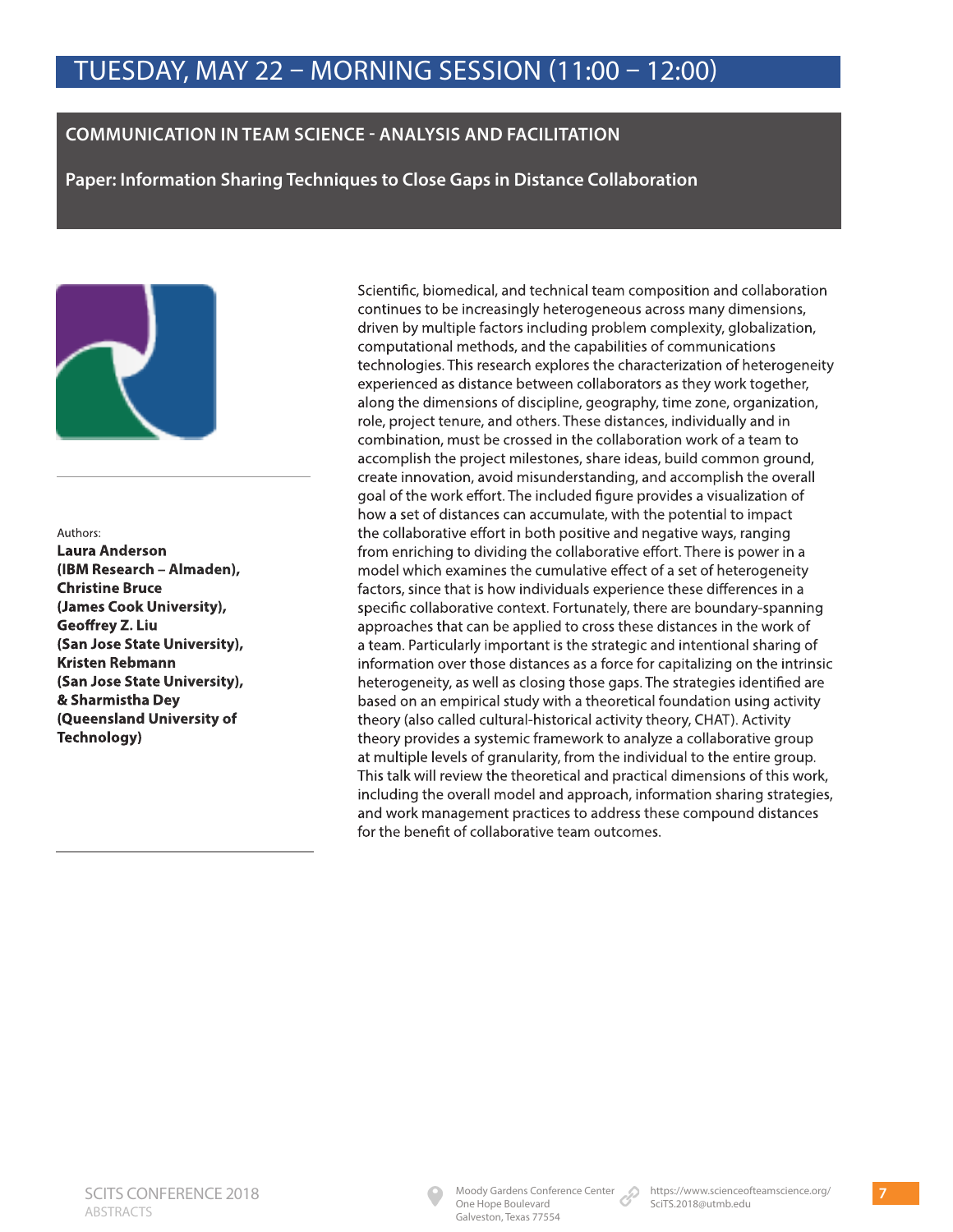#### **COMMUNICATION IN TEAM SCIENCE - ANALYSIS AND FACILITATION**

**Paper: Gaps and Overlaps in Healthcare Team Communication: Analysis of Speech** 



#### Authors:

**Tayana Soukup (King's College London), Ged Murtagh (Imperial College London), Anish Bali (Royal Derby Hospital), Tasha Gandamihardja (Chelmsfor Hospital Breast Unit), Lord Ara Darzi (Imperial College London), James Green (Whipps Cross University Hospital), & Nick Sevdalis (King's College London)**

Studying groups in their natural contexts can help build our understanding of complex organisational behaviours. This study focuses on cancer multidisciplinary team meetings (MDMs). Building on existing evidence (from the macro perspective) of unequal participation that can impact on the team's functioning, we set out to explore turn-transitioning between team-members on a micro-level using principles of Conversation Analysis. Breast, colorectal, and gynaecological cancer teams were video recorded over 12 weekly meetings and 822 patient-reviews with a cross-section transcribed using Jefferson notation. A low frequency of gaps between speakers (3%) and high frequency of no-gaps-nooverlaps (73%) was found. This points to fast turn-transitions, which with a high frequency of overlaps (24%), in particular competitive, secured predominantly with raised pitch and vocalizations, make for a highly interactive meeting environment. Securing one's turn to speak in a multispeaker, fast-paced work group setting, such as a cancer MDM, can be challenging due to systemic reduction in turn-taking opportunities, hence unequal participation. Further research is needed to explore the role of authority gradients in MDMs and how members deal with incoming competing speakers. Implications for practice are to do with patient safety, since rapid turn-transitions for prolonged period of time may hinder effective communication and open up opportunity for error. Our findings contribute directly to narrowing the gap in the literature on healthcare teams that is to date largely focused on evaluating team-work from a macro-level perspective.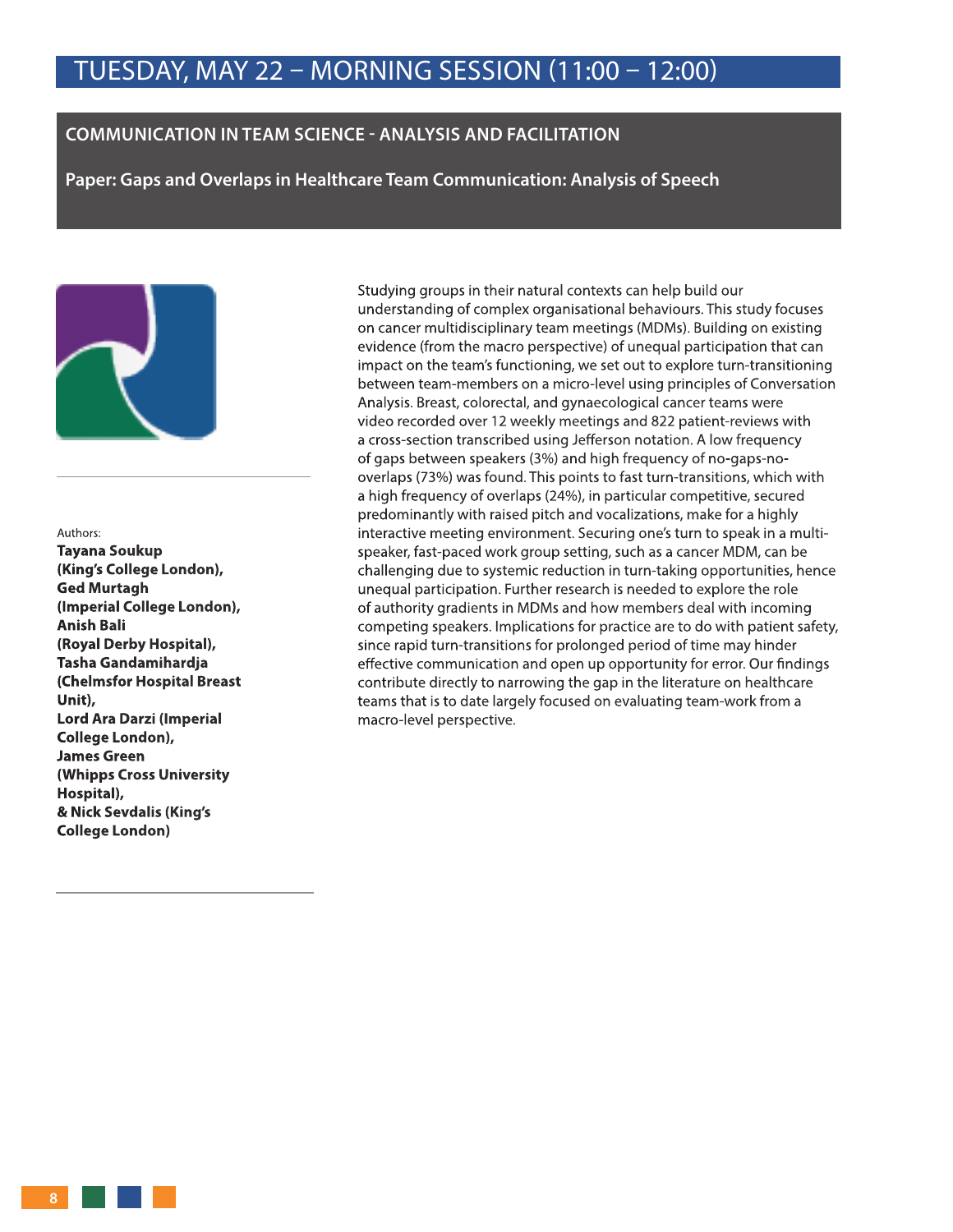#### **LEARNING ENVIRONMENTS FOR TEAM SCIENCE**

**Paper: Syncopated Pandemonium: Redesigning a College for Translational Science and Learning** 



#### Authors:

**Christopher Wharton, Scott J. Leischow, Matthew Buman, Julie Liss, Tannah Broman, Mac McCullough, Adriana Sanchez, Marcus Jones, Rodger Kessler, Henry Barto, Matthew Scotch, Yuna Buhrman, & Deborah Helitzer (Arizona State University)**

Creating solutions for health problems, and determining how to scale them, requires a more complex and transdisciplinary process than is normally applied in the traditional academic setting. Although efforts across the nation are underway to do just this, it might be possible to accelerate progress if translational science were not just an activity in which to participate, but a fundamental design attribute of the modern academic college. At Arizona State University, a team of diverse faculty and staff came together, with support from university leadership, to fully redesign ASU's College of Health Solutions with this notion in mind. As part of an exercise in 'syncopated pandemonium,' the team and its consultants engaged in an exhaustive series of activities meant to re-examine every level of traditional college structure. Activities included listening, challenging, breaking down, and rebuilding in order to design into the edifice of the College default mechanisms to: 1) drive team science, 2) eliminate barriers between innovative research and academic programs, and 3) ultimately translate science into action for population health solutions. The result is a New Academic Model in which translation is, by default, an aspect of how larger scale research activities are conducted and at the same time melded with curricular offerings for students. A key component of this design, and perhaps a novel one for an academic unit, is the inclusion of incentivized Translational Teams. Teams are designed to comprise research and teaching faculty, staff, external partners, and students. Their purpose is to drive innovative solutions to health problems not only through transdisciplinary research, but also through student-centered academic program development, community engagement, and more comprehensive career preparation. In aggregate, the newly designed College of Health Solutions more seamlessly blends disciplines, eliminates barriers between scholarship and learning, and inherently embraces community partners for actionable, scalable solutions development.

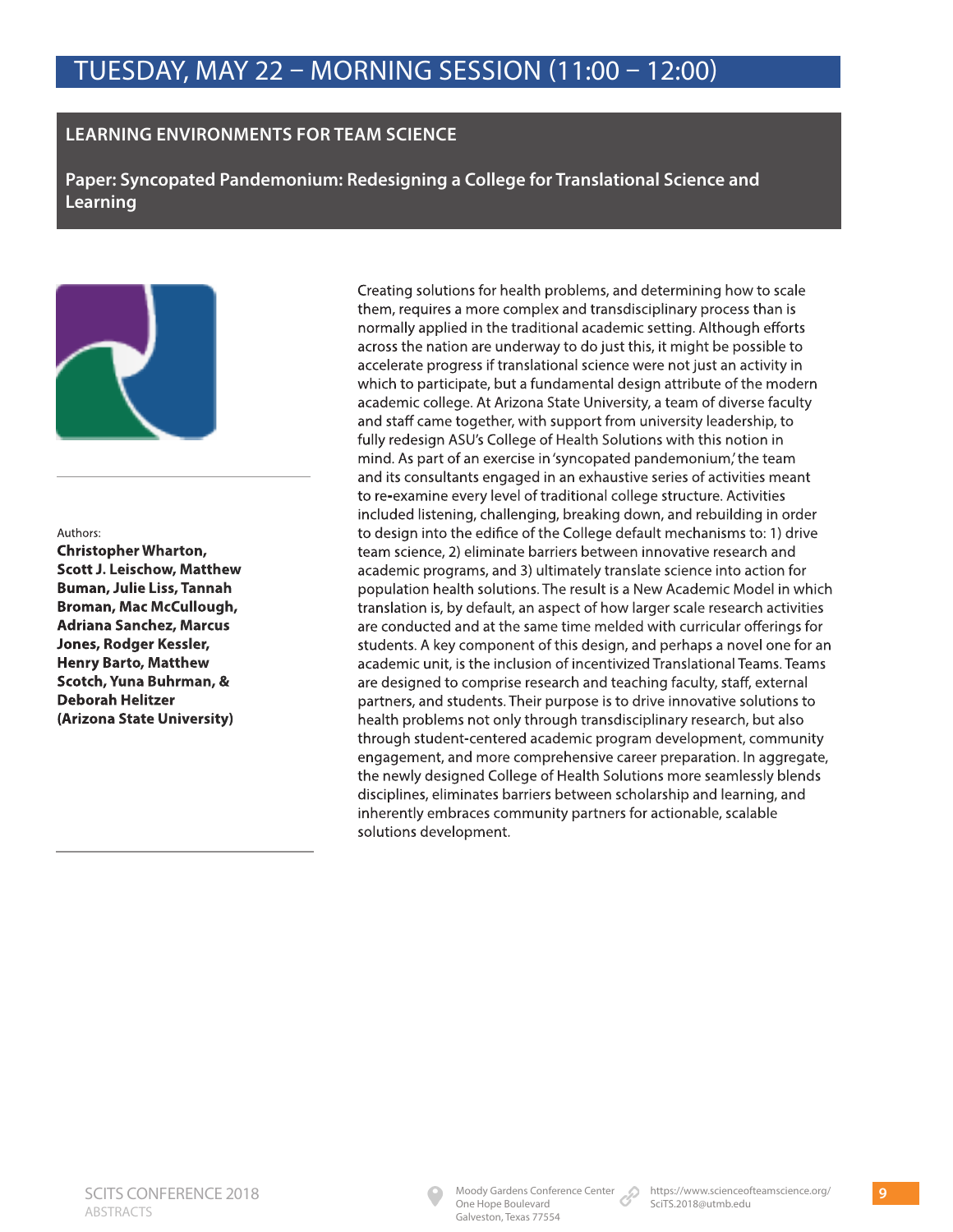#### **LEARNING ENVIRONMENTS FOR TEAM SCIENCE**

**Paper: Teaching Team Science** 



Authors: **Jennifer E. Cross, Hannah Love, & Ellen Fisher (Colorado State University)**

SciTS emerged as a field because of the idea that we can tackle more complex problems when we are members of a team. However, the scientific literature still debates whether SciTS can be taught. More specifically, can we influence team development and process to result in different team outcomes? Recent literature in the learning sciences has theorized that we need to teach students collective cognitive responsibility. Collective cognitive responsibility is a theory that we can teach students skills they need to join scientific, business, industrial, and other teams that require complex systems thinking. This literature has a major gap, it has no examples of practical application and no empirical evidence that teaching collective cognitive responsibility works. In our study, we conducted a mixed-methods evaluation of capstone courses at Colorado State University to answer 1) how can we teach SciTS to undergraduate students and 2) what are the long-term learning outcomes from teaching SciTS? We collected data, social network surveys, student reflections, interviews, and learning outcomes survey from two departments and six course formats. We found strong scientific evidence that community-based research (CBR) and service-learning activities are preparing students for team science by developing their capacity for collective cognitive responsibility. Our results from the SNA showed that students formed teams to answer the community-based research questions and conduct service-learning projects. In addition, the student reflections indicate that the entire classroom functioned as a team, where students learned to rely on each other and co-create their learning. In interviews, students reported on the strong influence of their peers. Finally, in the alumni survey, respondents reported that CBR and service-learning classes taught them to be members of a team. These CBR courses provide an empirical example of how to teach team science and specifically how to cultivate the basic cognitive skills needed for team science.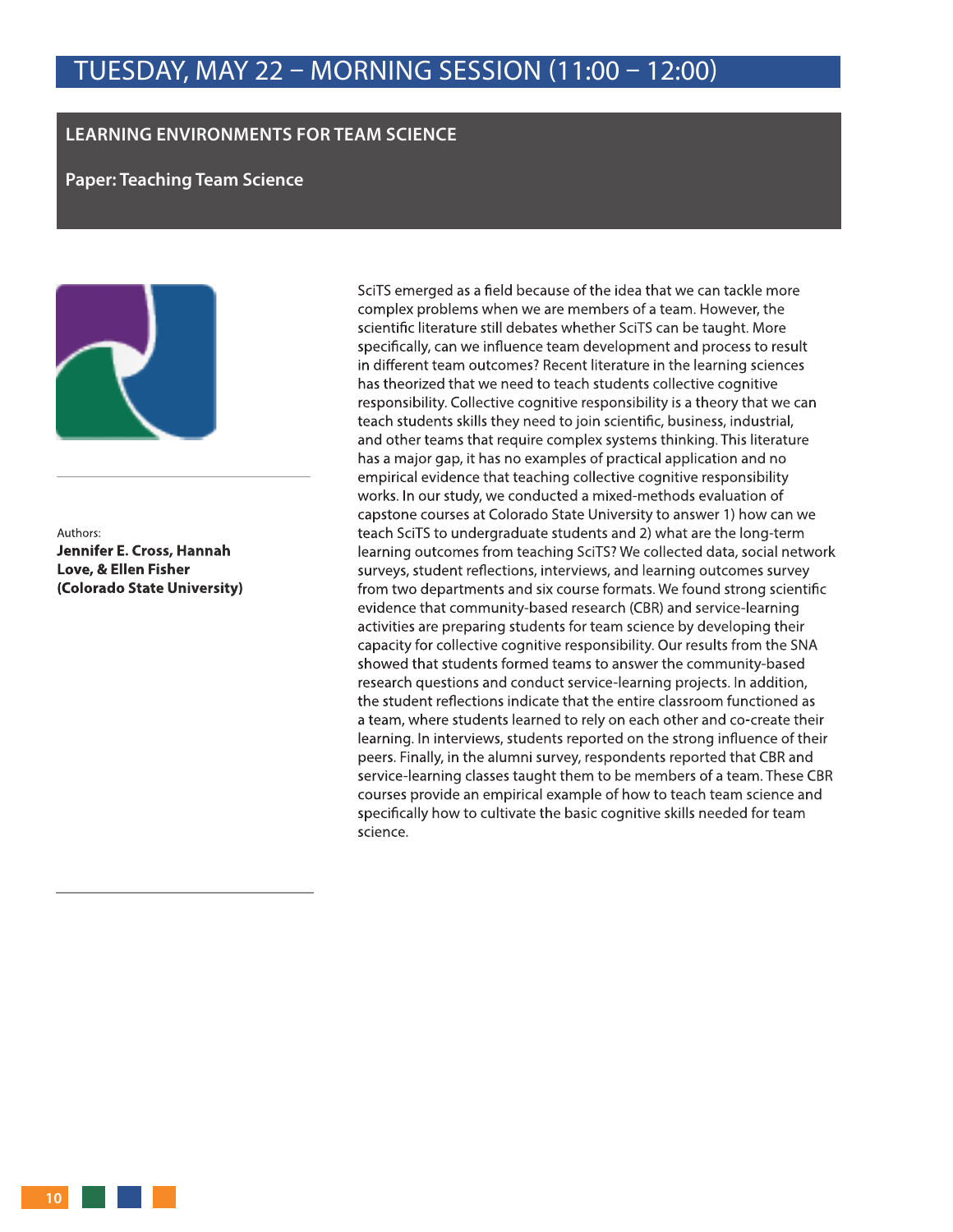#### **PANEL – ESTABLISHING TRUST IN A DISTRIBUTED TEAM TO CULTIVATE SYSTEMIC CHANGE**



#### Panelists:

**Kennan Salinero (ReImagine Science), Anne Heberger Marino (National Academy of Sciences), Pips Veazey (University of Alaska Fairbanks), Mery Miguez (Social Presencing Theater), Ulrike Kloiber (Chumbe Island Coral Park), Andrea Chlopczik (Zurich University of Applied Sciences), & Kimberley Brown Magnan (Leadership and Teamwork Trainer)**

Our poster 'Theory U Applied to Science: What's Possible?,' presented at the 2017 Science of Team Science conference, seeded the formation of a science hub for the MITx course u.lab: Leading From the Emerging Future. An international group of ten individuals met weekly for three months via zoom to explore new ways of connecting and learning together, while also engaging the course content individually. Our processes variously incorporated spaces for reflection, inquiry into intention, movement, sense-making, meditation, and the exploration of sometimes very new ways of knowing. We experienced an increase in trust, communication, support, and exploring deeper questions together in an intimate (though virtual) setting. We found that co-development and 'co-sensing' allowed us to experience our own space while developing our distributed team. This experience changed the way some of us communicate and interact in our own scientific settings. This panel, which will be presented by several who were part of this journey, will share how new approaches, ideas, and experiential exercises can generate team cohesiveness, co-learning, and unpredicted insights. Following Otto Scharmer and Arawana Hayashi's TheoryU processes, we will include participants in this panel presentation/ participatory event, creating a space for participants to experience a slice of the unfamiliar, exploratory approach we found in the u process. Creating a different space, participants will help us change the structure of the room setting. We will thereby host this 'out of the box' conversation about systematic change in the world of science, with the invitation to do things differently. Attendees will have a chance to have a taste of how we as individuals experience the 'social body', relating and interacting as individuals and as 'group.' We feel the potential to disrupt science in this way might allow scientists to embrace and envision the highest future possibility for ourselves and for society.

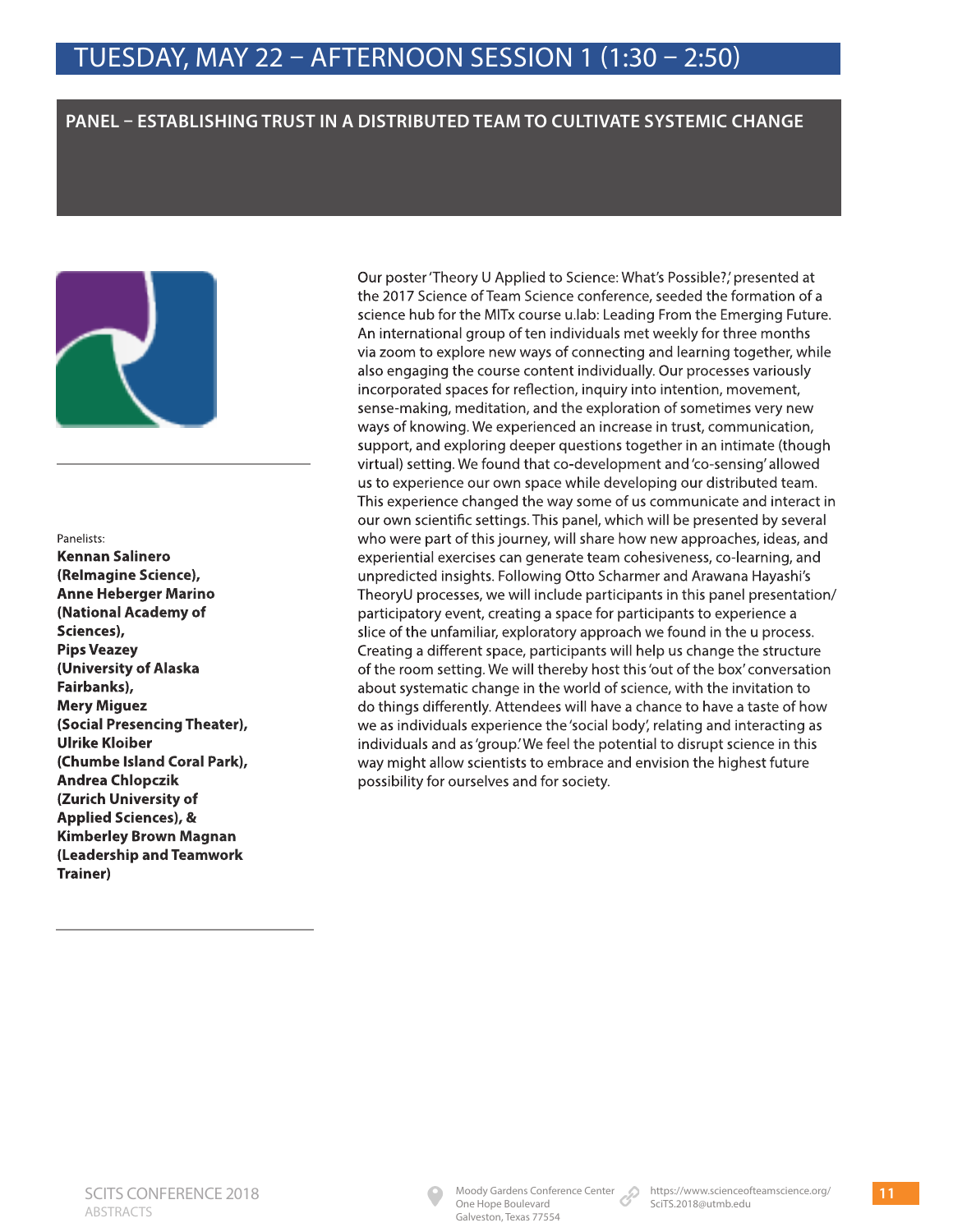#### **LEADERSHIP**

**Paper: Introduction to Leadership Training for Pre-Doctoral Students Engaged in Team Science** 



#### Authors:

**Celia Chao (University of Texas Medical Branch), Kevin Wooten (UTMB), Heidi Spratt (UTMB), Huda Sarraj (UTMB), Judith Aronson (UTMB), Jonathan Hommel (UTMB), Ross Ungerleider (MD Driscoll Children's Hospital), Jamie Ungerleider, & Mark Hellmich (UTMB)**

Objectives: Interprofessional team science is increasingly recognized as a key driver for the most impactful way to translate scientific knowledge to improve public health. However, formal training in team leadership and project management is not routinely taught in biomedical research graduate training programs or medical schools. We present our initial experience with leadership training in predoctoral students engaged in team science.

Methods: We piloted an IRB-approved Leadership Training Workshop for graduate biomedical and medical students enrolled in our Interprofessional Research Design during the Summer Term of 2017. We devoted 12 hours of a 7-week course toward leadership training. To measure outcomes, we used a pre/post-workshop test, which asked openended questions and probed whether the students recognized their own leadership style and whether they are aware of communication methods that minimize conflict and maximize team productivity. We also included a validated self-efficacy survey.

Results: A total of 17 students were enrolled in the Interprofessional Research Design Course (12 medical students, 4 PhD students, 1 MD/ PhD student) during the Summer Term of 2017 at the University of Texas Medical Branch Graduate School of Basic Sciences and the School of Medicine. The Kane-Baltes self-efficacy survey demonstrated improved leadership skills (pre- and post-training paired t-test, p=0.04).

Discussion: We successfully integrated a 12-hour leadership workshop into an introductory 7 week course on the practice of interprofessional team science. The students demonstrated self-awareness of their own leadership styles and further recognized that the styles differed under non-stressed versus stressed situations. Based on their own writings, some students developed an appreciation that team science outcomes are simply indicators of the processes that leaders themselves create.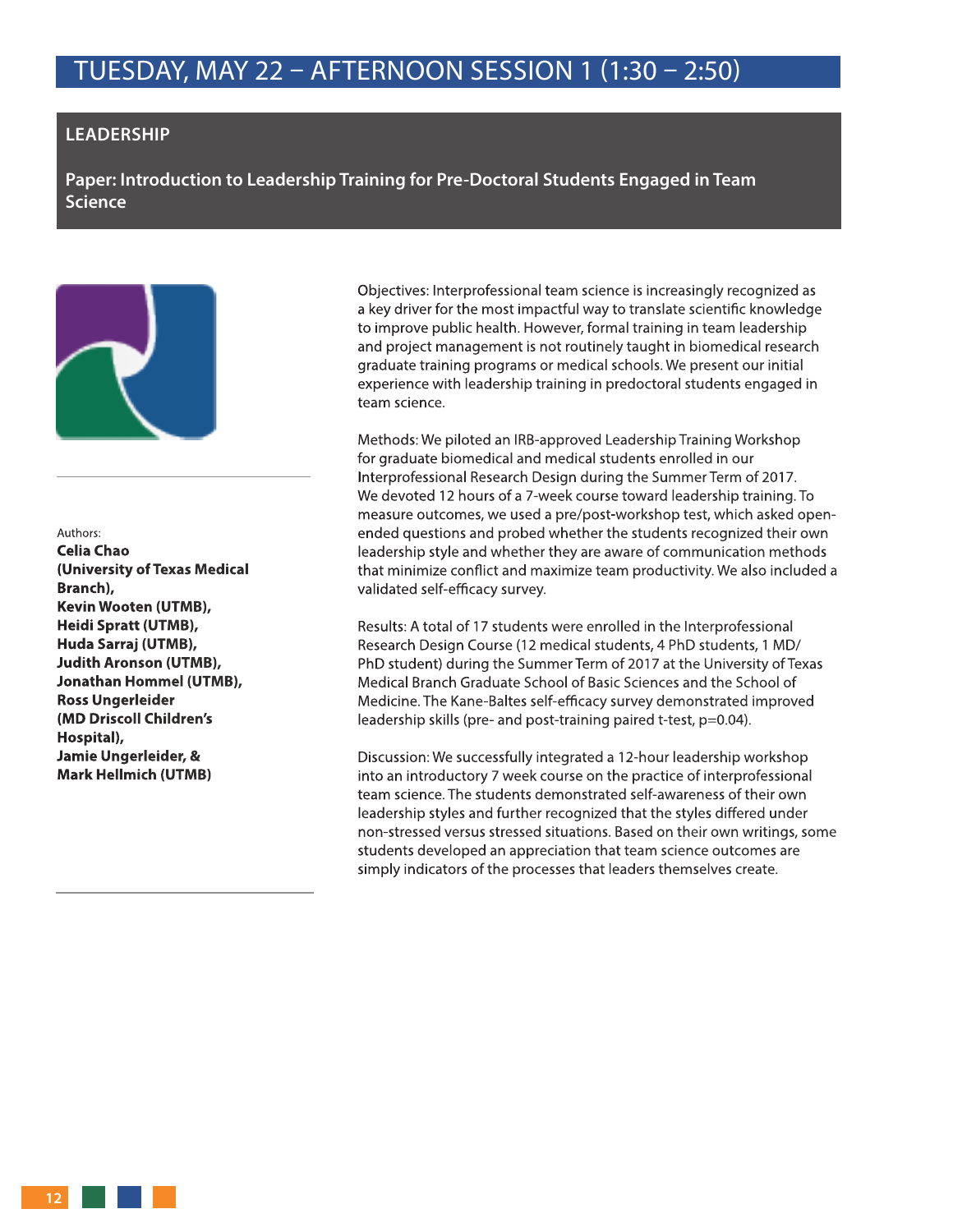#### **LEADERSHIP**

**Paper: Contextual Factors Influencing Collaboration: Using a Followership Lens** 



Author: **Karen Schwab (University of Texas Health San Antonio School of Nursing)**

As part of a qualitative action research study introducing followership theory into the health care context, participants were asked to consider how followership theory influenced their views about inter-professional collaboration. Participants were nursing students. Data collection methods included two focus group interviews, ten individual interviews, and four weeks of online activities and reflections. The author transcribed all interviews using a verbatim approach. Domain analysis, memo writing, axial coding, and thematic analysis were used for data analysis. Four themes emerged across the data set. One theme is relevant to those with an interest in inter-professional collaboration. In this study, participants' willingness to follow was situational to contextual factors. These contextual factors have been identified by participants as personal, group, leader, and situational factors. Furthermore, the willingness to follow or an unwillingness to follow also represented participant engagement. When willingness to follow was present, participants expressed high levels of engagement in achieving goals. When not willing to follow, their expressed levels of engagement declined. The one exception to this pattern was when the act of not following was seen as a way to advocate. In this situation, the participants' unwillingness to follow also matched a high level of expressed engagement. Participants went on to describe role management of those occupying the leadership, follower, and fellow follower role as vital to collaboration. Failing to manage ones' role during collaboration was seen as a frequent contributor to collaboration failure as a whole. Finally, participants spoke of barriers they faced when attempting to collaborate. These barriers included a lack of voice, lack of experience, and uncertainty of boundaries. Study recommendations include fostering leadership, as well as followership skills to allow improved role management during collaboration. Also, learning the contextual factors influencing engagement will assist both leaders and followers when setting group goals.

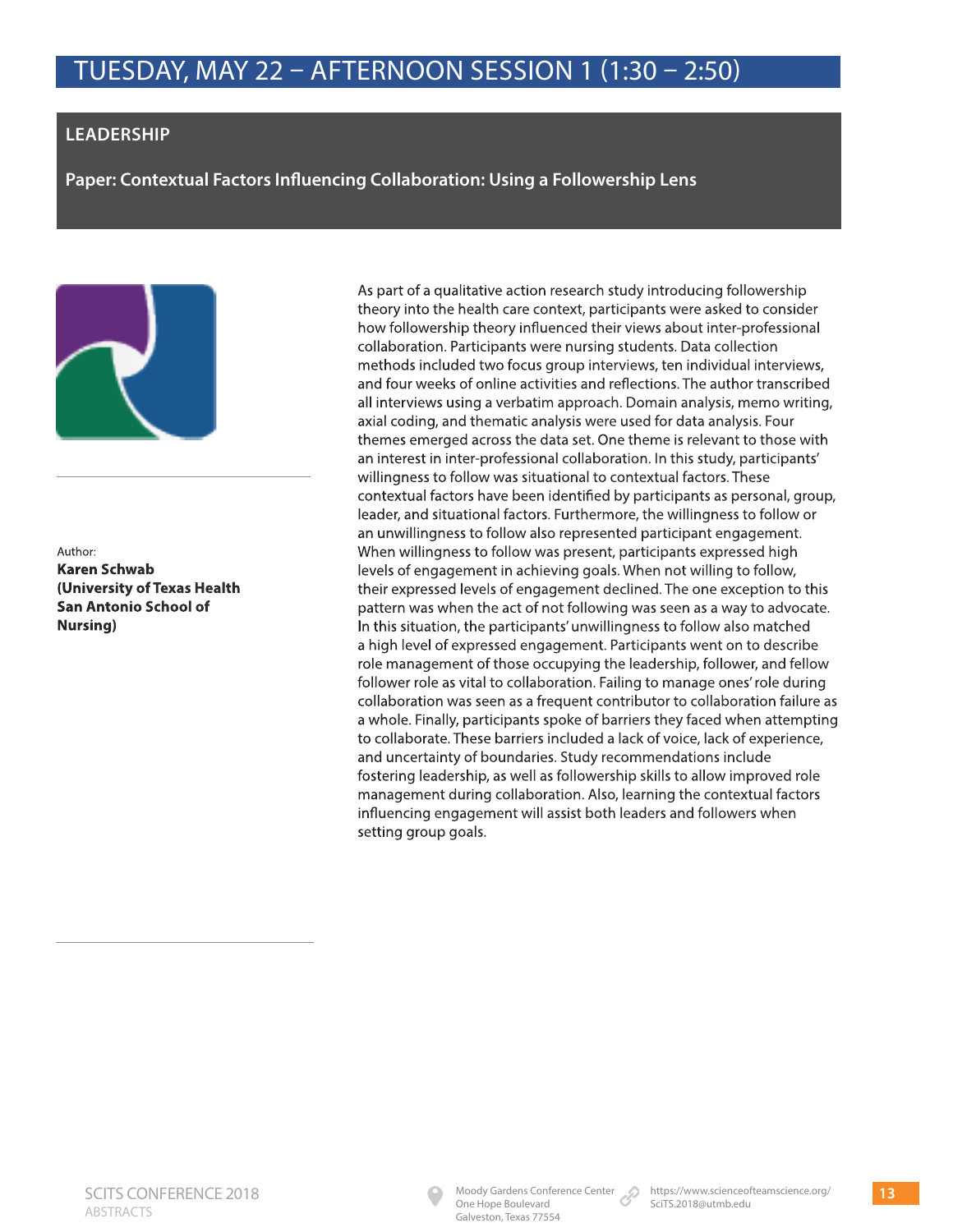#### **LEADERSHIP**

**Paper: Team Emergence Leadership Development and Evaluation Model Using Complexity Theory** 



Authors: **John Turner, Rose Baker, & Kerry Romine (University of North Texas)** This paper presents a leadership development model published by Turner and Baker (2017) that is designed to utilize the self-organizing, self-managing, and self-regulating functions found in teams and small groups. This theoretical paper presents the Team Emergence Leadership Development and Evaluation (TELDE) model as a new dynamic leadership development model designed to function in complex and non-predictive environments. Complexity theory, complexity leadership theory, and emergence were utilized to connect this theoretical model to leadership development, team cognition and learning, and knowledge management. This new theoretical model provides a new way of viewing leadership development, by incorporating naturally occurring team processes as a means of replicating the characteristics traditionally viewed as being related to leadership development. Emergent events occur through distributed leadership among various agents and are defined by levels of meaning, providing new knowledge to the agents, and allowing for the collective to move onto the next step towards goal attainment. Connecting leadership development competencies with the environmental factors is critical for successful leadership development programs. The methods and procedures within the evaluation plan and protocols should move beyond a reliance on competency development as confirmation of leadership development. Complexity theory can help to shed light on the formation of these connections while aiding other agents to become potential emerging leaders themselves. The TELDE model can be implemented as a developmental tool for organizations that expand the utility of such tools founded on the principles provided by the SciTS.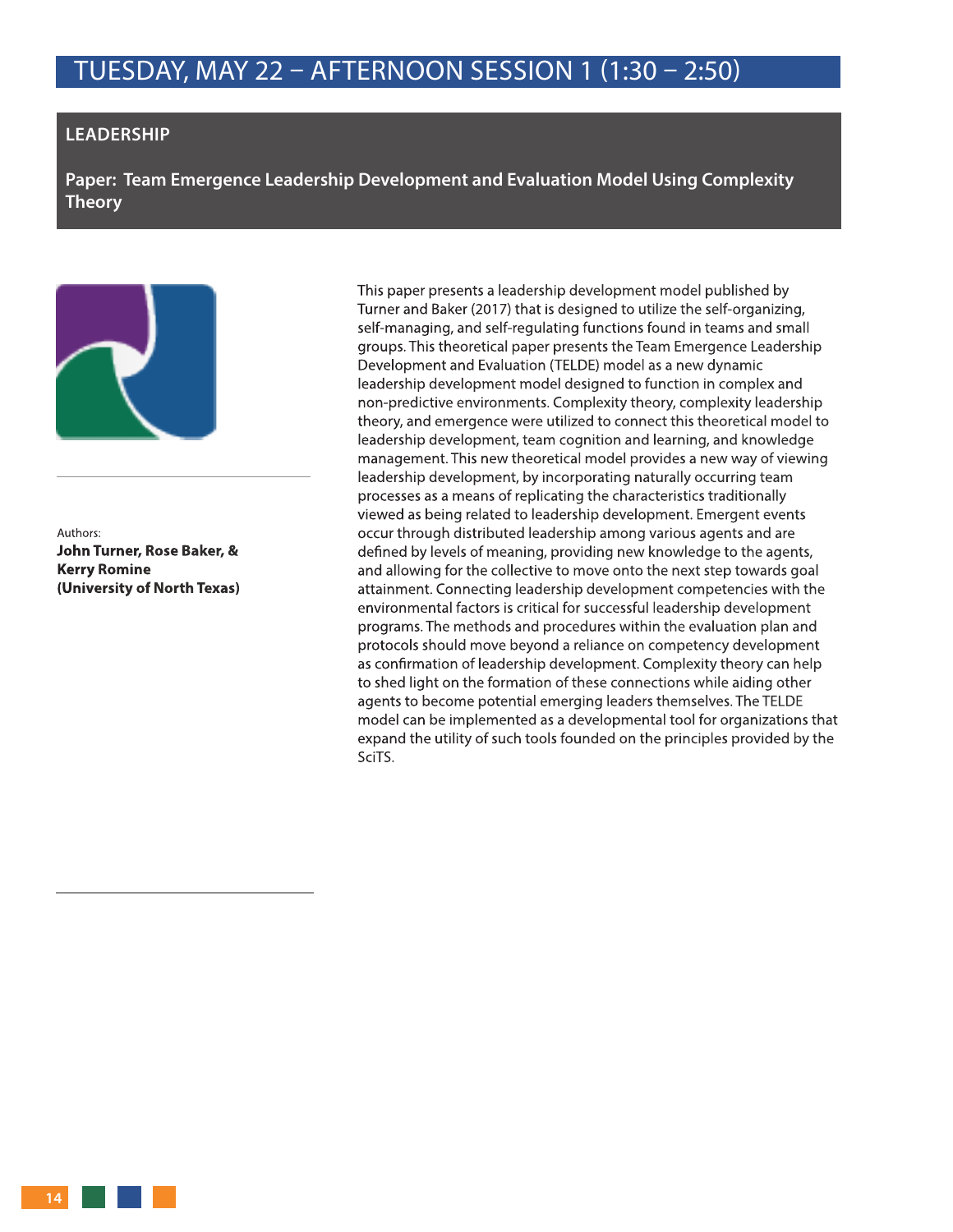#### **TEAM PERFORMANCE METRICS**

**Paper: Team-Centered Informatics: Leveraging Team Science for Designing Effective Informatics Solutions** 



Multidisciplinary translational teams (MTTs) have an increasing need to extract and make sense of massive amounts of health information for tasks such as designing multi-site clinical trials, and secondary data analysis of molecular and claims data. While recent team science research has identified key drivers of MTT success based on team structure and dynamics, there have been few attempts to leverage this understanding to design informatics solutions for tasks ranging from analyzing big healthcare data to designing precision medicine interventions. Here we explore Team-Centered Informatics, a framework which uses a top-down and bottom-up approach to guide the design of informatics solutions which are targeted towards the needs of MTTs. We demonstrate a case study of using this approach to design a novel system to help MTTs comprehend complex data associations.

Authors: **Suresh Bhavnani (University of Texas Medical Branch), Bill Ameredes (UTMB), & Shyam Visweswaran (University of Pittsburgh)**

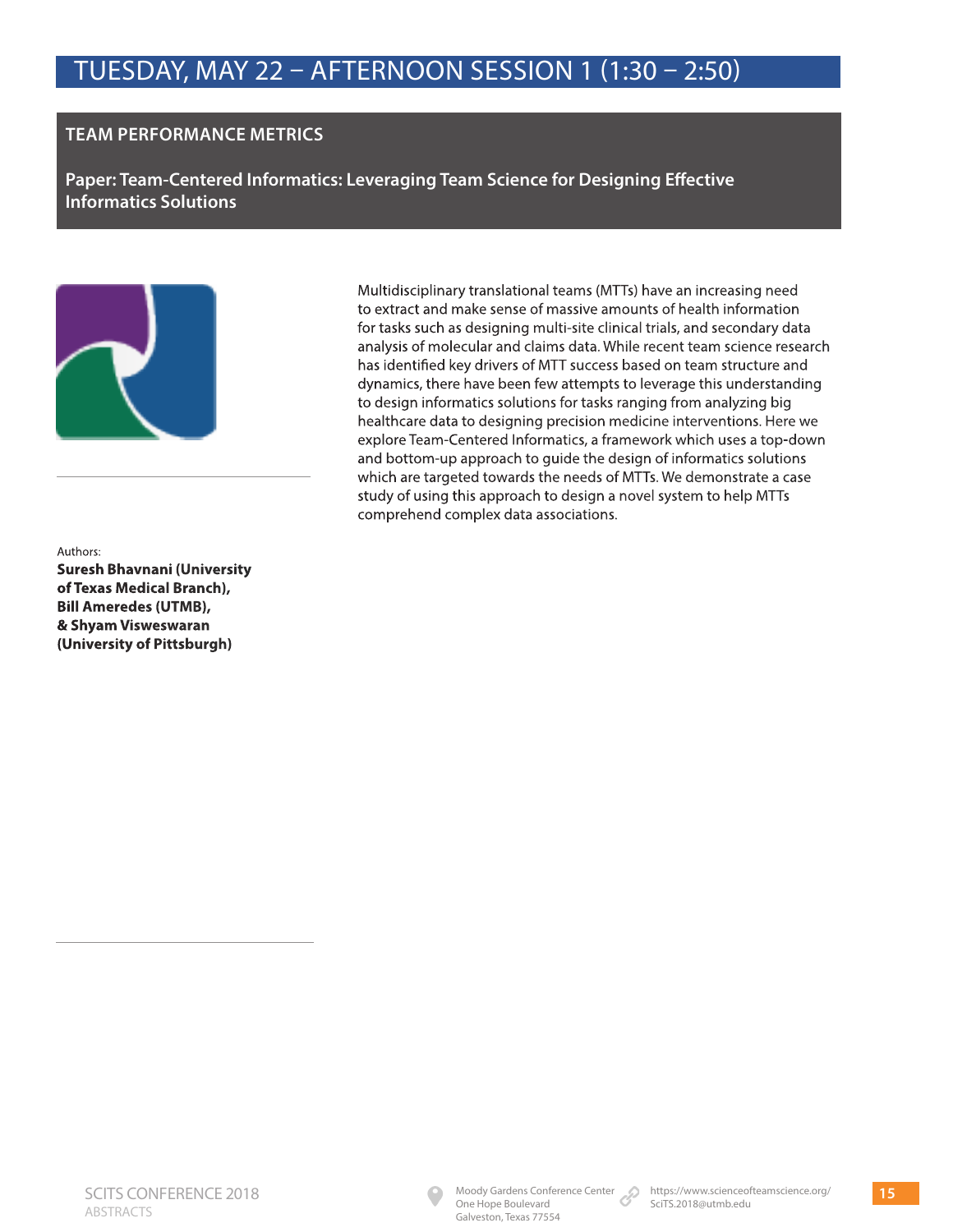#### **TEAM PERFORMANCE METRICS**

**Paper: Scholar Plot: Well-Abstracted and Scalable Interface for Academic Performance** 



#### Authors:

**Ioannis Pavlidis (University of Houston), Dinesh Majeti (University of Houston), Kyeongan Kwon (University of Houston), Ergun Akleman (Texas A&M University), Alexander Petersen (University of California), & Brian Uzzi (Northwestern University)**

The ability to fairly assess academic performance is critical to rewarding academic merit, charting academic policy, and promoting science. Quintessential to performing these functions is first the ability to collect valid and current data through increasingly automated online interfaces. Moreover, it is crucial to remove disciplinary and other biases from these data, presenting them in ways that support insightful analysis at various levels. Existing systems fail in some of these respects. Here we present Scholar Plot (SP), an interface that harvests bibliographic and research funding data from online sources, unbiases the collected data, and combines them synergistically in a plot form for expert appraisal and a pictorial form for broader consumption. The design of SP's interface has three main goals: 1) Bring together the factors playing a key role in P&T, in a way that facilitates insightful evaluation. 2) Convey P&T factors in visual forms that appeal to different audiences, ranging from scholars to the public. 3) Construct visualizations of P&T factors that are scalable across the academic organizational structure (scholars departments colleges). Scholar Plot draws on publicly available data to synthesize a composite representation of the three P&T merit criteria (i.e., funding, citations, and publication quality tracked by journal Impact Factor), in a way that reveals their interrelationship. SP's plot and iconic forms are scalable, representing equally well individual scholars and their academic units, thus contributing to consistent ranking practices across the university organizational structure.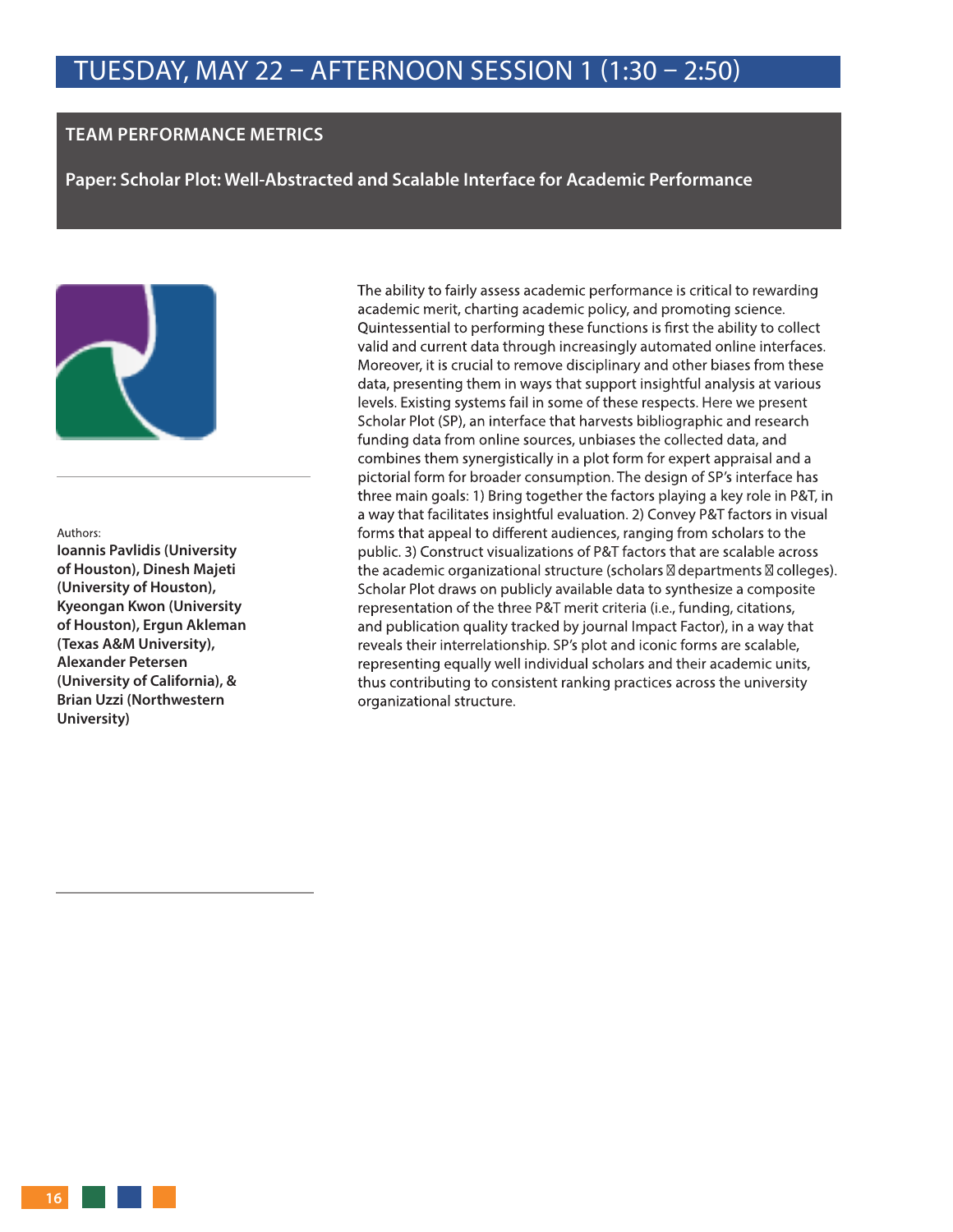#### **TEAM PERFORMANCE METRICS**

**Paper: Decoding Teams: Team Output and Individual Productivity** 



Authors: **Mohammad Ahmadpoor & Benjamin Jones (Northwestern University)** Teams increasingly dominate the production of science and invention. This paper estimates the mapping between individual inputs and team output, drawing on 32 million research articles and 5 million U.S. patents. We examine (1) how individual productivities combine to determine team output and (2) how individual productivities may be inferred when people work in teams. We find that team output is weighted towards the lower-productivity rather than the higher-productivity members of the team. This finding is universal across fields, with fields typically centering between the geometric and harmonic averages of individual productivities. An important implication is that the advantages of teamwork dissipate as the productivity differences between team members grow large. Consistent with this implication, we further show that teams tend to assemble among members of similar individual productivity in all fields. Our estimates for individual productivity, which account for the contributions of coauthors, have substantial advantages over existing measures in predicting out-of-sample paper and patent outcomes. Overall, the methodology uncovers universal regularities that inform team organization while also providing a tool for individual evaluation in the team production era.

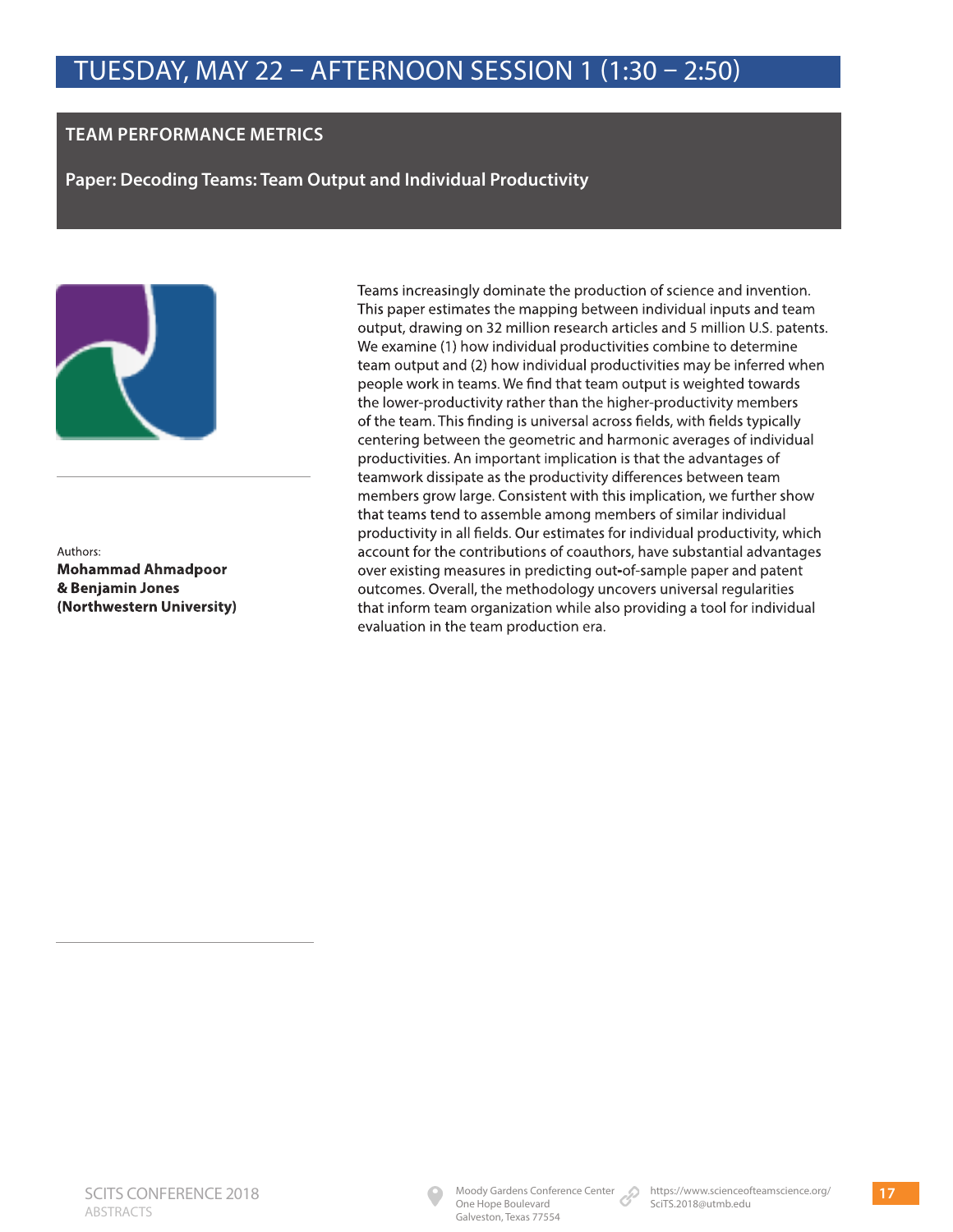#### **PANEL – TEAM SCIENTISTS AS SUBJECTS: AN EXAMINATION OF THREE PRELIMINARY STUDIES**

**Paper 1: Evaluation of a Pilot Team Leadership Assessment Center for Team Scientists** 

**Paper 2: An Exploration of How Emergent Collaboration Patterns Relate to Project Performance of Embedded Interdisciplinary mHealth Teams** 

**Paper 3: Randomized Trials to Understand and Enhance Early-Career Collaboration in the CTSA Network: Refining Process and Outcomes**



#### Authors:

**Paper 1: Kevin C. Wooten (University of Houston Clear Lake), Gwen Baillargeon (University of Texas Medical Branch), Eugene Frazier (UTMB), Marlon Sukol (UTMB), Faith Phillips (UTMB), Phillip Decker (UHCL), Cliff Mayfield (UHCL), Alex Milan (UHCL), & Lisa Sublet (UHCL)**

#### **Paper 2:**

**Bonnie Spring (Northwestern University), Phillip W. Rak (NU), Ekaterina A. Klyachko (NU), Angela Pfammatter (NU), H. Gene McFadden (NU), Mark Hansen (University of California Los Angeles), & Vivek Shetty (UCLA)**

#### **Paper 3:**

**Larry Hawk (University at Buffalo), Timothy Murphy (UB), Katherine Hartmann (Vanderbilt University), & Morgan Jusko (UB)**

Background: While a substantial and sophisticated body of bibliometric literature characterizes the publication practices of team scientists who produce high impact scholarly work, less research has characterized how specific interventions can enhance team performance, facilitate collaboration, or enhance personal and team capacities.

Objective: This panel presentation will: 1) provide and in-depth perspective on three small scale pilot studies to optimize scientific team performance, illustrating their designs and preliminary results; 2) review methodological and operational problems experienced; and 3) facilitate an interactive discussion with the panel audience on a range of topics impacting the use of team scientists as subjects, illustrating common problems and solutions, and generating potential Best Practices.

Method: The first study by Kevin Wooten and associates will examine the pilot testing of a leadership assessment center for academic scientists, deployment of a multitrait-multimethod design, and changes in developmental self-efficacy. A second study by Bonnie Spring and associates will present the design and results of an intervention designed to identify communication trajectories in interdisciplinary teams that can be used to predict team performance by using network analysis. The third study by Larry Hawk and associates will discuss emerging randomized controlled trails (RCTs) to evaluate an intervention to facilitate collaboration in the development of scientific teams.

Results: A discussion by each author/presenter will involve their experience conducting research with team scientists when conducting these small pilot studies. Topics include difficulty in recruiting, use of scientists as subjects, and a range of methodological, ethical, and political issues (e.g., reliability and validity of outcome measures, ceiling effects, use of control groups, participation coercion). Audience input on each will be engaged by structured facilitation.

Significance: Attention to important methodological issues and approaches is critical for maximizing the advancement of evidence-based team science.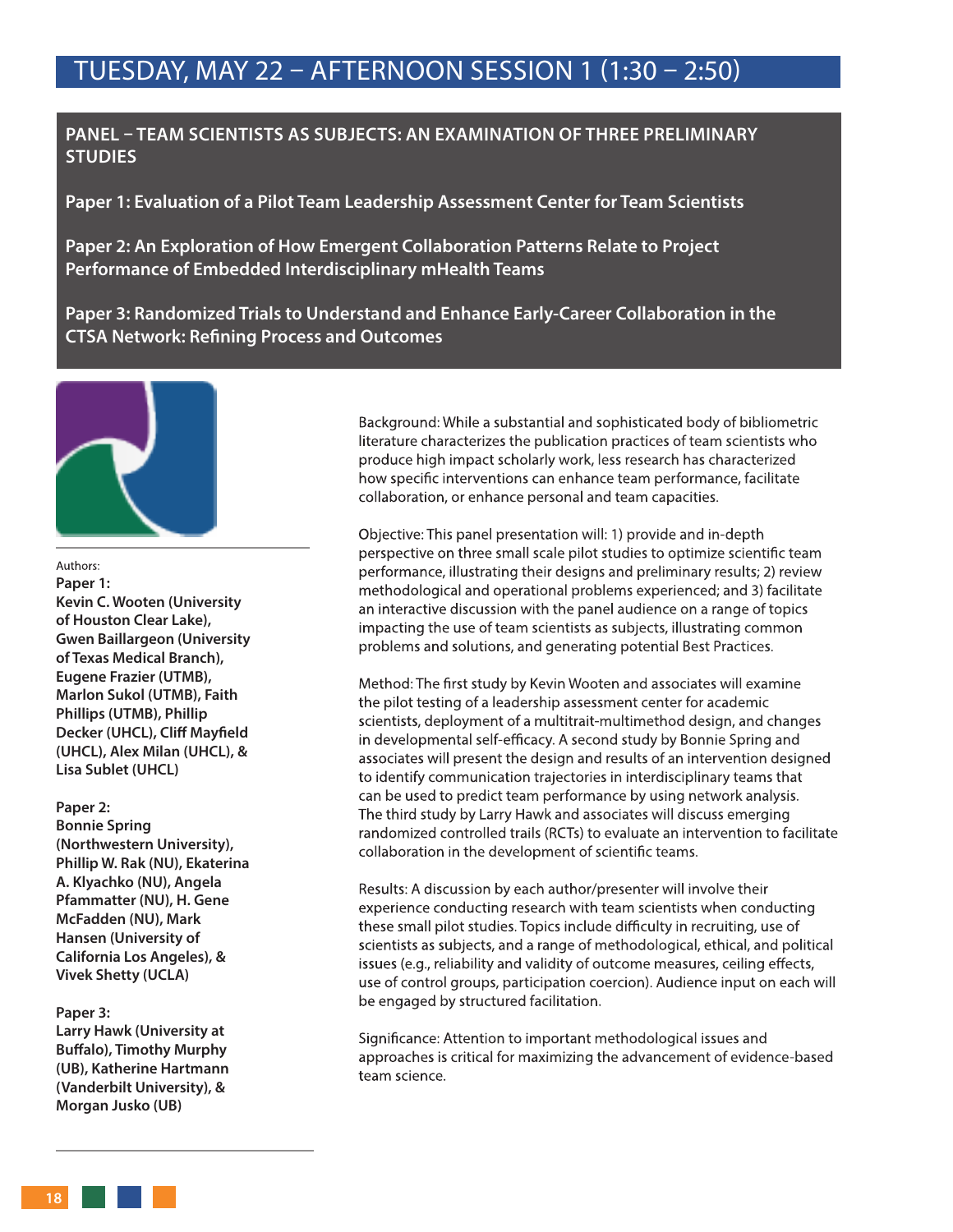#### **PANEL - CASE STUDIES AND LESSONS LEARNED IN PROMOTING TEAM SCIENCE IN CROSS-DISCIPLINARY COLLABORATIONS AND INSTITUTIONS**



#### **Panel Abstract 1**

Author:

**Dayan Ranwala (South Carolina Clinical and Translational Research Institute)**

Overall: Although the value of working together as collaborative, cross-disciplinary research teams to have better outcomes has gained recognition by individuals, institutions and funders, there are many challenges that exist when working as teams. These challenges can be at different levels such as an individual, team and institutional. It is imperative to understand these challenges and potential ways to overcome them in order to develop successful collaborative teams and their sustainability over time. This panel will address some of the challenges, lessons learned and strategies they have used to facilitate collaborations (Dr. Ranwala); understand social mechanisms of individual and team level dynamics (Dr. Lotrecchiano); introduce evidence-based competencies to enhance team performance, innovate, and adapt to new challenges (Dr. Brasier); and discuss key leadership skills to lead effective teams as well as those practices that allow for a diversity of ideas and voices to be included (Dr. Travis). This panel is composed of four individuals from four different academic institutions who will use their own case studies and/or examples to disseminate what they have found and potential best practices. The panel is aiming to gather Science of Team Science conference attendees input in a brief pre-panel survey that will be specifically targeted under this panel theme to gather what other case studies/examples have been conducted by the attendees or in their institutions, methods and assessments used, interventions used, challenges, successes, lessons learned, strategies used to develop best practices and what are the next steps. The panel will organize an interactive discussion based on the pre-panel survey responses to determine a few key steps for future directions as a group. Dr. Ranwala will present an overview of the panel, key goals, introduce the panel members and moderate the panel.

#### **EXAMPLES OF MECHANISMS TO STIMULATE CROSS-DISCIPLINARY TEAM COLLABORATIONS**

The NIH-funded Clinical and Translational Science Awards (CTSAs) play a significant role in catalyzing cross-disciplinary team collaborations. Our CTSA, South Carolina Clinical and Translational Research (SCTR) Institute, promotes team science in couple of different ways such as via the pilot project program's scientific retreats and funding mechanisms. We place a premium on cross-disciplinary team science and new collaborations. The retreats are organized based on a theme that is cross-cutting to provide a platform to investigators to promote networking with other investigators who are in different disciplines to generate novel research ideas and seek funding via the SCTR pilot project grant mechanisms or other funding mechanisms. The SCTR pilot project funding mechanisms are specifically aimed to provide funding support to newly formed cross-disciplinary teams to facilitate new and innovative translational research. I will present the formats of the retreats and funding mechanisms that we have used during the last couple of years, their success, challenges and lessons learned.



One Hope Boulevard Galveston, Texas 77554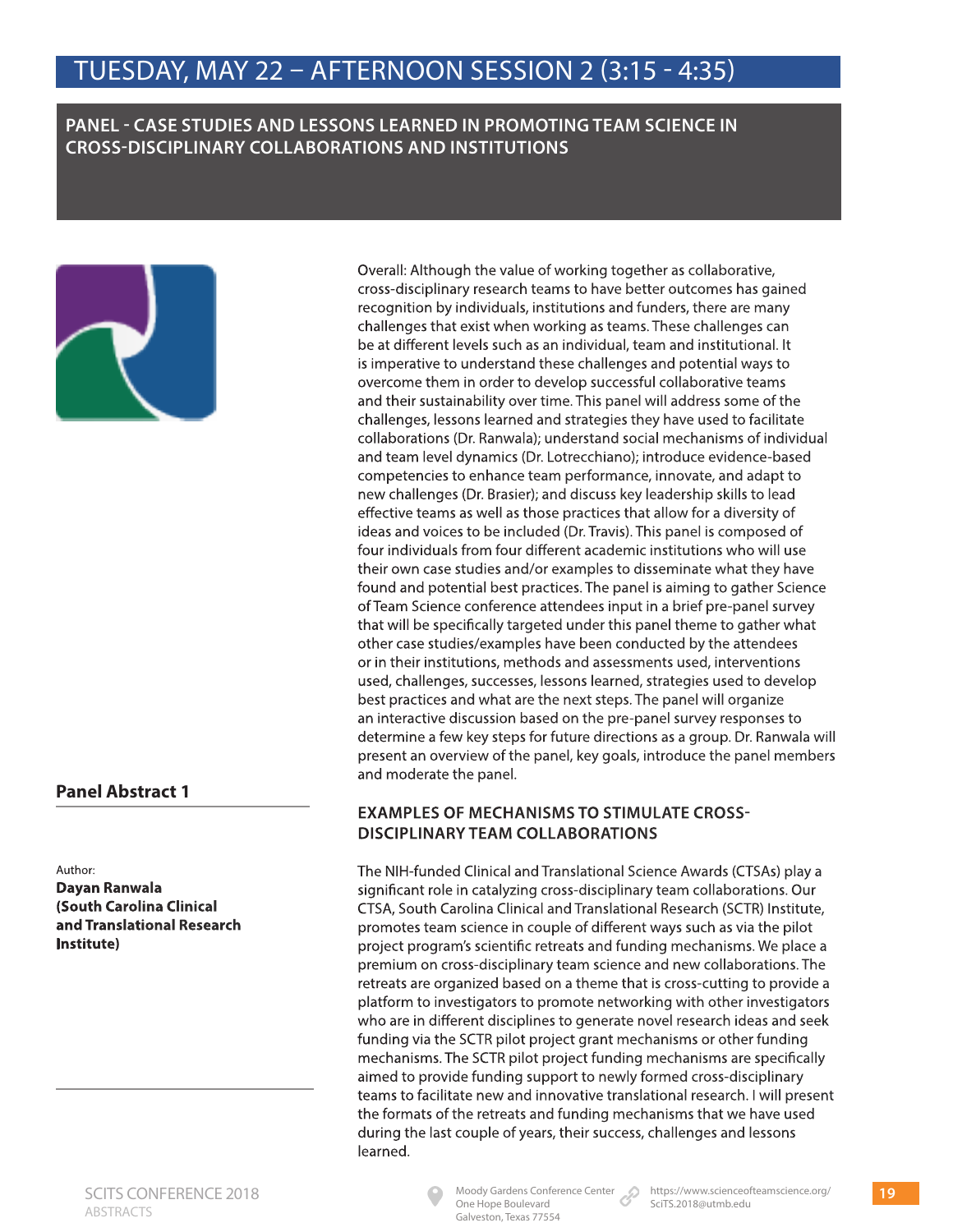#### **PANEL - CASE STUDIES AND LESSONS LEARNED IN PROMOTING TEAM SCIENCE IN CROSS-DISCIPLINARY COLLABORATIONS AND INSTITUTIONS (CONTINUED)**

#### **Panel Abstract 2**

Author: **Gaetano R. Lotrecchiano (George Washington University)**

#### **Panel Abstract 3**

Author: **Allan Brasier (University of Texas Medical Branch)**

#### **UNDERSTANDING SOCIAL MECHANISMS OF TEAM SCIENCE: USING A CASE EXAMPLE OF INDIVIDUAL AND TEAM LEVEL ANALYSIS**

Since the concept of team science gained recognition among biomedical researchers, social scientists have been challenged with investigating evidence of team mechanisms and functional dynamics within multidisciplinary teams for the purpose of constructing better practices for scientific teams. Identification of these mechanisms has lacked substantial research using grounded theory models to adequately describe their dynamic qualities. Research trends continue to favor the measurement of teams by isolating occurrences of production over relational mechanistic team tendencies. I will present the method and results of a social constructionist-grounded multilevel mixed methods project that identified social dynamics and mechanisms within a NIH-funded Rare Diseases Clinical Research Consortia (RDCRC) research team representing the US, Canada, and Switzerland of scientific and non-scientific multidisciplinary team. Qualitatively coded data from observations, interviews, and focus groups to show individual/team (micro/ meso) level analyses were used to identify change, kinship, tension, and heritage - four social mechanisms dominated in the analysis. Each contains relational social dynamics. I will address the social mechanisms and dynamics that may be present within a biomedical scientific team that may help to inform problems of integration, praxis, and engagement in teams.

#### **STRATEGIES AND CHALLENGES IN APPLICATION OF THE EVIDENCE BASE TO PROMOTE TRANSLATIONAL TEAM SCIENCE**

Charged with developing and disseminating new approaches to address roadblocks in the translational research pipeline to improve health, the National Clinical and Translational Science Award (CTSA) has embraced an approach promoting interprofessional teams. In this panel, I will present our local CTSA experience that has focused on operationalizing an integrated approach to Translational Teams. I will discuss our experience and view that Translational Teams are a special case of interprofessional teams with unique design characteristics, processes and outputs. We view translational Teams are self-assembled groups of collaborating scientists, clinicians, trainees and health care providers who engage in scientific research, including aspects of training and mentoring and yet develop industry-like translational products. This results in a hybrid model, with characteristics of academic interprofessional teams combined with aspects of industry-like product development teams. A structured model of translational teams informs training programs and evaluation metrics to promote and assess team performance. Effective teamwork and the development of team skills is a combination of attitudes, behaviors, and cognitions; these skills can be taught. In addition, Translational Teams differ from interprofessional science teams in that they may include community members, patient stakeholders, health care providers and others. These members vary in collaboration readiness, hierarchy, and promotive voice. Accordingly, leaders of Translational Teams require greater skill in promoting perspective seeking and integrative capacity than do leaders of academic interdisciplinary science teams. I will introduce an evidence-based formulation three inter-related competency sets that provide behaviors needed for TSTs to enhance their performance, innovate, and adapt to new challenges. Panel discussion will include challenges identifying, testing and disseminating models of effective team training in the CTSAs.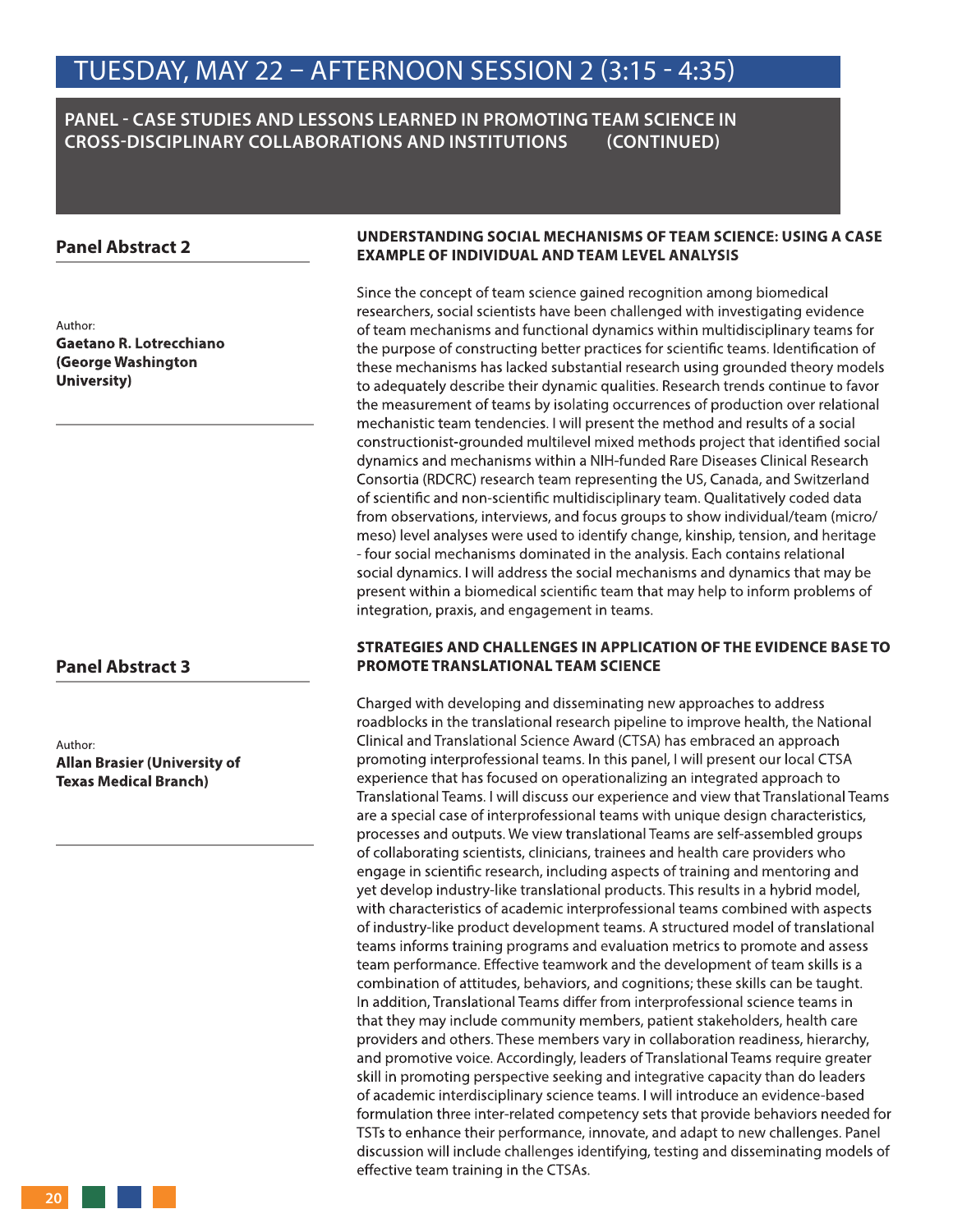#### **PANEL - CASE STUDIES AND LESSONS LEARNED IN PROMOTING TEAM SCIENCE IN CROSS-DISCIPLINARY COLLABORATIONS AND INSTITUTIONS (CONTINUED)**

#### **Panel Abstract 4**

Author: **Elizabeth Travis (University of Texas MD Anderson Cancer Center)**

#### **TEAM SCIENCE, NOT ONLY ABOUT SCIENCE**

Currently, science has become a team effort in addition to the traditional image of the lone scientist in the lab, managing post-doctoral and graduate students, and not necessarily interacting with colleagues as a team. Developing and managing teams effectively requires a skill set that none of us were taught, neither team leaders or team members. Coupled with the challenge to build and manage diverse teams, now known to provide better solutions to complex problems than the best performing homogeneous teams, adds a level of complexity for which few leaders are prepared. We will discuss key leadership skills to lead effective teams, as well as those practices that allow for a diversity of ideas and voices to be included.

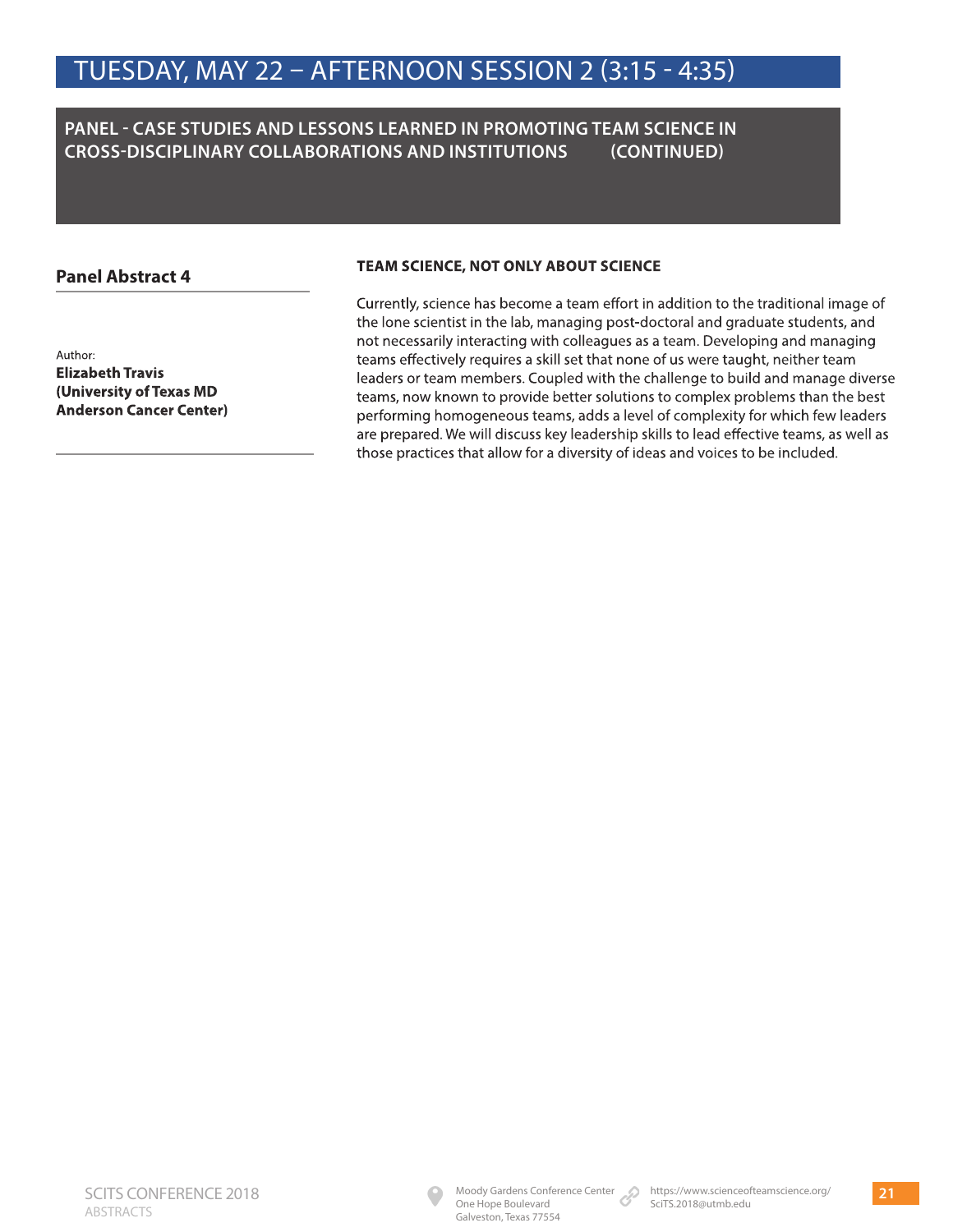#### **BUILDING TEAMS IN A BIOMEDICAL CONTEXT**

**Paper: Interprofessional Team Approach for Developing Sexual Assault Assessment Training** 



Author: **Wendy Lee (University of Texas Health San Antonio)**

Problem: Medical assessment of sexual assault (SA) is challenging because SA patients are often hesitant to disclose information and because of provider unease in conducting SA exams. These challenges are compounded because medical students lag behind graduate advanced practice nursing (APRN) students in both SA training and confidence in SA assessment.

Objectives: To determine whether an interprofessional team approach would result in the development of an effective simulation scenario to foster SA interview skills, communication with SA patients, and confidence in treating SA patients.

Methods: The interprofessional team included representatives from the Uniformed Services University of Health Sciences (USUHS) School of Medicine and Graduate School of Nursing, independent experts in SA assessment, and 'standardized patients' (SPs) - actors trained to play the role of the SA victim and to evaluate students. Learners were USUHS medicine (n=165) and nursing (n=30) students, who each conducted a SA assessment on a SP, and were assessed on SA interview skills, communication skills, and confidence in SA assessment. Data were analyzed with ANOVA at p<.05.

Results: The interprofessional team approach was successful. Postsimulation SP and student self-evaluations showed good agreement, demonstrating acceptable levels of interview and communication skills for both medical and nursing students. Most importantly, medical students were significantly lower than nursing students pre-simulation, but the simulation event closed the confidence gap in SA assessment, such that medical and nursing students were statistically indistinguishable following the simulation event.

Importance to the SciTS Field: The interprofessional team strategy resulted in a successful simulation teaching event and closed the confidence gap between medical and nursing students. These findings support the efficacy of an interprofessional development team approach to train emerging healthcare providers.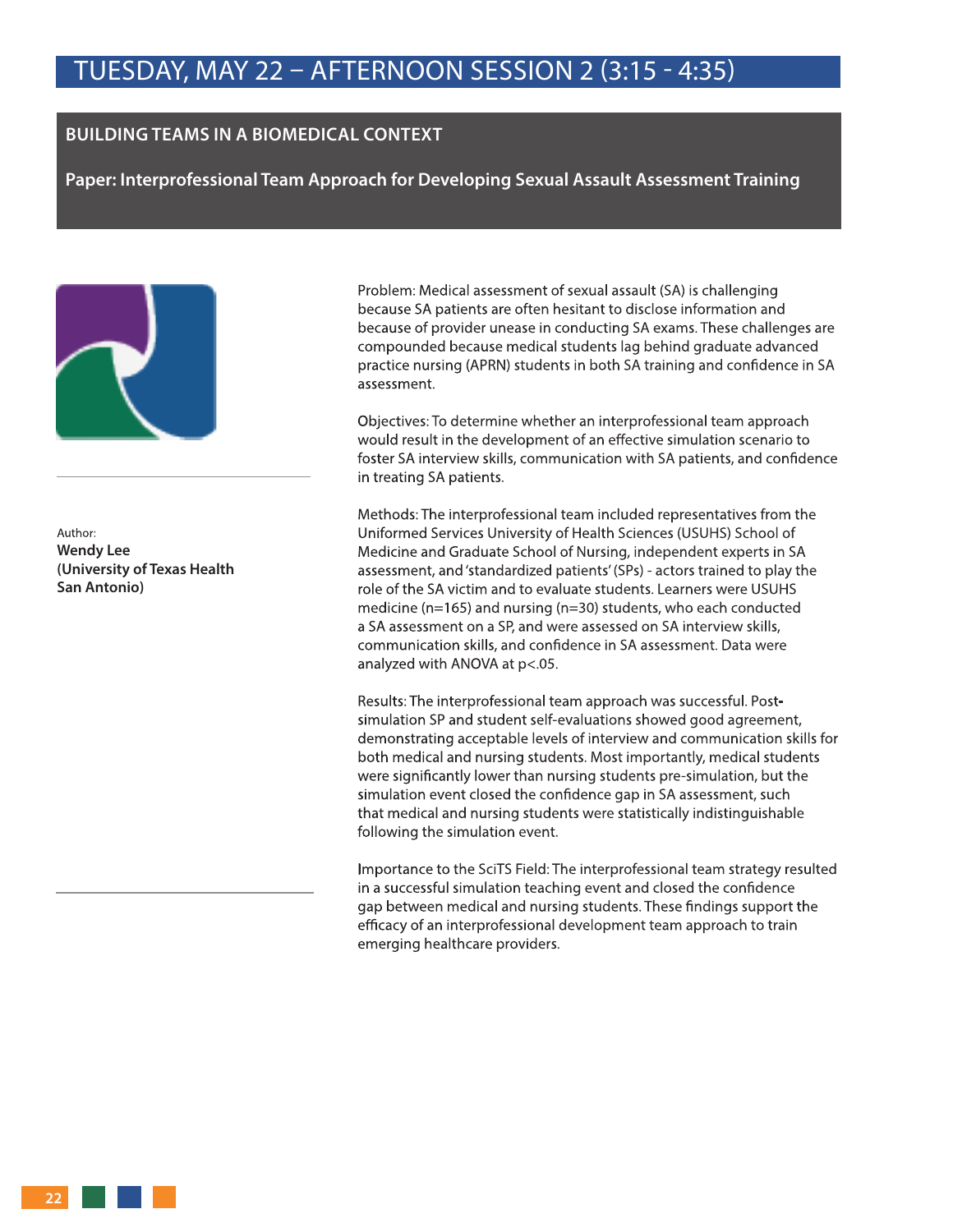#### **BUILDING TEAMS IN A BIOMEDICAL CONTEXT**

**Paper: Fault Lines and Best Practices in the Treatment of Substance Abuse** 



Do science teams with faultlines make better or worse adoption decisions? We use a sample of teams from 218 substance abuse treatment centers treating opioid and other addictions. While teams of science managers had trouble in making adoption decisions, science teams with patient contact made more evidence-based decisions.

Authors:

**Chester Spell (Rutgers University), Katerina Bezrukova (University at Buffalo), Terry C. Blum (Georgia Institute of Technology), Paul M. Roman (University of Georgia), & Huiru Yang (University at Buffalo)**

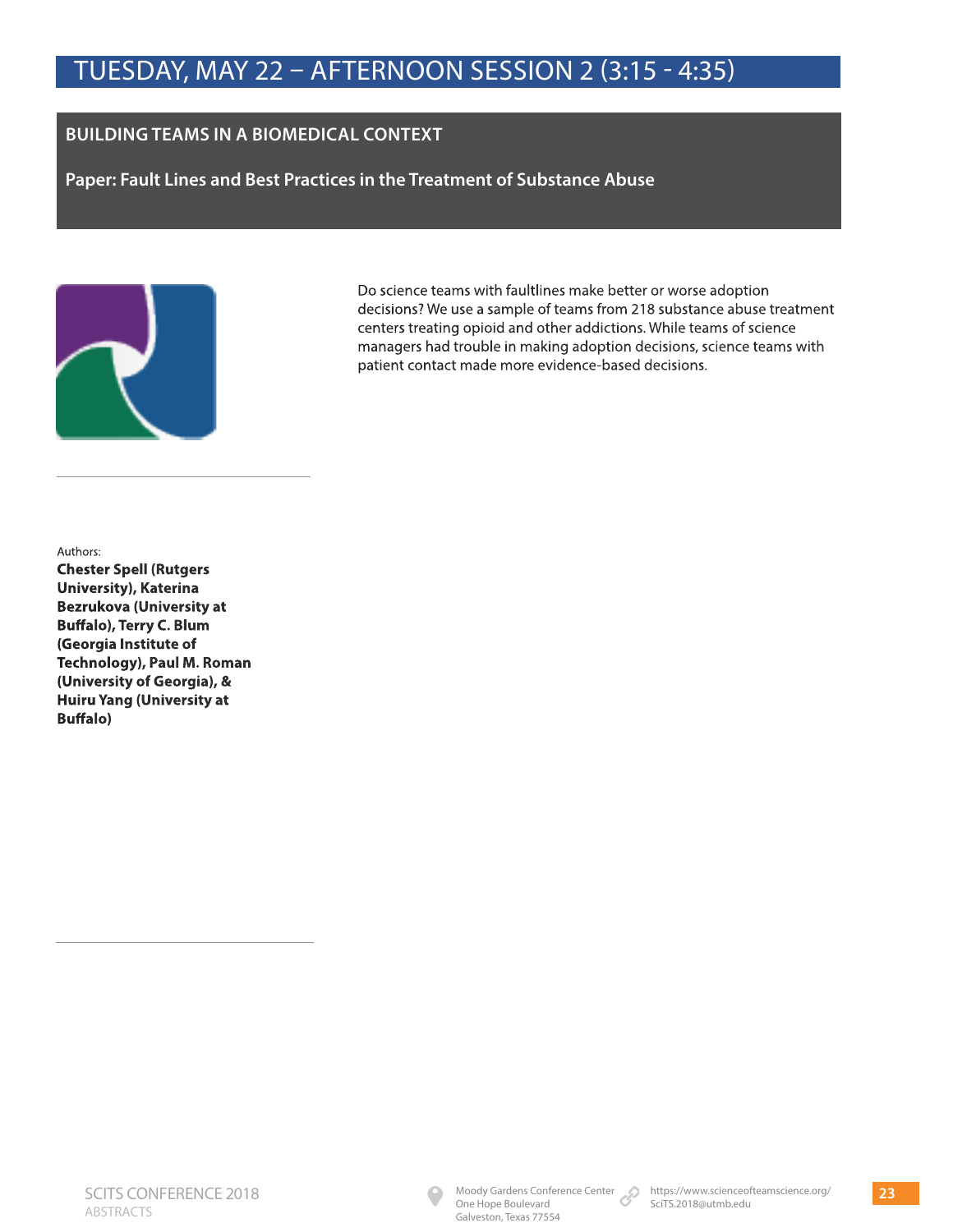#### **BUILDING TEAMS IN A BIOMEDICAL CONTEXT**

**Paper: Using TL1 Teams to Transform Clinical & Translational Science Training** 



#### Authors:

**Wayne McCormack, Yu Su, Alena Prikhidko, Hailey Kuang, & Linda Behar-Horenstein (University of Florida)**

The UF Clinical & Translational Science (CTS) PhD program is based on the premise that training grounded in a team science framework enhances research effectiveness. Unique to our TL1 training grant mechanism is the provision of support for teams of trainees. PhD and dual-degree students propose collaborative research as 'TL1 Teams' comprised of two or more students from different degree programs across colleges. Teams develop specific yet complementary aims based on a common research interest, e.g., a human disease investigated at different levels (molecular to population), use of different experimental approaches or data analysis methods, and/or at different stages of the translational research continuum, to expand the scope of individual dissertations. Team training is supported by courses that strengthen research skills through experiential work that require collaboration. In the 'Translational Research & Therapeutics: Bench, Bedside, Community, & Policy' course, multidisciplinary teams identify unmet medical needs, experience team-based learning, and develop research proposals at T0-T4 stages of translational research to address unmet medical needs. In the 'Team Science' course, students practice skills for team assembly, leadership, management, and performance monitoring on their actual research teams for dissertation research, i.e., TL1 Teams, or research groups, if not TL1 trainees. Mentored dissertation research includes specific clinical or translational research aims. Lessons learned include a need to redesign the TL1 application process (provide networking opportunities for interested applicants, require joint letters of support by co-mentors, conduct team interviews, and score teams rather than individual applicants) and to revise the Team Science course to ensure broader application. Early results reveal that TL1 trainees recognize the benefits of participation, attain a more comprehensive understanding of translational research, experience the positive impact of TL1 Team and other collaborative interactions on their research, and appreciate acquiring information and skills from required courses. Quantitative assessments for the second TL1 cohort revealed significant positive changes on participants' self-ratings of the benefits of collaboration among scientists from other disciplines and Clinical Research Appraisal Inventory items such as (a) designing the best data analysis strategy for the study analysis, (b) writing the results and discussions sections of a research, (c) describing the proposal review and award process for a major funding agency, (d) identifying faculty collaborators from within and outside the discipline, and (e) describing ethical concerns related to using placebos in clinical research. We suggest that this team training model may be well suited for interdisciplinary doctoral training programs although additional inquiry is needed. We recommend that future research compare the outcomes and experiences among PhD biomedical students trained in the team science model and those not trained within this framework. Supported by TL1TR001428 and UL1TR001427.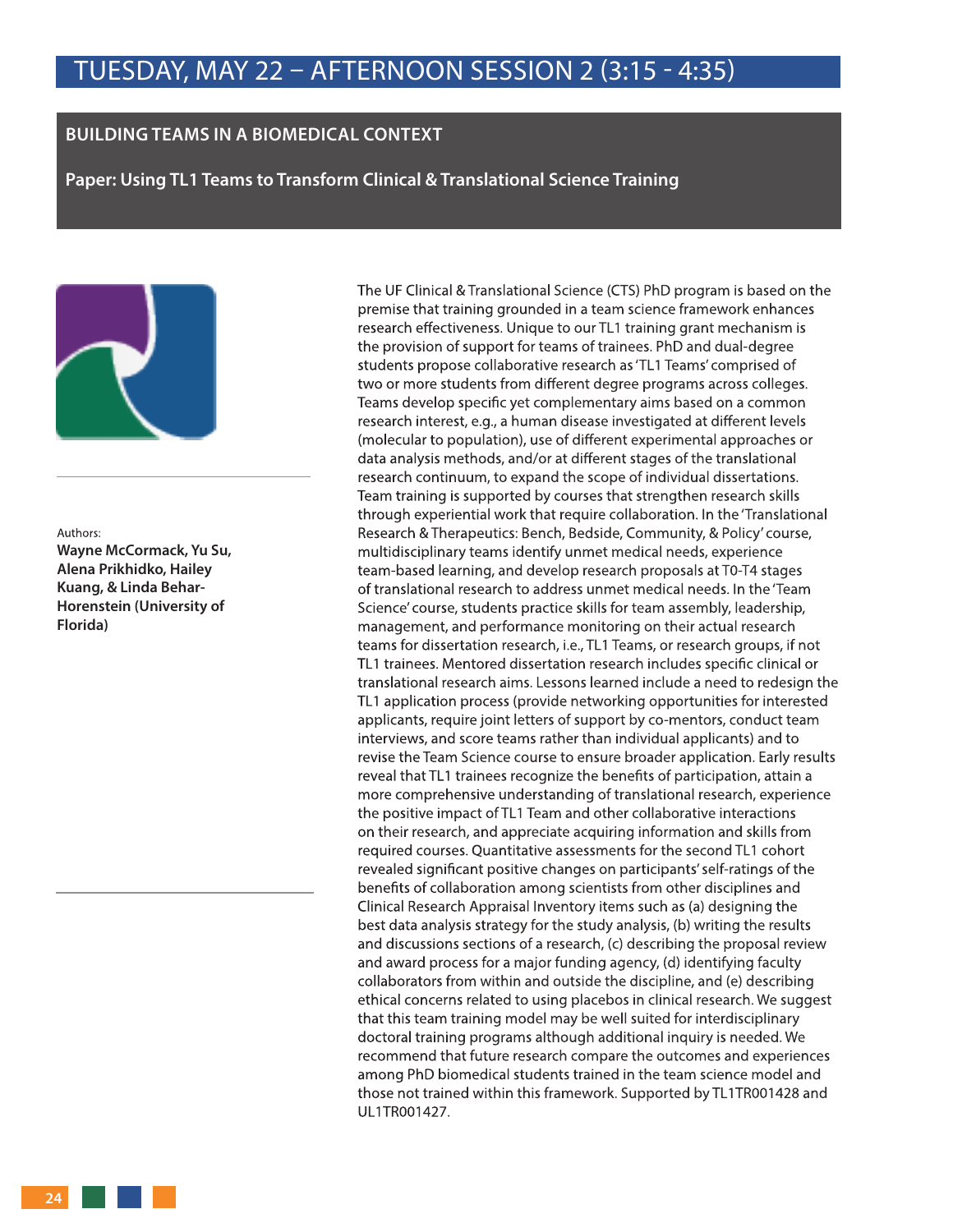#### **BUILDING TEAMS IN A BIOMEDICAL CONTEXT**

**Paper: Will They, or Not? Factors Associated with Consulting a CTSA** 



Authors: **Felichism Kabo & George Mashour (University of Michigan)**

Investigators who consult with the Clinical and Translational Science Award (CTSA) at a leading research university are not only more likely to get funded, but they are also more likely to receive larger awards. On this basis we would expect that a majority of investigators, especially those preparing proposals to external sponsors, would consult with the CTSA in order to boost the likelihood of a successful award and the size of the award. The benefits of consulting with the CTSA for help with research design, proposal preparation and submission, and award administration should be apparent to all investigators. However, on average, fewer than 10% of investigators preparing proposals to external sponsors consult with the CTSA in any year. The goal of this study is to describe the factors that are associated with an investigator consulting with the CTSA cross-sectionally and longitudinally over a five-year period. Our sample was investigators at the university that submitted proposals to external sponsors in the year 2006. We ran logistic cross-sectional and panel regressions for the time period 2006-2010, where the dependent variable was whether an investigator consulted with the CTSA. The independent variables were network size (two-step reach), organizational affiliation (school/college) and job status (for example, 'assistant-level faculty," administrator," fellow,' etc.). We included controls for gender and race. Investigators with larger networks and that were affiliated with the Medical School were more likely to consult with the CTSA. There were no significant differences between investigators by job status, such as between faculty at the 'assistant,' associate,' and 'full' levels. Gender and race had no significant effects. The results suggest an unmet opportunity for the CTSA to work with non-Medical School investigators. This study advances the SciTS field by expanding our knowledge of which factors, such as network size and affiliation, shape help-seeking by investigators.

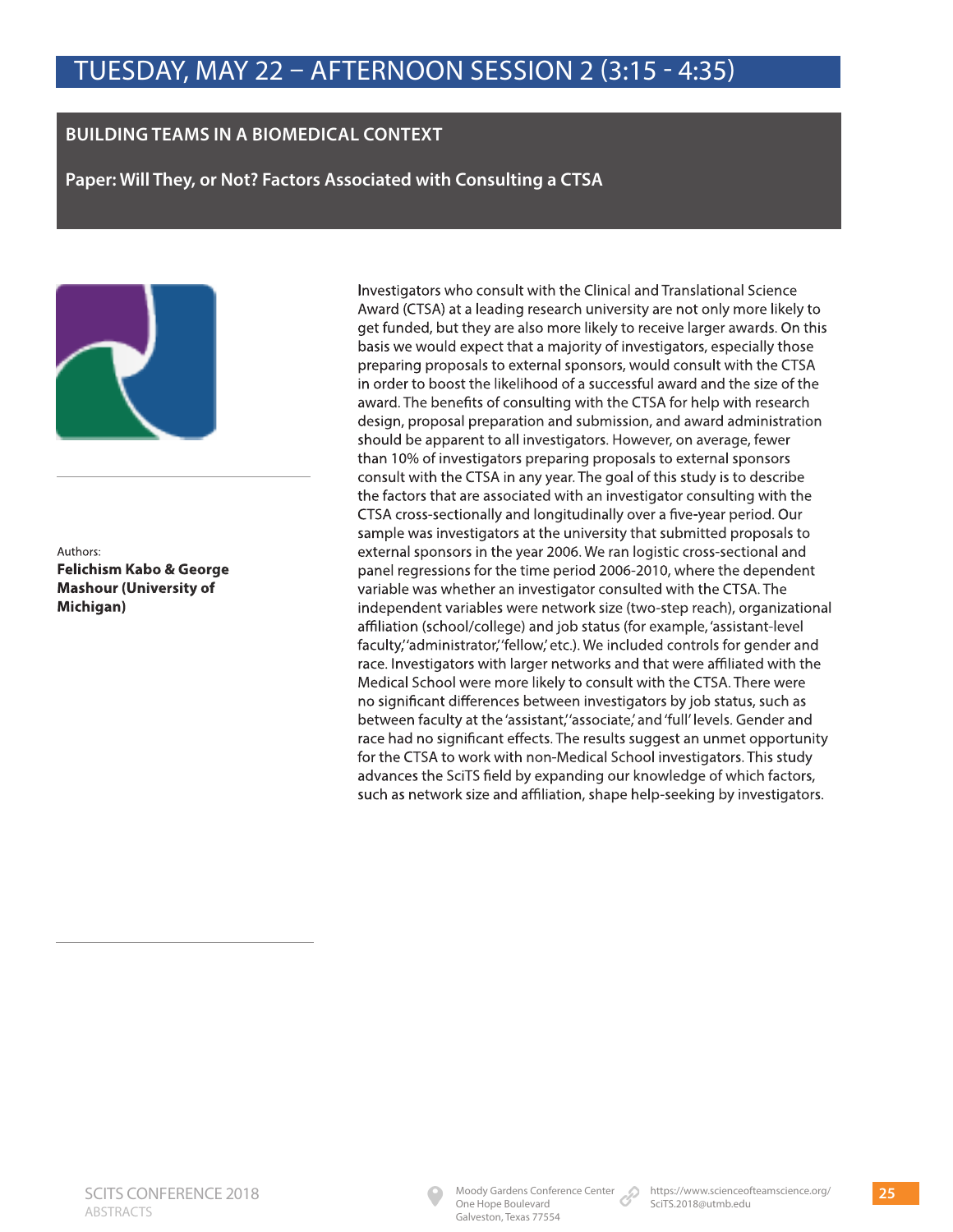#### **TEAM SCIENCE – THE STUDENT PERSPECTIVE**

**Paper: Student Perceptions Before and After Interprofessional Experiences in Biomedical Training** 



#### Authors:

**Joon Moon, August Schaeffer, Corri Levine, Maria Ansar, Andrea Dimet, Austin Miller, Christopher Rice, Jourdan Andersson, Shaunte Ekpo-Out, Erica McGrath, & Huda Sarraj (University of Texas Medical Branch)**

Interprofessional Experiences (IPE) in healthcare education garner positive receptions from the students involved. IPE focuses on improving collaboration and interprofessional respect when providing healthcare. To our knowledge, the effects of IPE in groups of graduate and medical students has yet to be described. Our study examines the attitudes of graduate and medical students after completion of a year-long IPE curriculum. Students participated in several IPE Problem Based Learning (PBL) classes as part of their medical/graduate training. A cohort of ten students participated: six graduate students, three medical students, and one MD-PhD student. After completing the IPE curriculum, each participant composed a narrative detailing the strengths and challenges of IPE. The constant comparative method of qualitative analysis was used, and emerging themes were identified. Prior to engaging in IPE-PBL, the preconceived notions students held centered on three major areas. First, students felt a major disconnect between the field of clinical medicine and medical science. This perceived gap was a major motivation for students joining the program. Second, students tended to have negative biases towards the other field. Finally, students were skeptical about the benefits of group work. After participation in IPE, students felt they were better suited to work with members of the other field. There was also a sense of camaraderie that developed between the students. Lastly, students valued the group work and felt the experiences were beneficial to the development their careers. Training programs with IPE between graduate and medical students can nurture relationships between these two fields. Better communication and understanding of the other group will support future multidisciplinary collaborations and improve the quality and variety of research performed.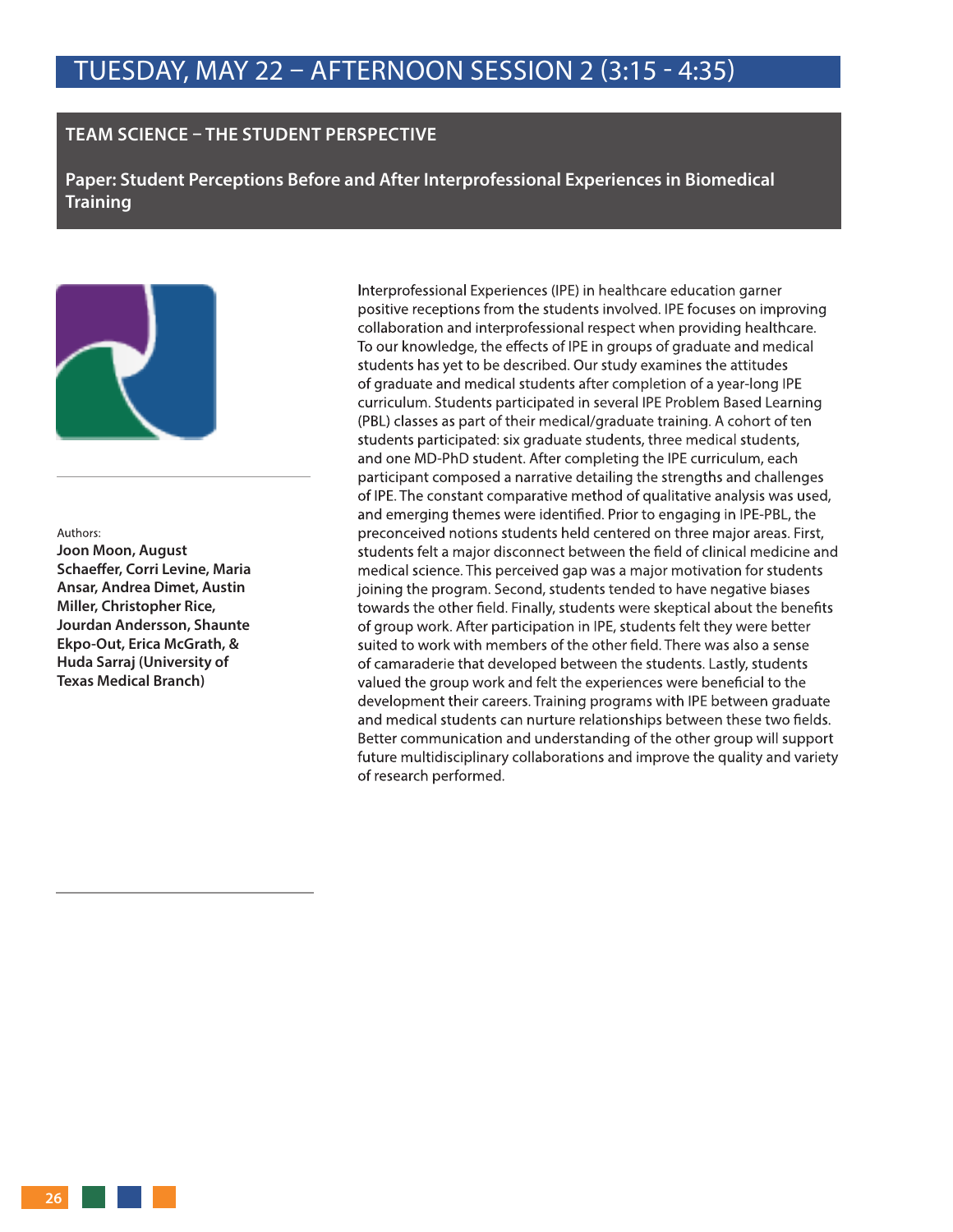#### **TEAM SCIENCE – THE STUDENT PERSPECTIVE**

**Paper: Student Reflections of Interprofessional Experiences in the Biomedical Sciences** 



#### Authors:

**August Schaeffer, Joon Moon, Corri Levine, Maria Ansar, Andrea Dimet, Austin Miller, Christopher Rice, Jourdan Andersson, Shaunte Ekpo-Out, Erica McGrath, & Huda Sarraj (University of Texas Medical Branch)**

Interprofessional Experiences (IPE) in healthcare have been wellestablished and researched. The implementation of healthcare providerbased IPE results in improved patient outcomes and satisfaction. Less well developed is the use of IPE to improve the development and implementation of medical research. We sought out to examine a curriculum focused on fostering IPE between medical students and PhD candidates. Students interviewed after completing this program expressed satisfactions; however, limitations still existed. The aim of this research project was to identify challenges faced by the students in order to facilitate long-term improvement of team science within biomedical education. Six graduate students, three medical students and one MD/PhD student participated. Within a one-year curriculum, students were exposed to IPE in the form of Problem Based Learning (PBL) classes. Students collated their experiences into narratives that described the strengths and challenges they saw in the program. Using the constant comparative method of qualitative analysis, narratives were revised, analyzed, and coded. Themes regarding program limitations were identified. The limitations expressed were divided into three major categories: (1) interpersonal, (2) structural, and (3) administrative. Within the interpersonal category, students encountered personal conflicts between group members. It is important to note that this is common in group work and not limited to these students. The structural challenges centered on different long-term education goals of each group. Most notably, when the MD students were exposed to new information, they would often extract out the clinically relevant information while the graduate students tended to focus on molecular pathways. Finally, administrative limitations included incomplete integration of graduate students into the school of medicine. This fostered a lack of access to resources and feelings of isolation. Challenges identified from this study may inform improved development and implementation of IPE medical research.

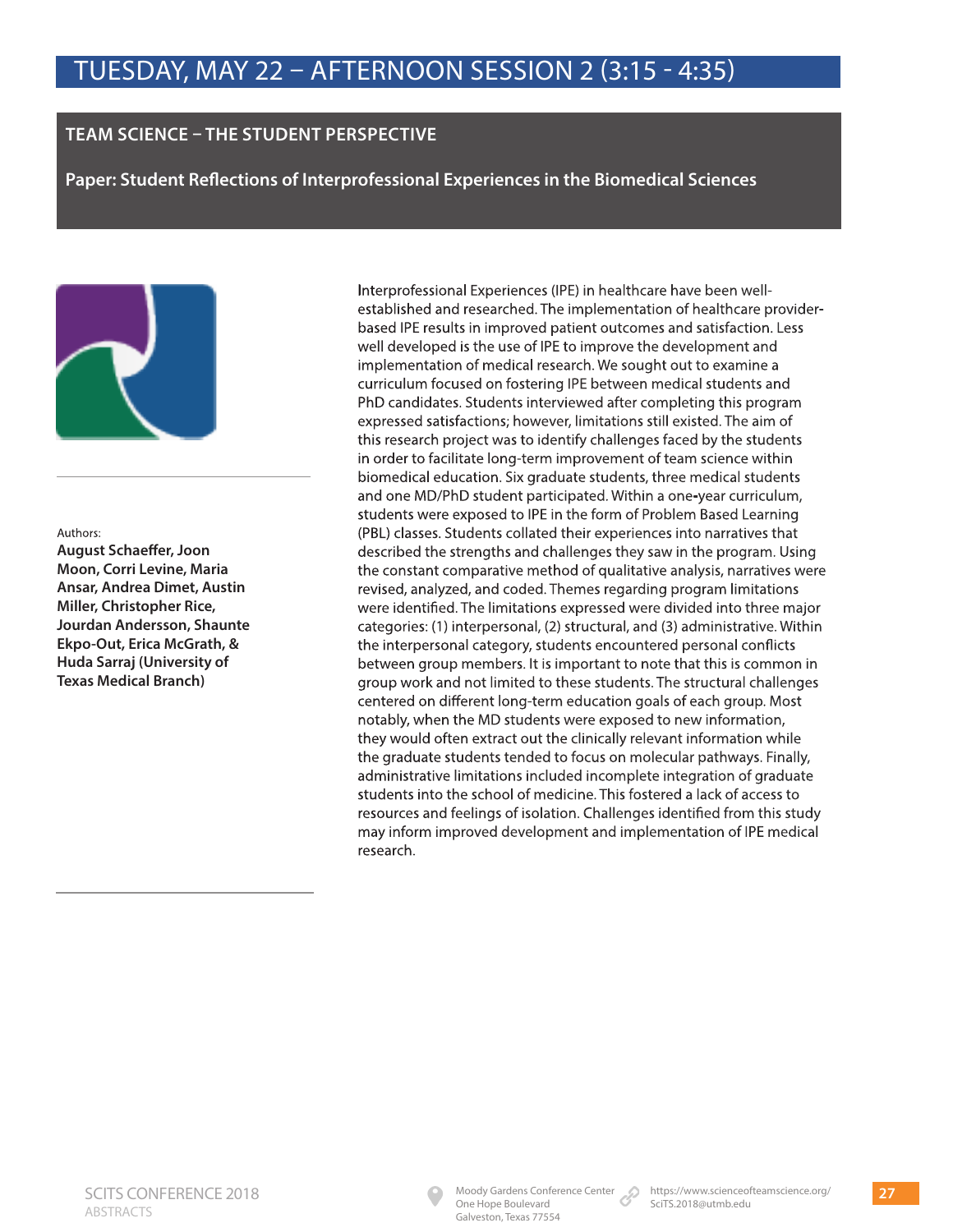#### **TEAM SCIENCE – THE STUDENT PERSPECTIVE**

**Paper: Case Study of Interdisciplinary Student Research Teams: Factors, Outcomes, and Lessons Learned** 



Author: **Brent Ladd (Purdue University)**

Objective: From 2011-2017 the Center for Science of Information (NSF-STC), with a goal of fostering a community of practice (Wenger et. al., 2002), emphasized research collaborations across eleven member universities. This paper focuses on graduate student collaborations and research teams. Pathways for collaboration were developed. Guiding questions included: 1. Is there a relationship between collaboration and scholarly outputs? 2. Do factors of research funding source, university, gender, or length of Center membership influence collaborations? 3. What lessons can be learned from student research team formation and interactions, and their ability to address interdisciplinary questions? and 4. To what extent can a community of young scholars with large geographic distribution productively collaborate together?

Methods: A survey instrument was designed to capture detailed annual research outputs, collaboration levels, and associated factors. A general linear mixed model with repeated measures procedure for unbalanced longitudinal data was used to account for interdependence of individuals across sampling years, n=264 (West, et. al. 2015). Annually, a formal pathway for collaboration is offered, whereby students participate in a summer intensive. Teams form around viable research projects, with opportunity to receive funding and continue collaborations for a minimum of one year. Workshops are evaluated for effectiveness. Longterm activity and outputs of teams are monitored and documented.

Results: Results show significant and positive relationship between community-based research collaborations and scholarly outputs. Length of time as a community member is also positively related to scholarly output, whereas gender, university, and funding factors have no influence. Multi-year team collaborations have resulted, several with generational impacts multiplying the results. Given careful consideration of support and training, with viable pathways across domains and institutions, our community has learned that students can achieve research collaboration success typically shown only at the faculty level (Leahey, 2016). Additional lessons learned will be presented.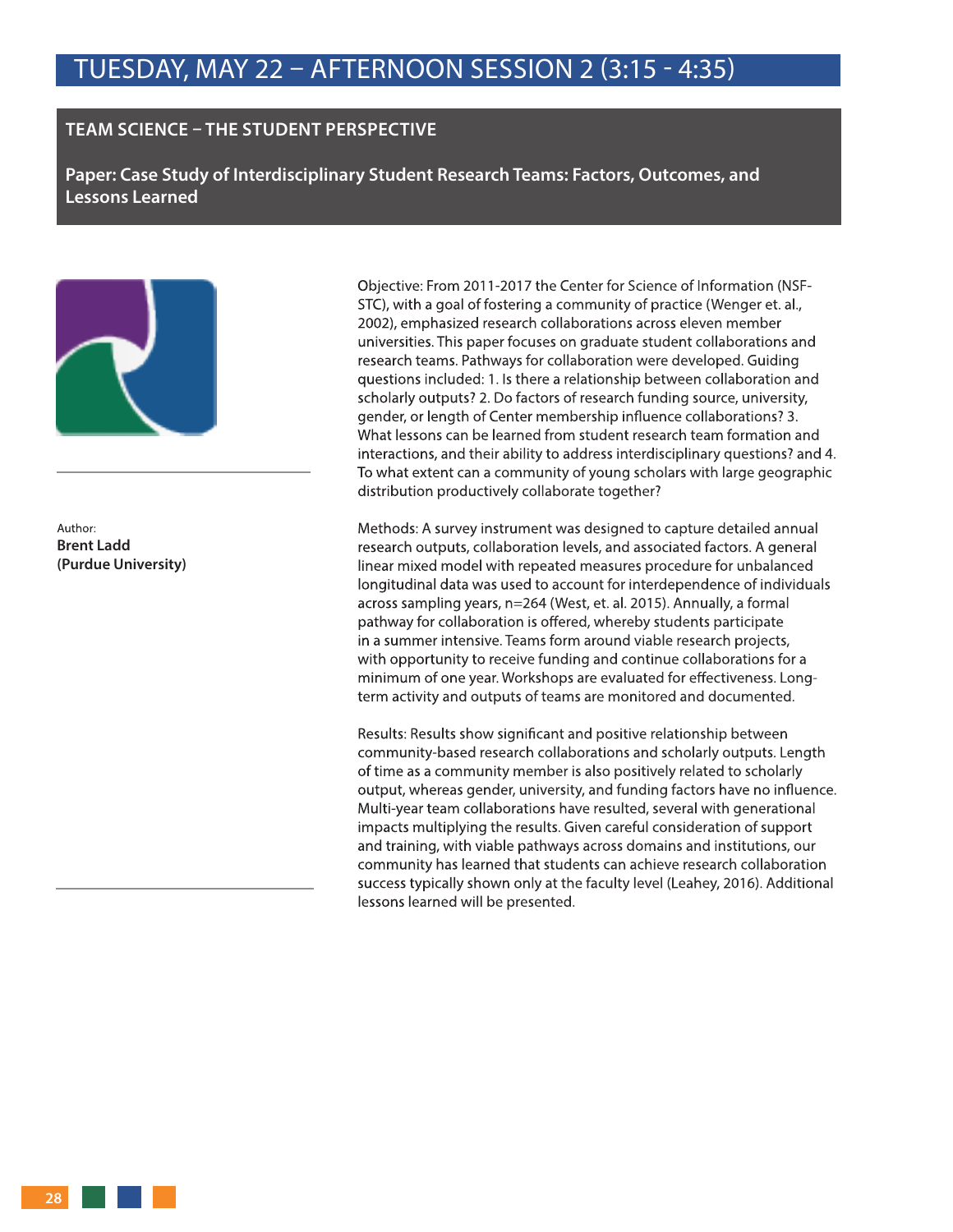#### **TEAM SCIENCE – THE STUDENT PERSPECTIVE**

**Paper: Collaborative Team Science Supports Integrative Research in the Chesapeake Bay** 



Authors: **Suzanne Spitzer, William Dennison, & E. Caroline Donovan (University of Maryland)**

Citizen science encourages public inclusion in the creation and use of environmental science data, and it affords scientists and members of the public the opportunity to collaborate on research projects that address specific socio-environmental problems. Scientists recognize that collaborations with citizen groups are instrumental in understanding complex socioecological systems, and are increasingly inviting volunteer groups to contribute their data towards comprehensive, large-scale watershed health assessments. However, research goals of professional and citizen scientists often differ, and this perceived misalignment of priorities can discourage citizens from engaging and sharing data with professional scientists, stifling knowledge production. This talk shares results from two comparison analyses used to investigate the monitoring goals of both professional and citizen scientists in the Chesapeake Bay watershed, and it highlights areas of consensus where citizen and professional scientists can work together to answer research questions and simultaneously fulfill scientific and community needs. Exploratory analyses of interview and survey responses conclude that many citizen scientists' goals initially appear to be unrelated to the goals of traditional scientists; however, further investigation reveals that these differing goals can be reached with the same re-purposed data. Similarly, a second comparison analysis of volunteer-collected data and the professional scientists' defined goals reveals substantial overlap. Collaboration between professional and citizen scientists has demonstrated potential to support research that is not only more comprehensive and thus better able to inform policy and management decisions that improve the environment, but also more inclusive and useful for the public. To effectively collaborate, scientists should make efforts to understand and legitimize citizen monitoring objectives, facilitate collaborative dialogue, and actively create opportunities that empower citizen scientists to contribute to the development of a new, more integrative understanding of the Bay.

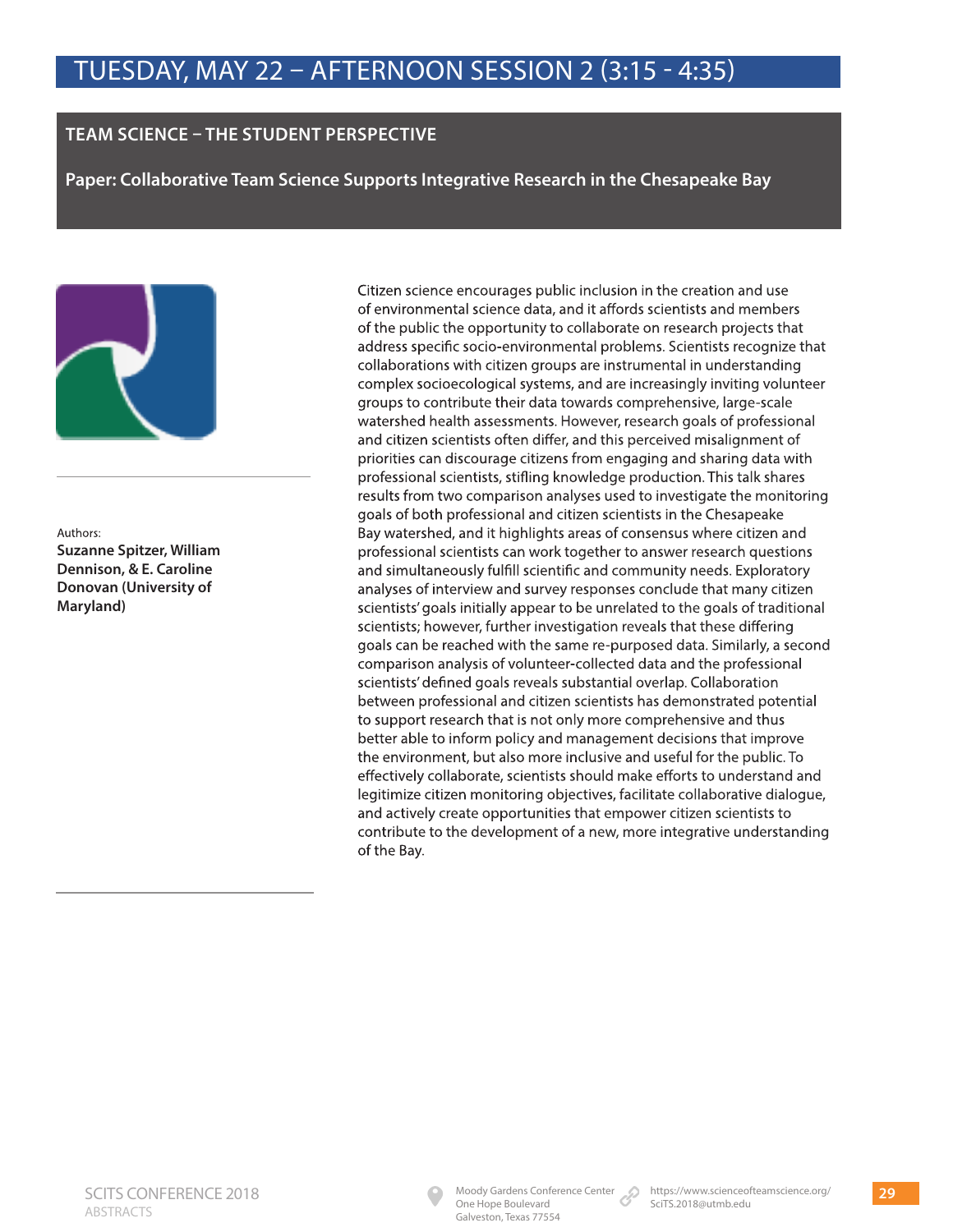#### **PANEL - THE TOOLBOX DIALOGUE INITIATIVE: EVIDENCE OF EFFECTIVENESS AND NEW DIRECTIONS**



#### **Panelists:**

**Graham Hubbs (University of Idaho), Bethany Laursen (Michigan State University), Marisa A. Rinkus (MSU), Brian Robinson (Texas A&M University – Kingsville), & Stephanie E. Vasko (MSU)**

The Toolbox Dialogue Initiative (TDI), now run out of Michigan State University's recently-founded Center for Interdisciplinarity, has been an active part of the SciTS community for several years. The aim of TDI is to foster inter- and transdisciplinary activity through structured dialogue and to research ways of enhancing communication in a variety of settings, including team science. The purpose of this panel is to update the SciTS community on some of TDI's most recent research, including studies of the effectiveness of its method. The panel will present both quantitative and qualitative analyses of TDI's work as well as some of the results from a recent external review. The panel also will discuss new directions for TDI that are being pursued in light of this recent research.

Quantitative Results: To assess the effectiveness of fostering integration among teams of trans-disciplinary scientists, we conducted a quantitative analysis of group meta-cognition, i.e., how accurately team members understand the underlying worldviews of their collaborators. Integration in team science requires group meta-cognition. We found that after a TDI workshop, teams show a significant improvement in group metacognition.

Qualitative Results: Qualitative coding of dialogue session transcripts examined how workshop participants challenged, refined, and built upon ideas leading toward shared cognition by documenting the presence of themes and threaded ideas. This analysis identified exchanges that manifest evidence of negotiated mutual understanding, reflexivity, and perspective seeking among dialogue participants. Both reflexivity and perspective seeking are considered key capabilities for successful interdisciplinary team performance. Examples from the data will be discussed along with the role of qualitative data in contributing to SciTS and areas for further research.

External Evaluation: In 2017, the Evaluation Center at Western Michigan University conducted an external evaluation of the impacts of TDI to date. The evaluation showed positive impacts on participant reactions, learning, behaviors, and work products. However, there is room for improvement, and some impacts are stronger than others. Results will be presented and discussed in relation to the major shift in TDI design around 2014, the ecosystem surrounding a research team, and new TDI efforts.

Future Directions: Originally, the TDI approach was applied primarily to research teams and in educational settings. Newer applications of the approach have expanded the potential audiences and timeframes with which TDI operates. Case studies on TDI's longitudinal partnerships with traditional and non-traditional academic partners will be presented, as well as TDI's work on strategic planning with academic and nonacademic partners. Thoughts on new partnerships and opportunities will be presented. New tools and technologies that TDI is exploring for research and facilitation will also be discussed.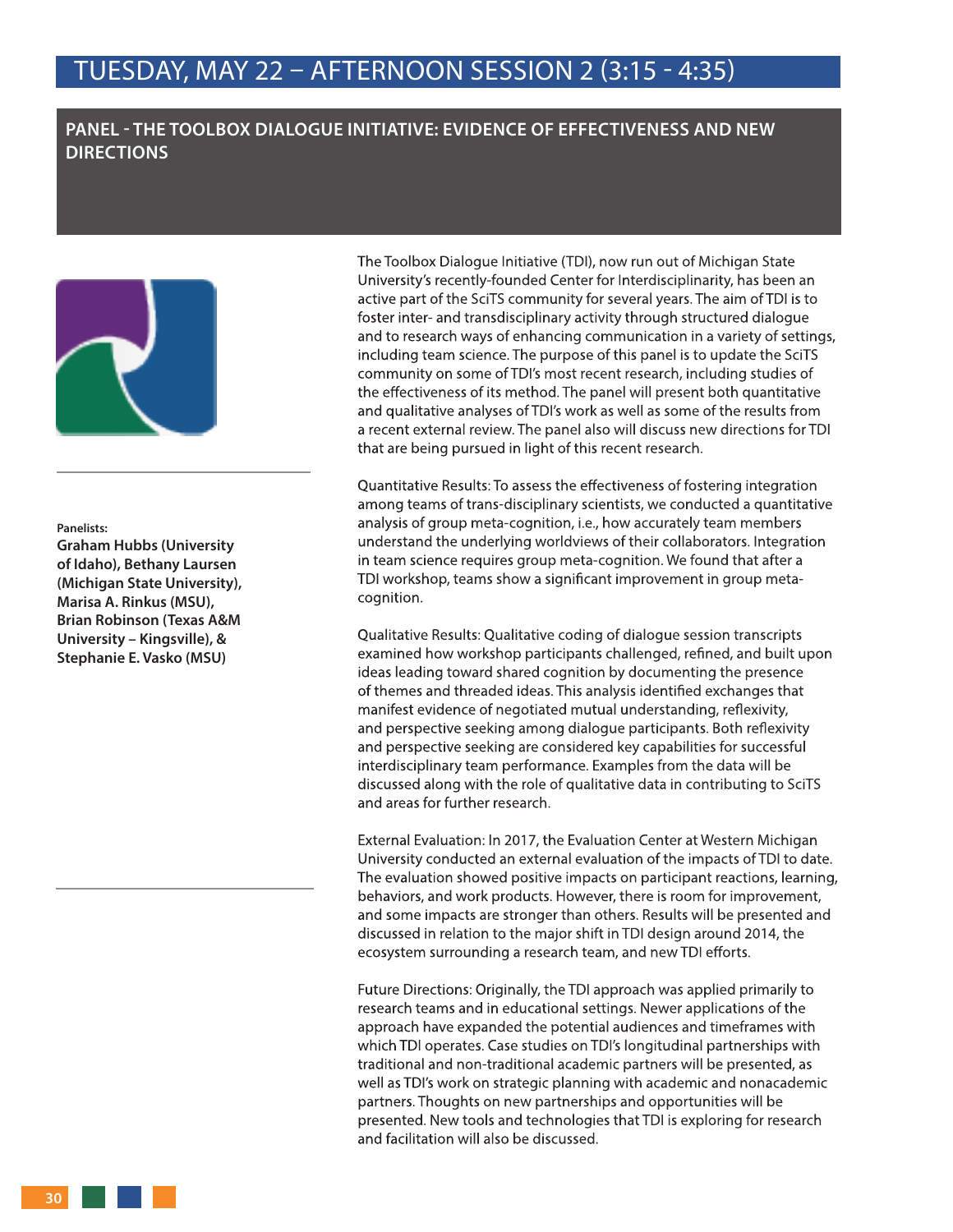#### **BIG DATA BIBLIOGRAPHY**

**Paper: Mendeley Science of Team Science (SciTS) Library** 



Author: **Holly J. Falk-Krzesinski (Elsevier)**

Team science initiatives are characterized by cross-disciplinary collaboration focused on complex problem-, project-, or product-oriented research. Over the last decade, academia has generated an upsurge in team science initiatives, while external funding agencies in the United States and around the globe have made more collaborative and teambased science funding opportunities available. Studies on research centers funded by the National Science Foundation (NSF) and National Institutes of Health (NIH) have demonstrated that team science initiatives entail significant coordination costs. As a result, team science takes more time, at least proximally, than individual research; however, studies have also demonstrated a distal payoff in terms of research acceleration. Consequently, it is imperative that team science leaders and practitioners can easily draw from the growing science of team science literature as an evidence base for the most effective praxis of team science. The Mendeley Science of Team Science (SciTS) Library (https://www.mendeley.com/ community/science-of-team-science-(scits)/) is the most comprehensive and authoritative source of empirical literature on team science and scientific collaboration in the world. It is a free, public group available via the web and through the free Mendeley Desktop software providing over 2,300 references, most curated and organized into over three dozen practice-oriented folders. As a public group, any member of the community can directly add references to the library in a crowdsourcing fashion, including creating new folders, and anyone with a basic Mendeley profile can access the library in its entirety. The Mendeley Science of Team Science (SciTS) Library is the source of references for the NIH's Team Science Toolkit, was used by the National Research Council of the National Academy of Science to conduct their consensus report on the science of team science, 'Enhancing the Effectiveness of Team Science,' and the Academy of Medical Sciences team science report, 'Improving Recognition of Team Science Contributions in Biomedical Research Careers,' and it constitutes the primary reference library for the Canadian Academy of Health Science Team Science Panel.

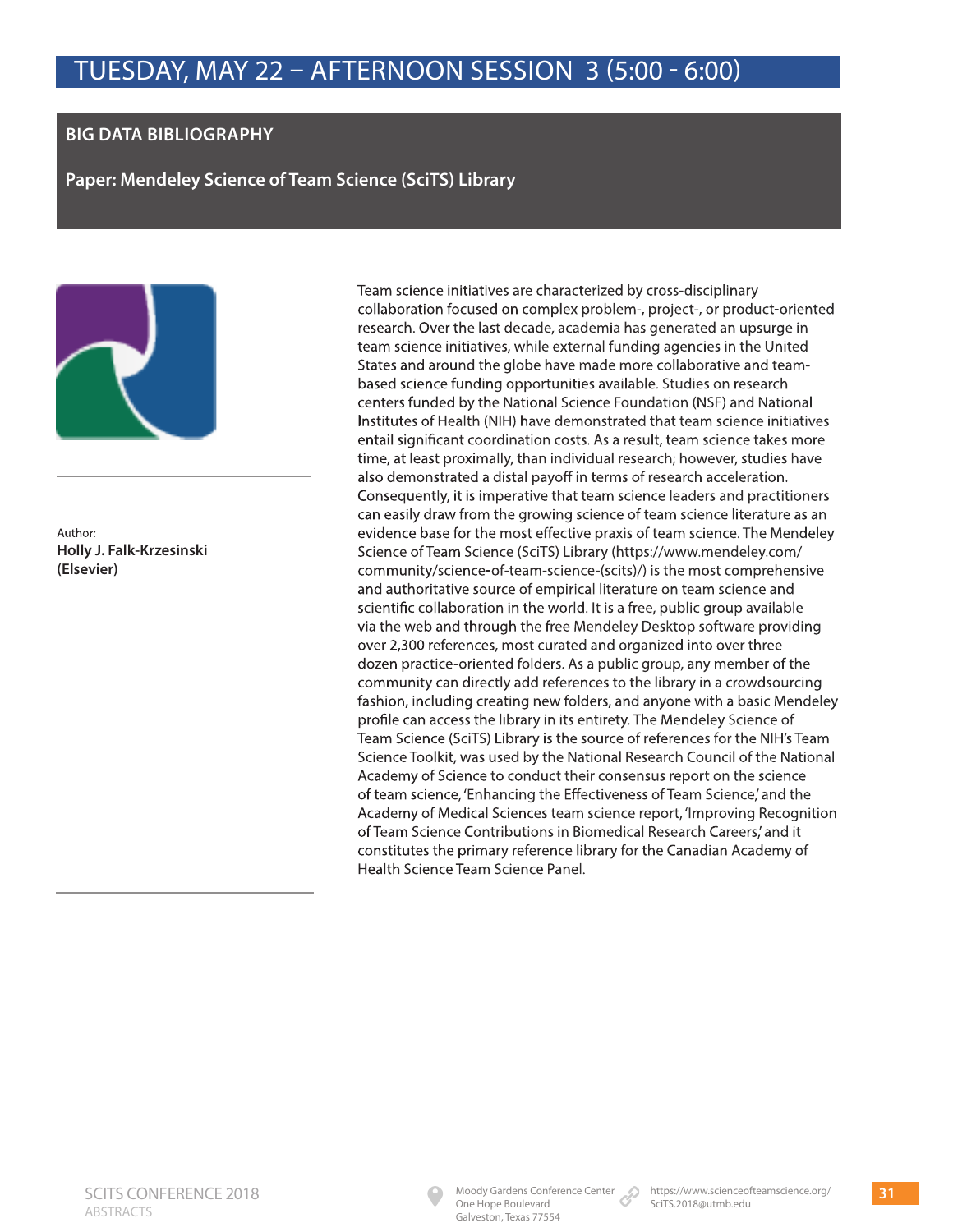#### **BIG DATA BIBLIOGRAPHY**

**Paper: First Steps to Systematic Review of Very Large Biomedical Research Teams**



**Authors: Yulia Tyshchuk & Griffin Weber (Harvard Medical School)**

There has been a recent and rapid rise in the number of very large biomedical research teams (VLBRTs) publishing articles with 50+ authors. While very large teams have been common in physics and astronomy for several decades, there were only 26 biomedical publications with 50+ authors before 2000. Today, there are hundreds of VLBRT publications per year, with some even having 1000+ authors. However, there has been no systematic study of what types of research VLBRTs are doing, why they need so many people, how they came together, or what their impact is, either on the production of knowledge or on their members' careers. In this presentation, we discuss our work in studying VLBRTs, including some initial findings as well as challenges in analyzing scientific teams that can have hundreds of members. (1) Identifying VLBRTs. Due to different authorship and reporting conventions (e.g., listing consortia names vs individual authors) across journals and publication databases (e.g., PubMed vs Scopus), it can be difficult to determine the actual number of people who contributed to an article. The term 'team' might not even be appropriate, since there could be authors of VLBRTs that have never met each other. (2) Research areas and products produced by VLBRTs. (3) Collaboration between VLBRTs. Almost all VLBRTs (93%) are weakly (<25%) interconnected with each other through co-authorship; and, teams with strong (>25%) overlap are publishing results from the same studies with corrections or different confounding variables. (4) Impact of VLBRTs. We find that VLBRT publications have disproportionally high citation counts, though self-citation might inflate these numbers.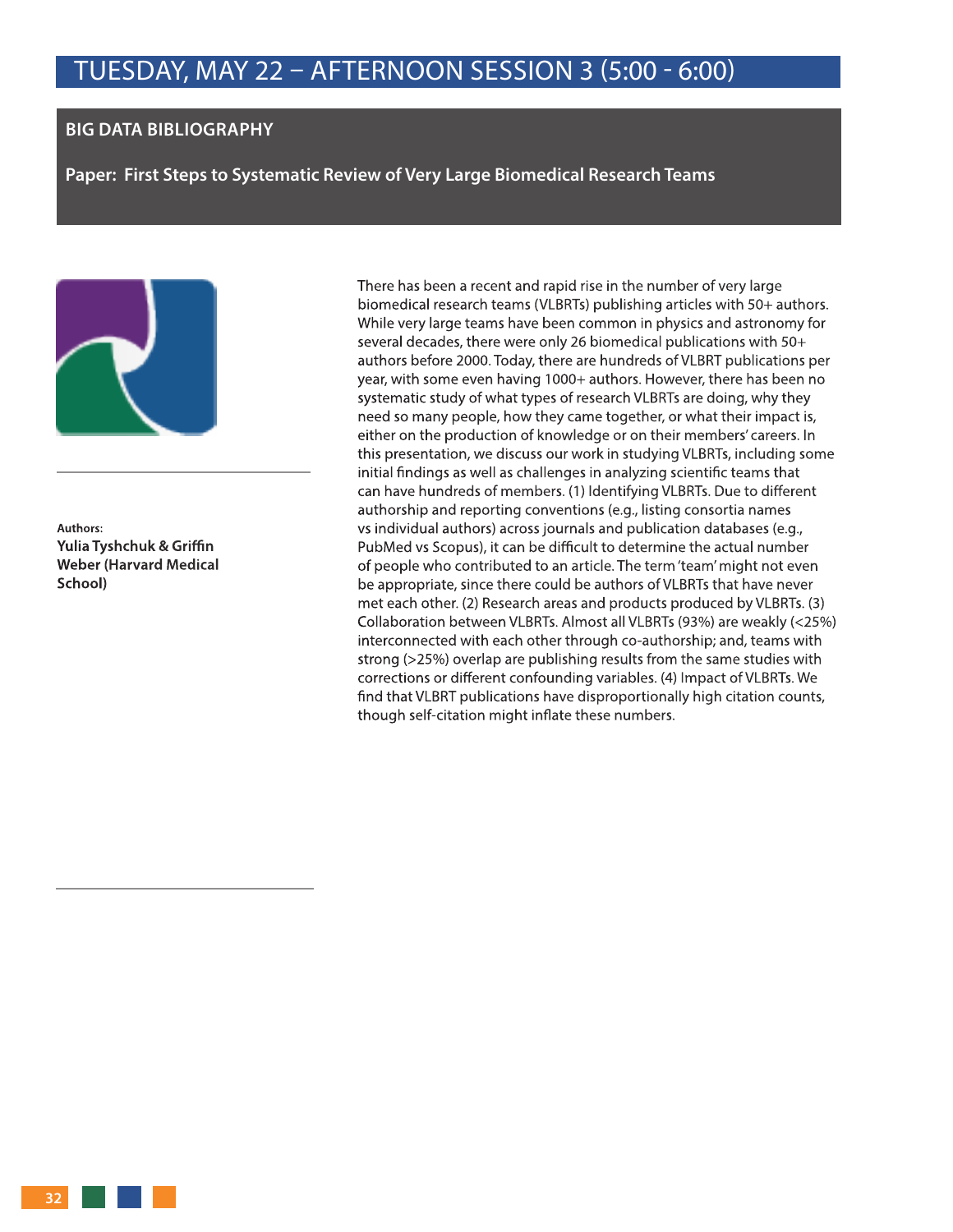#### **TOOLS FOR TEAM SCIENCE**

**Paper: Exploring Visual Analytics as Boundary Objects in Multidisciplinary Science Teams** 



Authors: **Suresh Bhavnani (University of Texas Medical Branch) & Shyam Visweswaran (University of Pittsburgh)**

Many multidisciplinary science teams encounter a tension between disciplinary heterogeneity necessary for solving complex problems, and disciplinary collaboration necessary for innovation targeted towards a common goal (Star and Griesemer, 1989). For example, multidisciplinary translational teams (MTTs) consisting of physicians, biologists, statisticians, and informaticians aim to integrate biological and clinical knowledge leading to innovations for improving health outcomes. However, MTTs encounter several hurdles including disciplinary coordination and leadership (Ameredes et al., 2015; Wooten et al., 2015). One approach to address such disciplinary tensions is the concept of a boundary object defined as "an object which lives in multiple social worlds and which has different identities in each", and which "act as anchors or bridges" for the team members (Star and Griesemer, 1989, p. 409). Here we discuss two case studies to explore the role that visual analytical representations can play as boundary objects to help (1) integrate molecular and clinical information within a specific MTT to enable novel insights, and (2) comprehend and evaluate the structure and dynamics of multiple MTTs in an organization.

Method and Results:

Case Study 1: We introduced bipartite network analysis in an MTT to help integrate biological, and clinical knowledge. Nodes in the network represented patients or genes, and the color of the patient nodes represented clinical outcomes (cases=red, controls=green). The network helped to identify genes that clustered mainly with cases or with controls. This integration of information enabled the biologist and physician on the team to infer a biological pathway that potentially precipitates preterm births.

Case Study 2: We used the same bipartite network representation to analyze 11 multidisciplinary translational teams consisting of 119 members from 26 different affiliations. Nodes in the network represented teams or members, and the edges between nodes represented membership. The network was presented to a team of principal investigators (PIs) managing the MTTs in a Clinical and Translational Award (CTSA) site, who collaboratively analyzed the network for insights related to team design and management. The analysis revealed patterns related to team overlap, homogeneity, and size. For example, four teams in the center of the network shared four or more members, three teams shared at least two members, and two teams shared no members. The shared members were mostly methodologists (e.g., biostatisticians, proteomics analysts), or were PIs of the CTSA. Furthermore, when the network was shown to the individual teams, it helped them to comprehend how their team compared in size and overlap to the other teams in the organization. Conclusion: The results suggest that bipartite network visualizations can be an effective boundary object to enable MTTs to arrive at innovative insights that integrate biological and molecular knowledge, in addition to enabling managers to comprehend and evaluate team structure and dynamics of multiple teams in an organization.



Moody Gardens Conference Center https://www.scienceofteamscience.org/ SciTS.2018@utmb.edu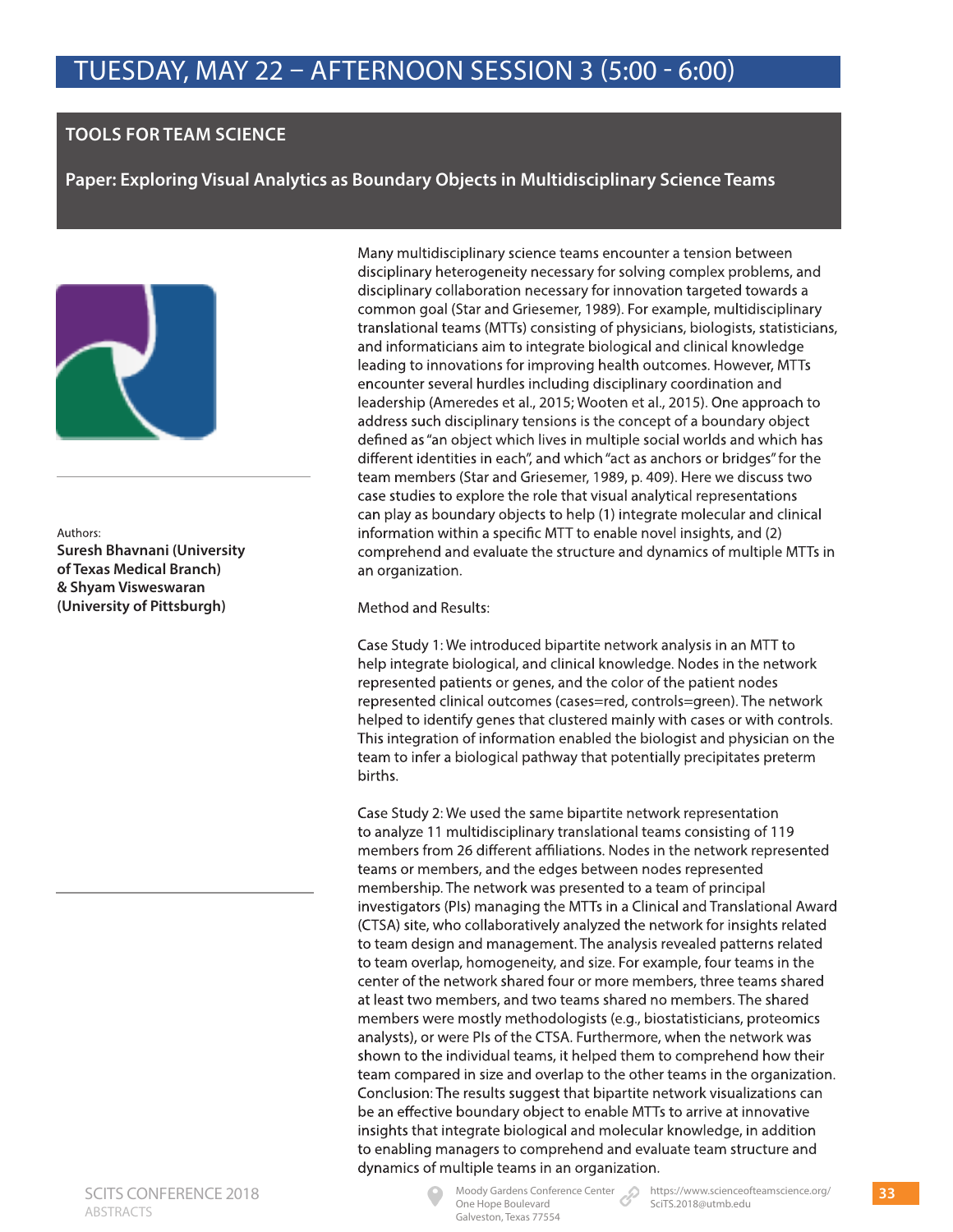#### **TOOLS FOR TEAM SCIENCE**

**Paper: Team Disciplinary Diversity: Open Innovation of a Widget** 



**Authors: Brooke Struck, Philippe Deschamps, & David Campbell (Science-Metrix Inc.)**

One way to assess multidisciplinary collaboration is to measure three dimensions: the number of disciplines involved in the team (variety), the proportionate representation of these disciplines within the team (balance), and the intellectual proximity of those disciplines (diversity). The score integrating these dimensions is known as the Rao-Stirling index, and it has been applied mainly in a bibliometric context to inform broad, high-level decisions about research policy. However, this technique can also be used to inform more local decisions about team composition. This presentation will introduce a free online widget (already live at: http:// science-metrix.com/td/) that enables individual teams to measure their own disciplinary diversity, simply by inputting the disciplinary background of each team member. The widget's outputs can provide insights into what is driving the team's score and the most potent levers to affect it. The widget provides the following outputs:

- A total score
- A table with each subfield represented and the number of representatives
- A matrix with the intellectual proximity scores for each disciplinary pair
- A list of the three subfields that would increase disciplinary diversity the most, if members were to be added to the team.

In the spirit of open innovation, we would like to engage the team science community in discussions about the applications of this widget that would be most valuable to the community, and what design modifications would make the widget best suited to fulfill those functions.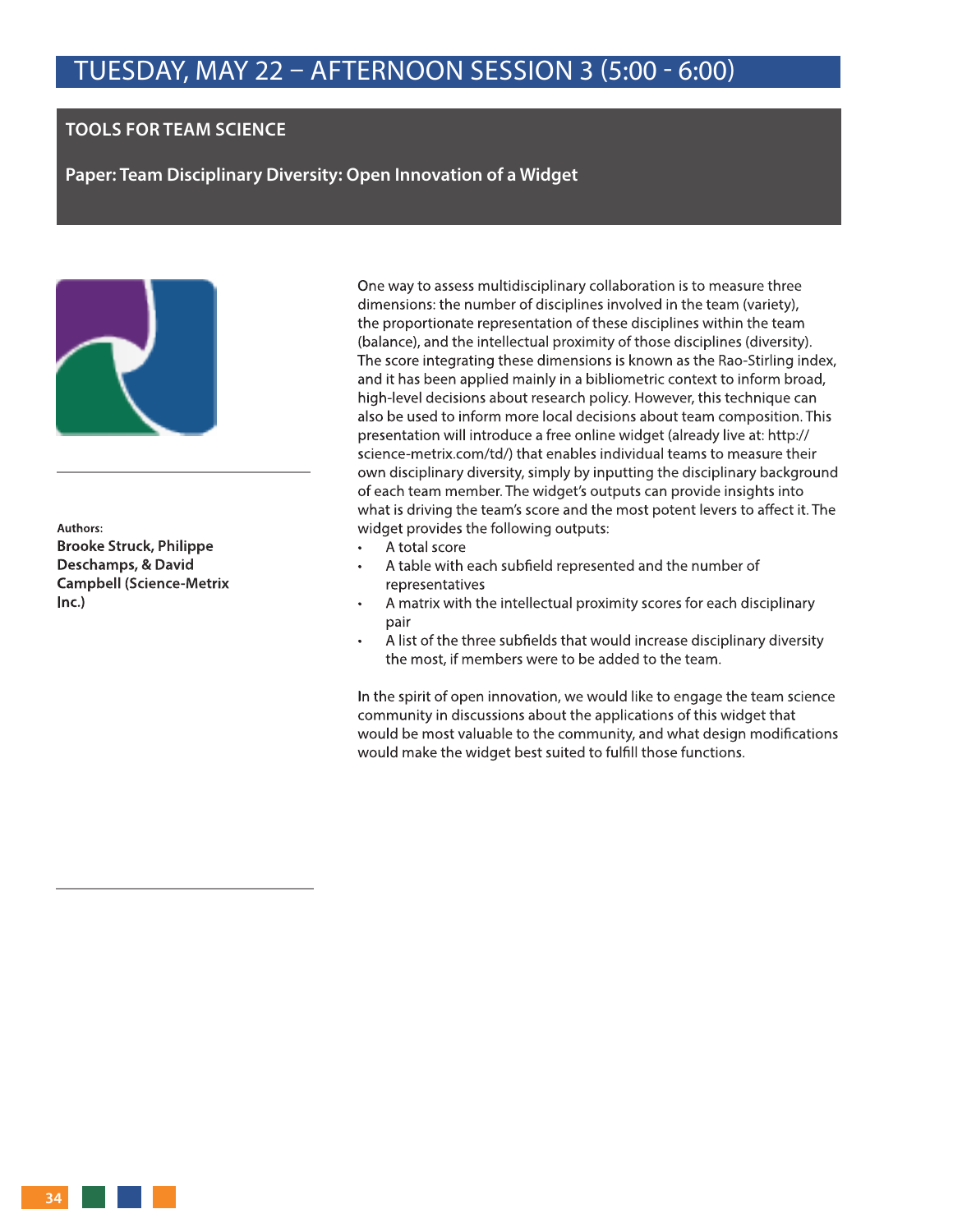#### **TOOLS FOR TEAM SCIENCE**

**Paper: Assessing Quality Improvement Team Processes - A Meeting Observation Tool** 



#### Authors:

**Emily Sedlock (University of Texas Health Science Center at Houston), Jason Etchegaray (RAND Corporation), Andrada Tomoaia-Cotisel (RAND), Susan Straus (RAND), Nikhil Jaiswal (UTHSCH), & Eric Thomas (UTHSCH)**

Our purpose was to create a tool to assess the effectiveness of quality improvement (QI) team meetings. To date, there is no published observational tool that has been used to assess QI teams' processes. We used several sources to create the MOAT (Meeting Observational Assessment Tool), a checklist to assess team processes and determine whether teams are using skills learned in QI training. Two research team members attended 80 meetings held by three QI teams beginning in April 2017 and evaluated teams using MOAT. The teams were comprised of multidisciplinary clinical members in a Neonatal Intensive Care Unit, who were trained in Six Sigma, Lean, and change management (Robust Process Improvement©). Data collected included quantitative and qualitative measures reflecting frequency and/or effectiveness of use of QI tools, meeting facilitation, teamwork behaviors, patient/family engagement, and descriptions of barriers the teams encounter and resources needed for success. MOAT allowed us to document the skills and tools that teams used during their meetings and identify ways strategies for improvement. For example, one team discussed the purpose of the meeting in only 20% of meetings (n=35 meetings), failed to use other meeting facilitation skills (i.e., plus/delta charts), and had wide variability in use of meeting roles assignments (leader - 92% of meetings; scribes - 56% of meetings; process checkers - 8% of meetings). MOAT allowed us to document use of QI tools used within the Six Sigma Define-Measure-Analyze-Improve-Control (DMAIC) framework; e.g., one team used eleven QI tools across this framework. Institutions can employ observers to document team experiences using MOAT, which can be used to provide objective information to teams to foster improvement. Further research can examine impacts of MOAT feedback on team processes and outcomes and the use of MOAT for other types of interdisciplinary teams solving complex problems.

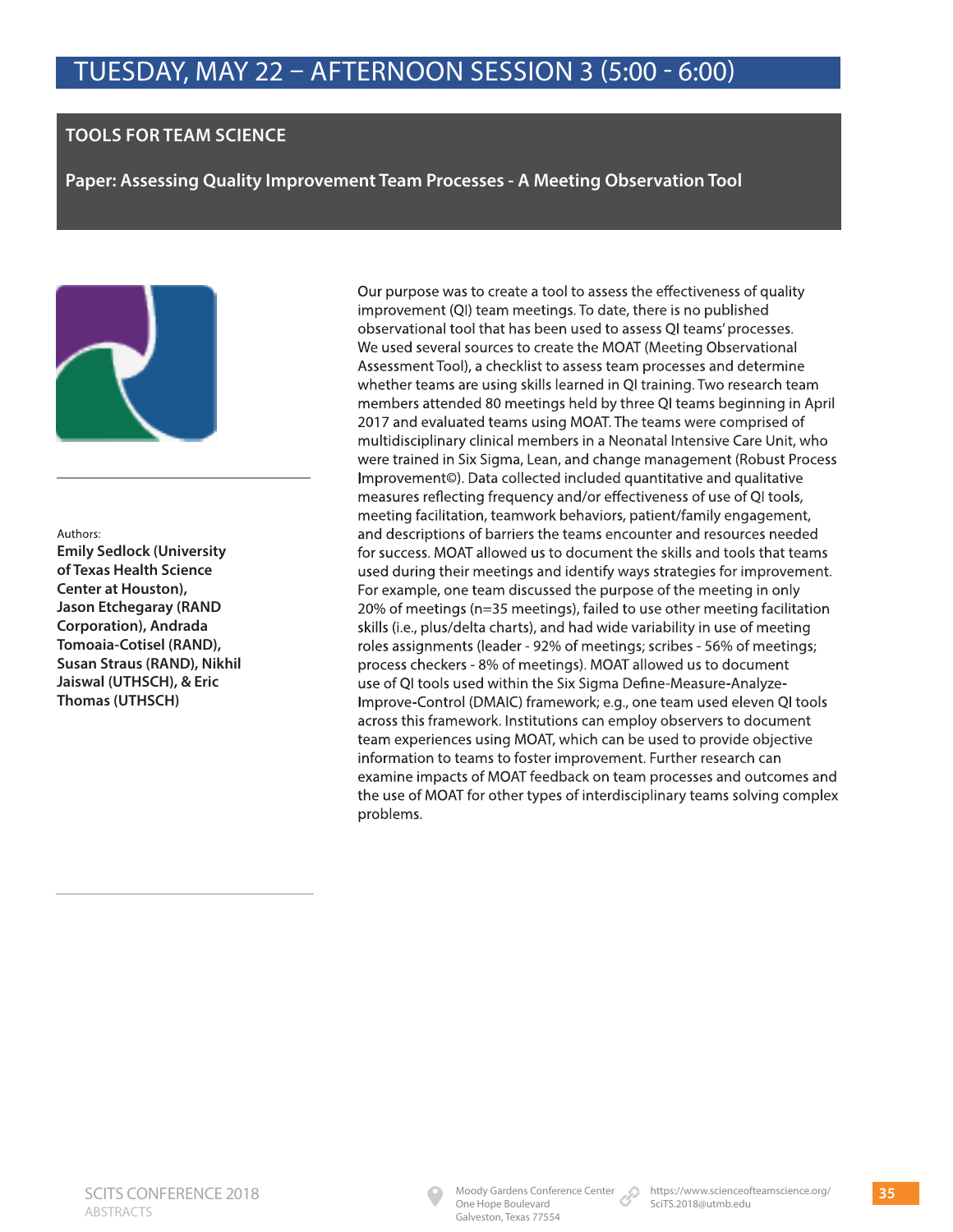#### **COLLABORATORS – WHO AND HOW**

**Paper: Stages in the Formation of Laboratory Research Groups** 



**Author: Jose Ortiz (London School of Economics)**

This study intends to contribute to the understanding of group research by presenting a novel characterisation of the stages laboratory groups go through during their first years of existence. While the development of groups has been studied from an organisational perspective, it is unclear whether this approach applies to laboratory groups. Research on laboratories, on the other hand, takes an epistemological approach focused on the social construction of knowledge that leaves unanswered questions of how these groups are socially formed. This study draws from both approaches in order understand what stages laboratory groups go through during their first years of existence. To answer this question, the study follows the trajectory of the two main objectives research laboratories have: producing knowledge and training people. This is a non-participant on-site observational study of scientific practices as they happen. This method is complemented with semi-structured interviews and with secondary data collected from the laboratories such as experiment protocols, laboratory meetings' agendas other similar documents. The research strategy considers the construction of an 'ideal type' based on the complementary analysis of all laboratories studied. The study identifies four stages in the formation of laboratories: the assembling stage, in which the different elements necessary to give life to the lab are put together; the defining stage in which the research projects are transformed into 'doable problems'; the decision-making stage in which most of the experimental work occurs; and the telling stage in which work is focused on generating an appealing narrative to external actors. The passage from one stage to the next is marked by 'punctuated' external events that puts pressure on the timing and pace of labs' internal dynamics. These findings contribute to the understanding of early research team dynamics and to the research methods for the study of research teams.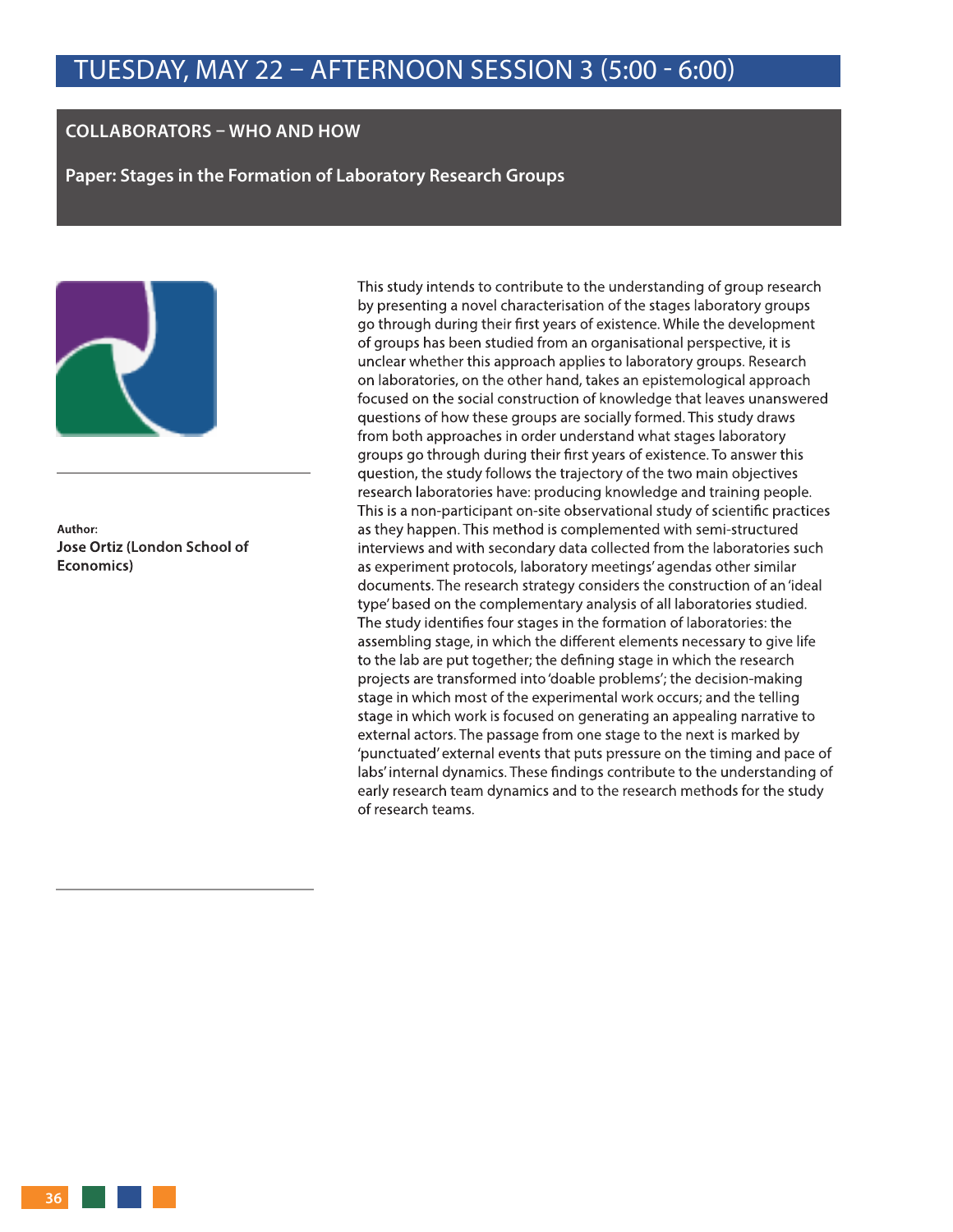## **COLLABORATORS – WHO AND HOW**

**Paper: Research Collaboration in the Life Sciences** 



**Authors: Kyuseon Lee, Phillip G. Pardey, & Steve J. Miller (University of Minnesota)**

Despite the increasing professional and policy interest in multidisciplinary and team-based research, we still know comparatively little about the nature of these collaborations and the features of researchers, their institutional circumstances, and the nature of their research that may affect the propensity to collaborate. In this paper we examine institutional, researcher and research attributes that affect the nature and propensity to collaborate in the life sciences, using a unique, purpose-built data set spanning 3,777 scientists from three large academic units within the University of Minnesota. We used co-authorship data to examine the patterns of internal and external collaboration and how these patterns have changed over time. We accessed confidential personal data to identify the individual characteristics of UMN researchers, and mapped these data to a compilation of publication and co-authorship evidence we developed using data drawn from Scopus for the years 1999 to 2014. A set of researcher attributes was developed using a number of research-related and personal characteristics. We also used the subject categories of journals in the Web of Sciences, drawing on both publication references and publication titles, to examine whether, and to what extent, the "knowledge attributes" of individual researchers have changed over time. Our findings reveal that researchers have become more inclined to collaborate, most notably with researchers outside of their own departmental and institutional boundaries. We also find that the attributes of researchers who collaborate have changed over time. Most notably, researchers have bigger networks and teams in 2014 than in 1999, while the knowledge attributes of individual researchers remain relatively stable.

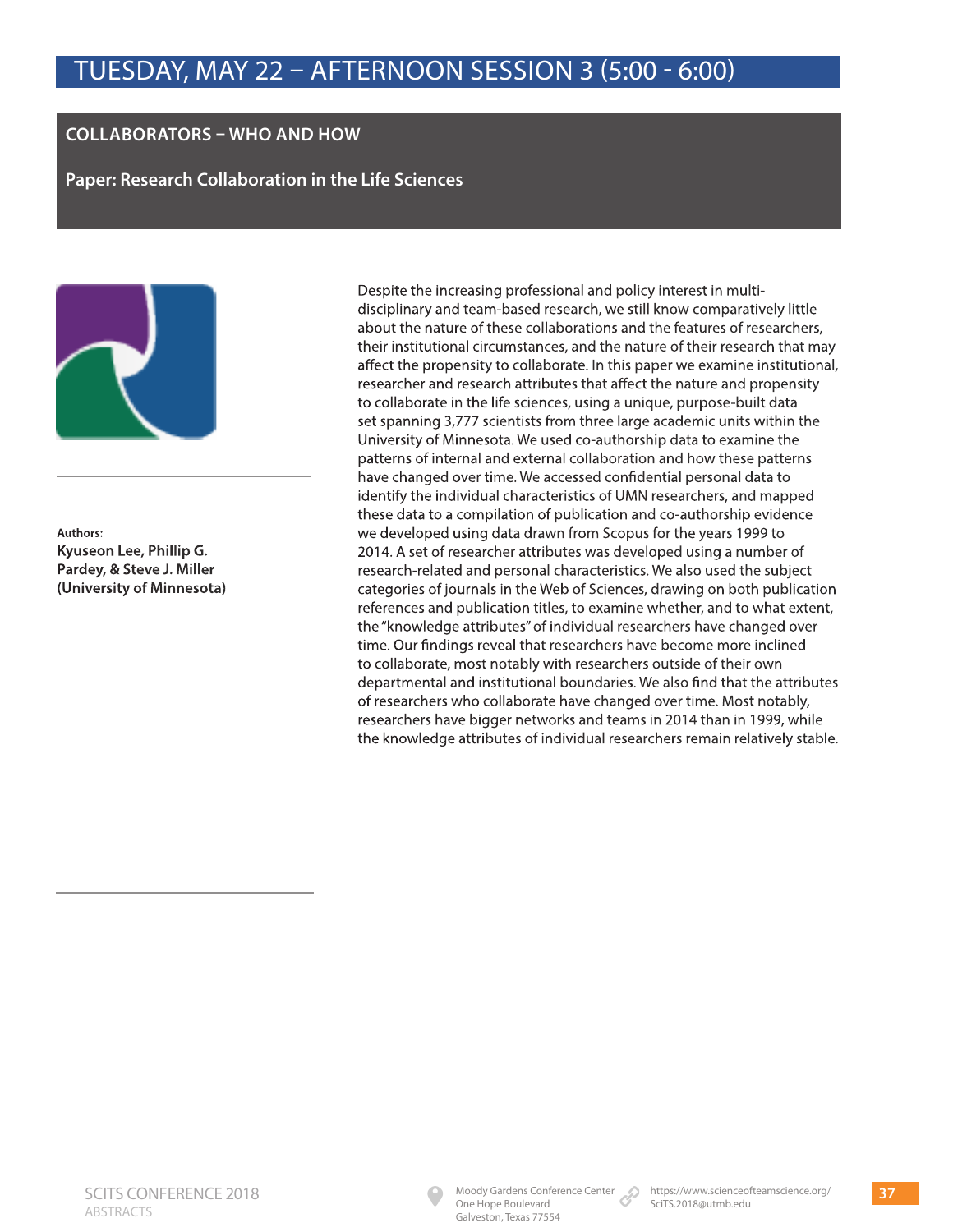### **TEAM EVALUATION**

**Paper: The Connection Between Team Development and Team Outcomes** 



**Authors: Hannah Love, Jennifer E. Cross, & Ellen Fisher (Colorado State University)** Scientists often work on interdisciplinary research teams where they combine knowledge to solve scientific questions. Conducting research in teams across academic disciplines can be challenging. What makes a successful interdisciplinary scientific team? Often, success is measured in metrics like publications, grants, and invention patents. However, these metrics may take years to gather. What if you needed to know 'in the moment' if the team was engaging in a meaningful way to have a long-term impact? To answer this question, Wooten et al have used a development and process evaluation to study team interactions, meetings, and engagement as indicators of long-term success (2014). At Colorado State University, from 2015-2017, we conducted a mixed-methods development and process evaluation study of eight interdisciplinary research teams to examine the science of team science. We administered a social network survey at three time points to understand team development and dynamics. To support the social network data, we collected qualitative data to including: participant observation and turn-taking data during meetings, and focus groups. Finally, we collected outcome metrics at nine time points to further distinguish between successful and non-successful teams. Analysis of the various sources of data (social networks, turn-taking data, and participant observation) revealed a connection between a strong process evaluation and the final outcome metrics. More specifically, successful teams formed dense mentoring and advice networks which encouraged knowledge sharing and promoted trust. This paper will provide a unique methodological perspective by providing mixed-methods data about the team process as it connects to team outcomes.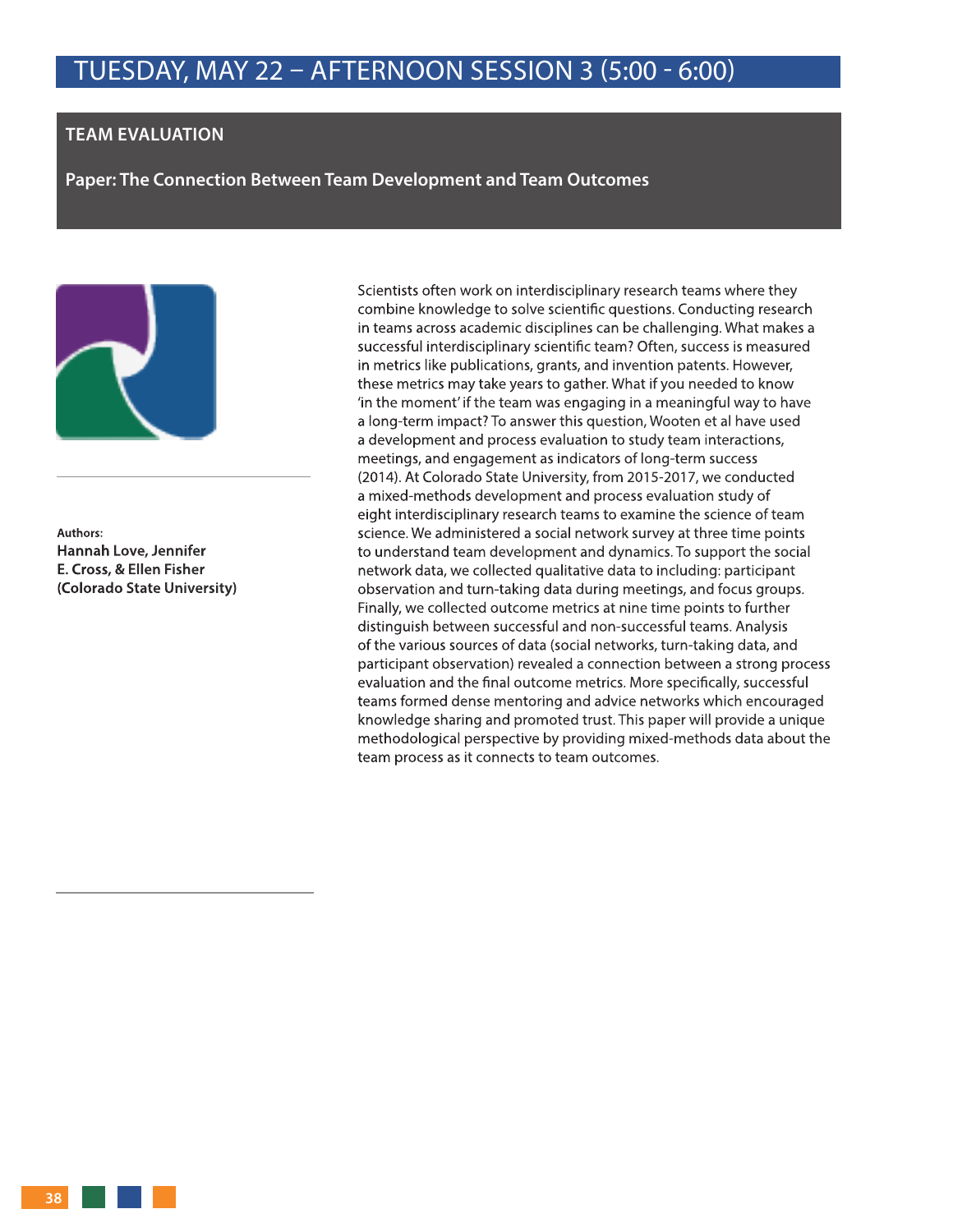## **TEAM EVALUATION**

**Paper: Employing a Communication Chemistry Framework to Advance Team-Based Cancer Research** 



**Authors: Breeana Mitchell & Catherine A. Dayger (Oregon Health & Science University)**

Multidisciplinary teams can accelerate innovation to solve complex and intractable problems such as the early detection of cancer. Detecting cancer early radically increases the chances of survival after a cancer diagnosis, making effective teams essential to decreasing suffering from cancer. The Knight Cancer Institute Cancer Early Detection Advanced Research (CEDAR) Center seeks to accelerate breakthroughs through a team-based approach to scientific research. CEDAR researchers develop projects in multidisciplinary teams of 4-8 people, which are evaluated against milestones proposed by the team. We hypothesize that the composition of teams and communication between members can be enhanced by considering not only background and training of the members but their natural communication and work styles. To intelligently develop our workforce, we described an ideal breakdown of our total hires based originally on Quinn's Competing Values Framework (Quinn, 1988) and later using the very similar Deloitte Business Chemistry system (Johnson, Vickberg & Christfort, 2017). The Business Chemistry system characterizes workers into 4 categories - Pioneer, Driver, Integrator, Guardian - based on communication style and other factors. To test this hypothesis, we partnered with Deloitte to host a 2-hour training to improve interactions with different Business Chemistry categories with 50 computational and bench research, administrative, and leadership roles represented. We present a case-study of 2 teams that formed in the 2 months following the training, 14 members total. We characterized each team based on member perception of team functioning using a preliminary survey developed with the OHSU program evaluation core and on milestones met. Teams generally had positive views of the training's usefulness, but still identified challenges to optimal functioning of their teams. Based on the case studies, systems such as Business Chemistry can be used as a component, but not the entirety, of a program to improve team function and the satisfaction of team members.

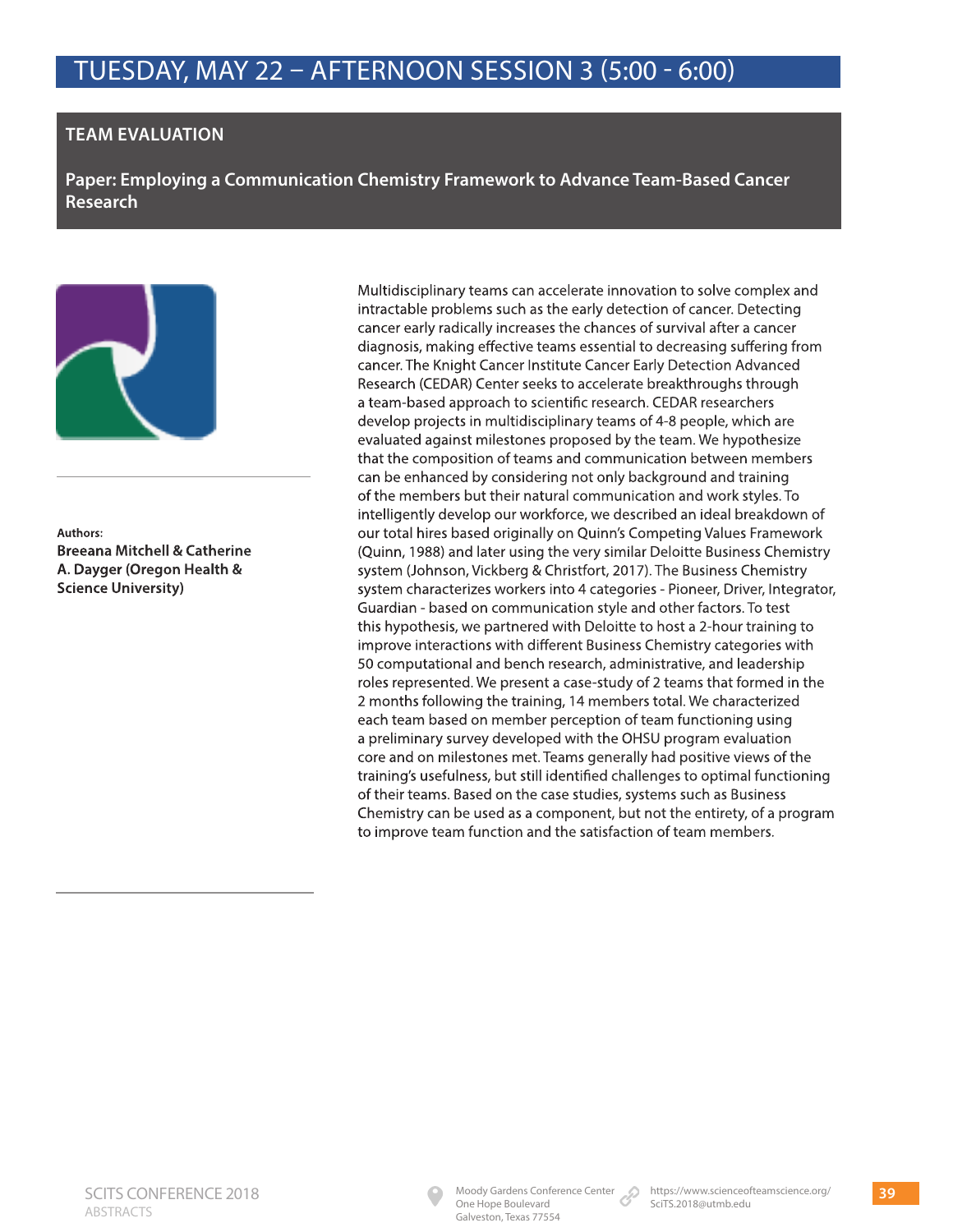### **TEAM EVALUATION**

**Paper: Do Interventions for Academic Scientific Teams Matter?** 



**Authors: Ellen Fisher, Jennifer E. Cross, & Hannah Love (Colorado State University)**

Despite significant time, energy, and money spent on collaboration and interdisciplinary research, scientists and administrators do not know how team performance can be improved by providing additional support for transdisciplinary scientific teams including training, facilitation, and data about their team process. At Colorado State University, the Office of the Vice President for Research (OVPR) embarked on a new program to promote the formation of interdisciplinary research teams to enhance institutional effectiveness in competing for large, multimillion dollar extramural funding opportunities, often focused on wicked problems. As part of this effort, from 2015-2017 we conducted a mixed methods process evaluation of eight interdisciplinary research teams to study the science of team science (SciTS). The team administered a social network analysis (SNA) at three times, and collected qualitative data to support the SNA data including: participant observation, turn-taking data during team meetings, and focus groups. Nine times during the study, we also collected team metrics such as publications, extramural grants received, and funding requests submitted. Conducting a process evaluation allowed for teams to adjust and improve collaboration based on the feedback provided by the researchers. For the process evaluation, teams were presented with the SNA results twice. We also provided interventions with teams at different time points. Two of the teams had interventions at regular time intervals points and requested as much data feedback as possible. We provided interventions to one team early on, but then they did not request further intervention. Finally, two teams requested no interventions and no data feedback. Our results will describe the interventions and provide insights about how team interventions affected the development, process, and outcomes of the team. Second, we will report on implications for best practices in fostering effective institutional structure and culture for team science.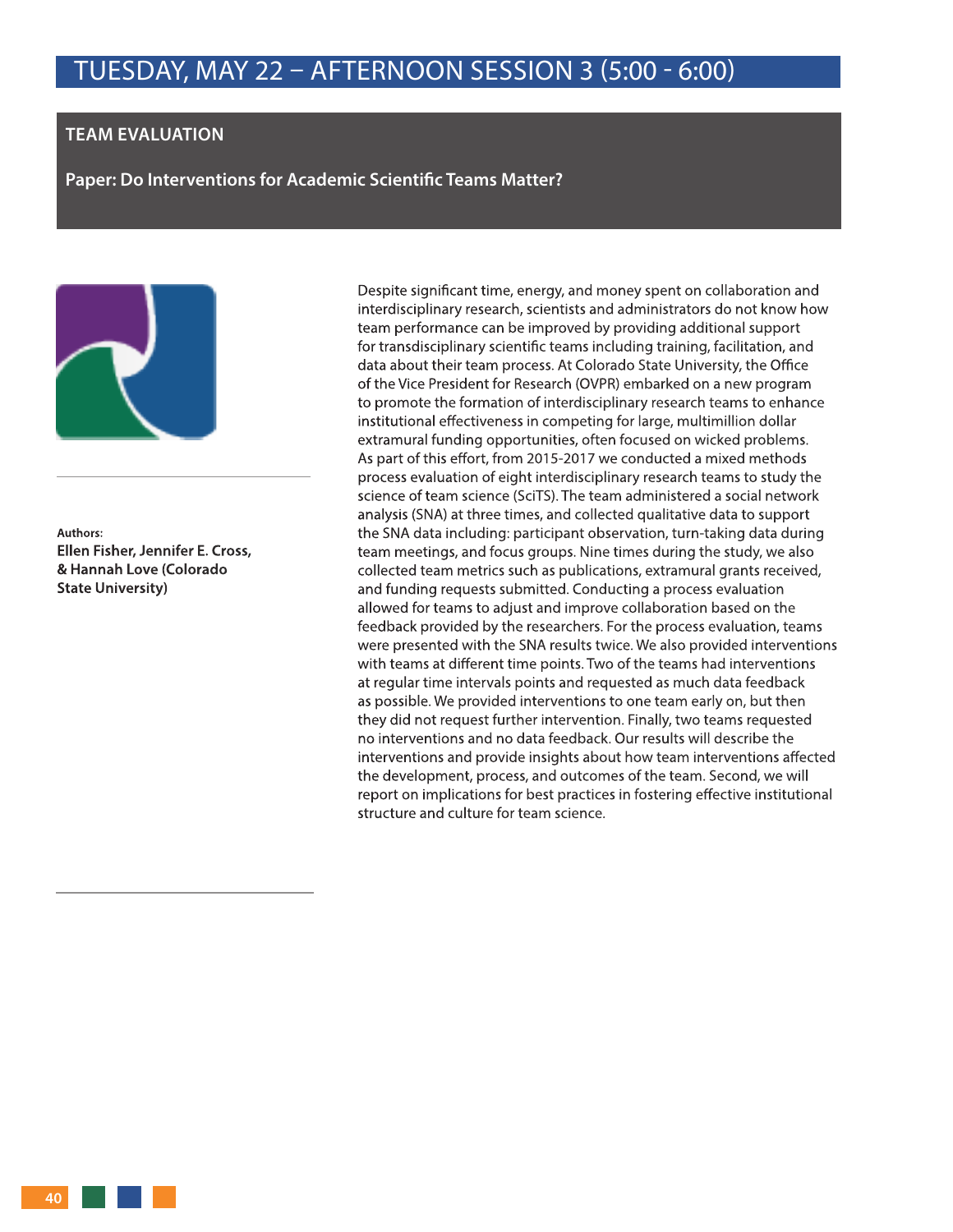## **PANEL - TEAM SCIENCE FOR ALL: BUT HOW DO WE MAKE IT WORK?**



#### **Panelists:**

**Nana Coleman (Baylor College of Medicine), Margaret E. Conner (BCM), Kyler M. Godwin (BCM), Anne Gill (BCM), LeChauncy Woodard (BCM), Alana Newell (BCM), Christopher Burnett (University of Houston), Fernanda Simone Tiu (BCM), & Nancy Moreno (BCM)**

### Overall:

Team science has been demonstrated to underlie success across scientific disciplines and industries. At Baylor College of Medicine (BCM), a health sciences university, we have further identified that team science is a driver of excellence across our research, clinical and education mission areas. Through Team Launch, our institutional teamwork skills training course, we provide foundational training in team science and related skills to our students, faculty and staff. Our model for training in team science is characterized by an instructional methodology in which the identification of essential learner outcomes grounds curriculum development and a rigorous outcomes-driven assessment process with application of novel rubrics based on validated team training heuristics. Through this panel discussion, we consider the value of team science to advancement and innovation in science disciplines; how to successfully engage individuals around the concept of teamwork skills as a core professional competency; how to effectively deliver a team science training curriculum; and lastly, how to assess skill acquisition, outcomes and institutional impact for such a program. Team Launch, the Baylor College of Medicine institutional team science and teamwork training course, is comprised of three components, which together provide foundational training, experiential application and assessment of teamwork skills. We share our experience of developing and implementing a course to enhance team science awareness and knowledge within our academic community. Key areas to be addressed during this panel presentation include strategies for institutional engagement; models for curriculum design and delivery; development of assessment instruments and rubrics; and measures of success. Recognizing that team science is a critical factor to maintaining collaboration and innovation in scientific disciplines, we believe that our approach to delivering training in this area is both novel and adaptable to other environments.

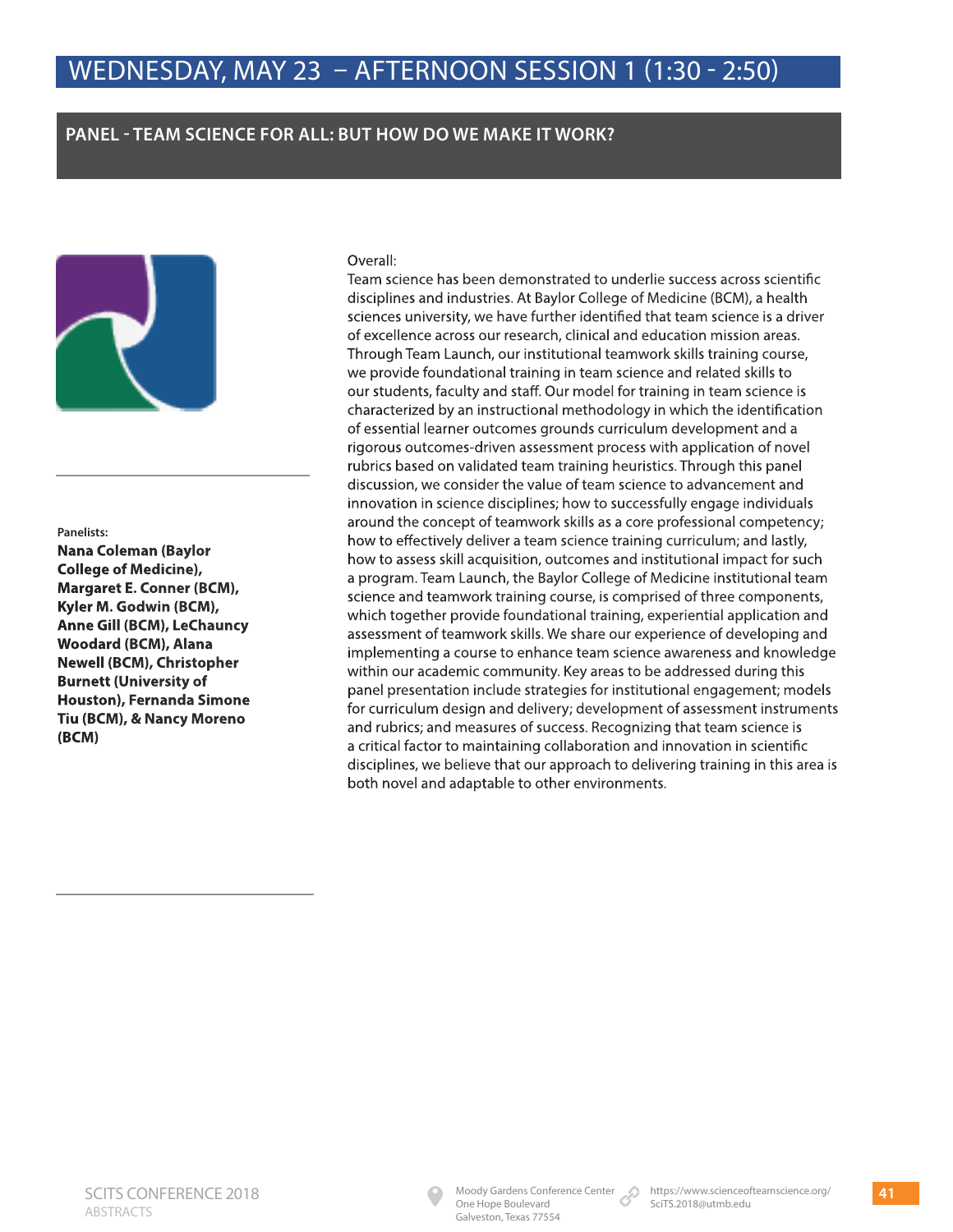### **PANEL - TEAM SCIENCE FOR ALL: BUT HOW DO WE MAKE IT WORK? (CONTINUED)**

### **Panel Abstract 1**

Authors:

**Nana Coleman & Margaret E. Conner (Baylor College of Medicine)**

### **TEAM SCIENCE FOR ALL: CONCEPTION**

Teamwork is now ubiquitous in the health sciences. Groundbreaking advances in science and medicine generally involve teams, which require perspectives and expertise from multiple disciplines. Yet, few pre- or post-doctoral trainees receive training in teamwork skills. In 2016, Baylor College of Medicine initiated a quality enhancement plan as part of its institutional reaffirmation of accreditation designed to meet the emerging professional development and educational needs of its learners. Teamwork skills were identified across learner groups, faculty and institutional leaders as the critical competency most desired at BCM. Through now three years of implementation, we have successfully delivered team science and teamwork training to students, staff and faculty across BCM. Team Launch, provides foundational knowledge and professional transferable skills in team science. Through participation in this course, students are expected to have an increased understanding of intrapersonal dynamics and how to interact more effectively with mentors and other team members, how to coordinate their work within a team, and to acquire increased skills in team communication, coordination, cooperation, and conflict response. These skills, incorporated with the acquisition of their other professional and research competencies, will optimize their training and future career success in academic or other settings.

Beginning in 2019, all matriculating students within all of the College's schools and programs, will be required to attain competencies in teamwork skills, through Team Launch. The measurement of success of this course and learner outcomes are presented in the additional components of this panel presentation. Our process of institutional engagement, curriculum design and delivery of Team Launch offers a model which may be adapted for use in other educational settings.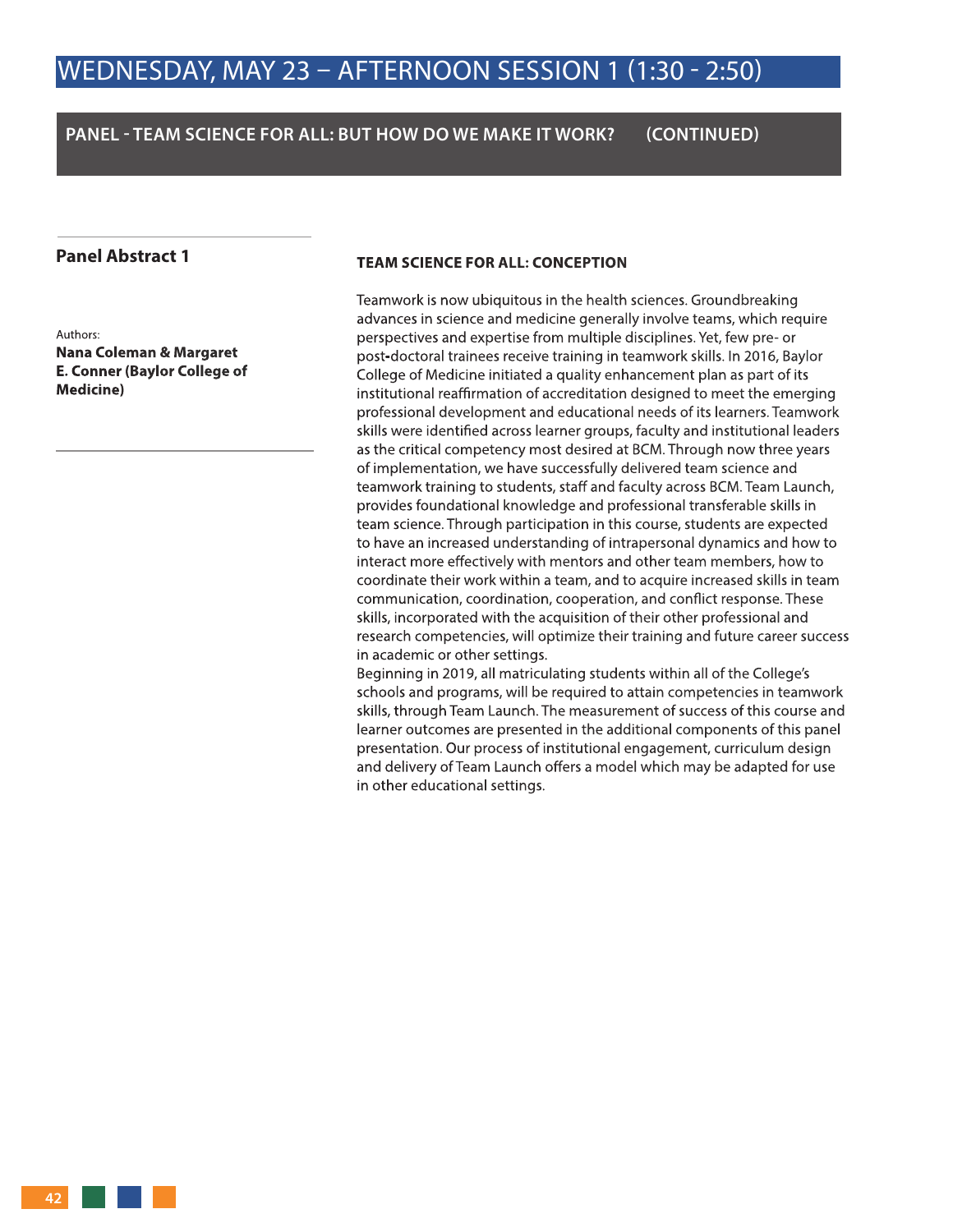## **PANEL - TEAM SCIENCE FOR ALL: BUT HOW DO WE MAKE IT WORK? (CONTINUED)**

### **Panel Abstract 2**

Authors: **Kyler M. Godwin, Anne Gill, & LeChauncy Woodard (Baylor College of Medicine)**

### **TEAM SCIENCE FOR ALL: IMPLEMENTATION**

Team Launch is an integrated teamwork curriculum comprised of three courses for students, faculty, and staff at Baylor College of Medicine. The Team Launch student learning objectives are to: 1) Perform effectively in different team roles and 2) Organize and communicate information generated by a team in written and verbal formats.

Faculty met weekly for 6 months to develop content for the interrelated courses framed within the 8 C's of team work, developed by Eduardo Salas. The first course, Launch Pad, was conceptualized and piloted as four, three-hour-long modules consisting of brief theory bursts, active learning, and reflective exercises focused on team skills: Foundations of Teamwork (e.g., team science overview and marshmallow challenge); Building High-performing Teams (e.g., developing shared mental models and jigsaw puzzle activity); Optimizing Team Performance 1 (e.g., psychological safety and coaching); and, Optimizing Team Performance 2 (e.g., application of teamwork skills through simulated activities). Teamwork knowledge and skills were assessed through multi-level rubrics and instruments designed specifically for the course. After each iteration, faculty reviewed learner feedback, restructuring the course to better meet learner needs, including streamlining content and decreasing session length to meet scheduling challenges across disciplines. Launch Pad is enriched by two elective opportunities, Team Projects and Team Discovery. Team Projects, provides students with an authentic and immersive course experience where they apply teamwork skills to simulated real-world problems in interdisciplinary teams. Team Discovery sessions, offered almost monthly, introduce all members of the academic community to core teamwork concepts through engaging seminars and workshops led by subject matter experts. This curriculum has been well received and has demonstrated effectiveness at increasing teamwork knowledge, skills, and attitudes. This robust curriculum imparts necessary teamwork skills to varied multidisciplinary learners and serves as a model for implementing large, institutional courses.

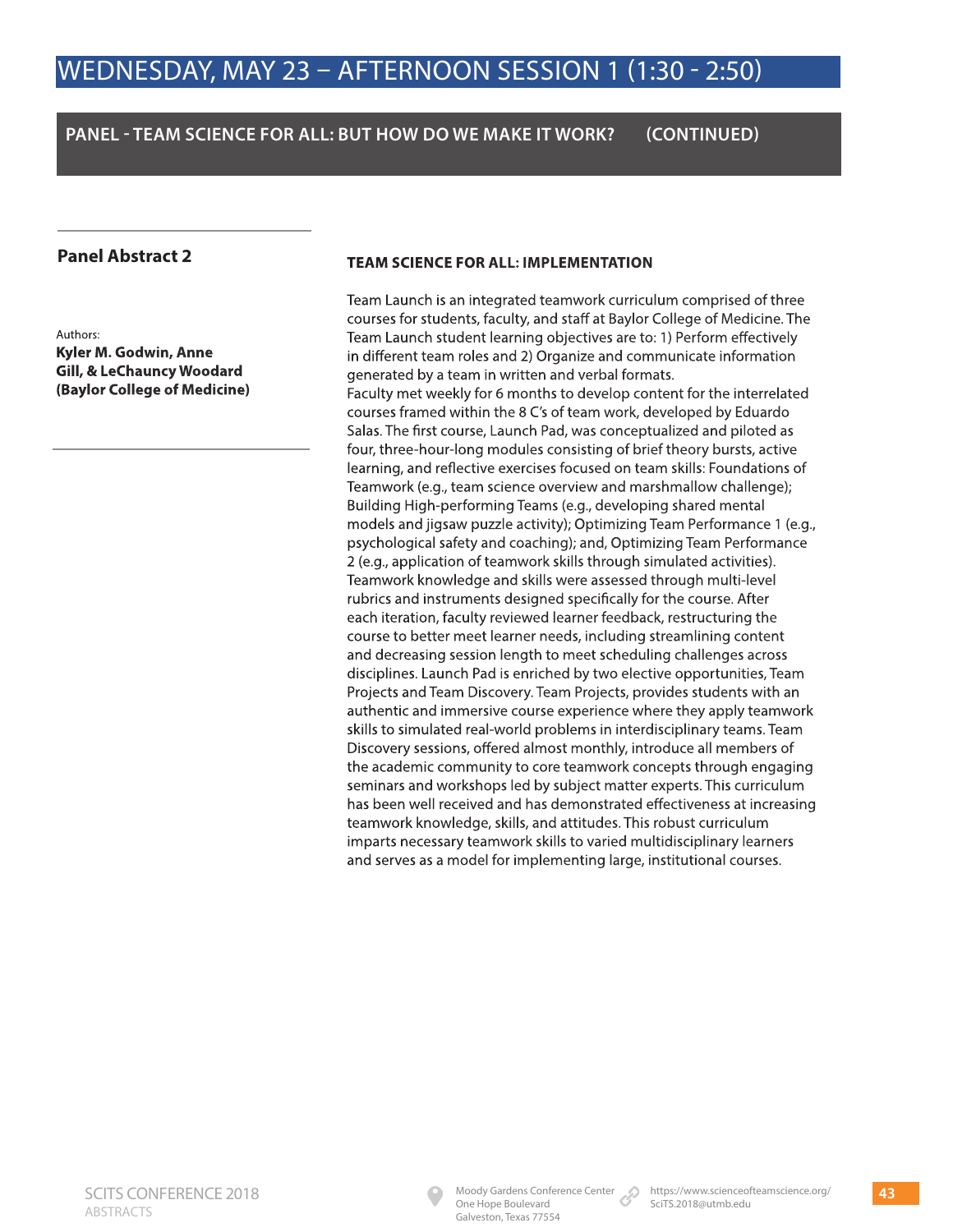### **PANEL - TEAM SCIENCE FOR ALL: BUT HOW DO WE MAKE IT WORK? (CONTINUED)**

### **Panel Abstract 3**

#### Authors:

**Alana Newell (Baylor College of Medicine), Christopher Burnett (University of Houston), Fernanda Simone Tiu (BCM), & Nancy Moreno (BCM)**

#### **TEAM SCIENCE FOR ALL: ASSESSMENT**

Advances in healthcare and biomedical research now routinely rely on teamwork. Accordingly, Baylor College of Medicine recently designed, implemented and evaluated a set of teamwork skills courses to increase students' understanding and abilities to apply research-based attributes of high-performing teams—based on Salas' 8-C heuristic: Cooperation, Communication, Conflict Response, Coordination, Coaching and Leadership, Cognition, Capabilities and Conditions. We developed the courses using "backwards design" to align objectives, instructional activities, and assessments. For assessment, we developed two instruments—the Team Effectiveness and Team Member Rubrics—to support student understanding and evaluate effective behaviors as members of multidisciplinary teams. Based upon the Comprehensive Assessment of Team Member Effectiveness (CATME) rubric, we aligned our rubrics with the evidence-based behaviors underlying each C, and utilized them as both instructional aids and evaluative tools. The rubrics serve as valuable learning tools by empowering students with a framework to analyze simulated and authentic teams, and encouraging them to pinpoint ineffectiveness. Additionally, they enable learners to reflect on their own skills and identify how to proceed to successive levels. Initially, students practice application of the rubrics by analyzing other teams and discussing the results. Further, students calibrate their reflective capabilities by comparing self-evaluations with peer and instructor evaluations. The rubrics also serve an important evaluative component for the courses. By focusing on the observable elements of effective teams, course designers can objectively ensure the curriculum is meeting the instructional goals. These rubrics—as applied by students, instructors, and others—demonstrate the strongest evidence of effective educational experiences. They not only track demonstrable student improvement on the targeted course learning outcomes, but can be utilized to improve multidisciplinary skills that transfer across academic and professional contexts. Through Team Launch, we provide an example of how robust, evidence-based tools can support effective instruction and assessment of valuable teamwork skills.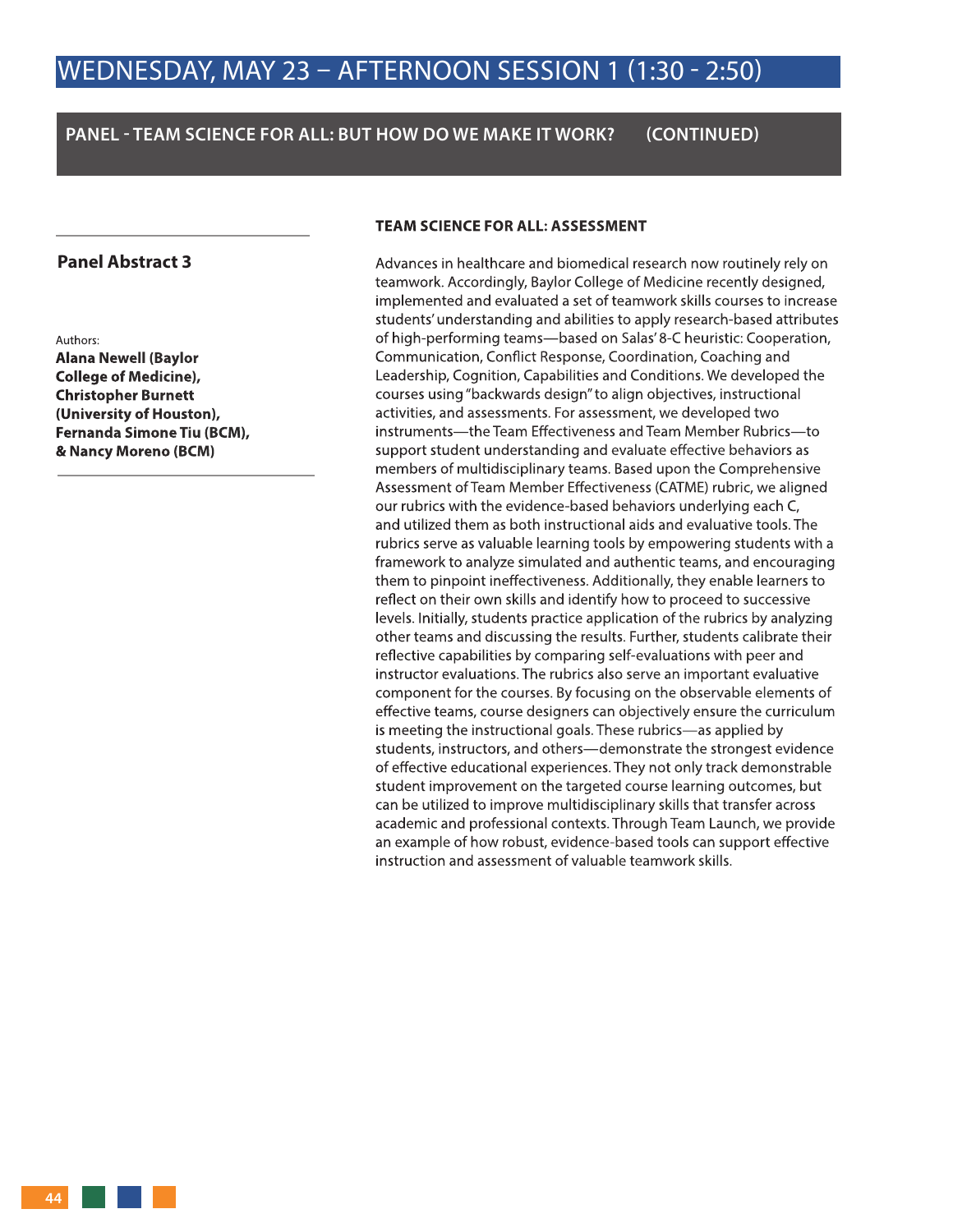## **TEAM SCIENCE – ANALYTICS**

**Paper: Collaboration Capacity: Measuring the Impact of Cyberinfrastructure-Enabled Collaboration Networks**



**Authors: Jian Qin, Jeff Hemsley, & Sarah Bratt (Syracuse University)**

This paper reports a study of the incremental impact of evolving cyberinfrastructure (CI)-enabled collaboration networks on scientific capacity and knowledge diffusion. While ample research shows how collaboration contributes to greater productivity, higher-quality scientific outputs, and increased probability of breakthroughs, it is unclear how the early stages of collaboration on data creation supports knowledge generation and diffusion. Further, it is not known whether the ability to garner larger inputs increases collaboration capacity and subsequently accelerates the rate of knowledge diffusion. Given that the collaboration capacity of a science team is largely dependent upon the Scientific and Technical (S&T) Human Capital, the greater a researcher's S&T human capital, the greater the opportunity to collaborate and access resources. We use 'Collaboration Capacity' to refer to this measure of S&T human capital. In this study, we collected metadata for molecular sequences in GenBank from 1990-2013. The data contain details about sequences, submission date, submitter(s), and associated publications and authors. Based on the collaboration capacity framework (Figure 1), we focused on the relationship between collaboration network size and research productivity and the role of CI-enabled data repositories in accelerating collaboration capacity. Our preliminary results show that the size of CI-enabled collaboration networks at data creation stage was positively related to research productivity as measured by sequence data production, and the extent and rate of knowledge diffusion, represented by patent applications. Shrinking time gaps between data submissions and patent applications support the hypothesis that CI-enabled data repositories are an accelerating factor in incremental collaboration capacity.

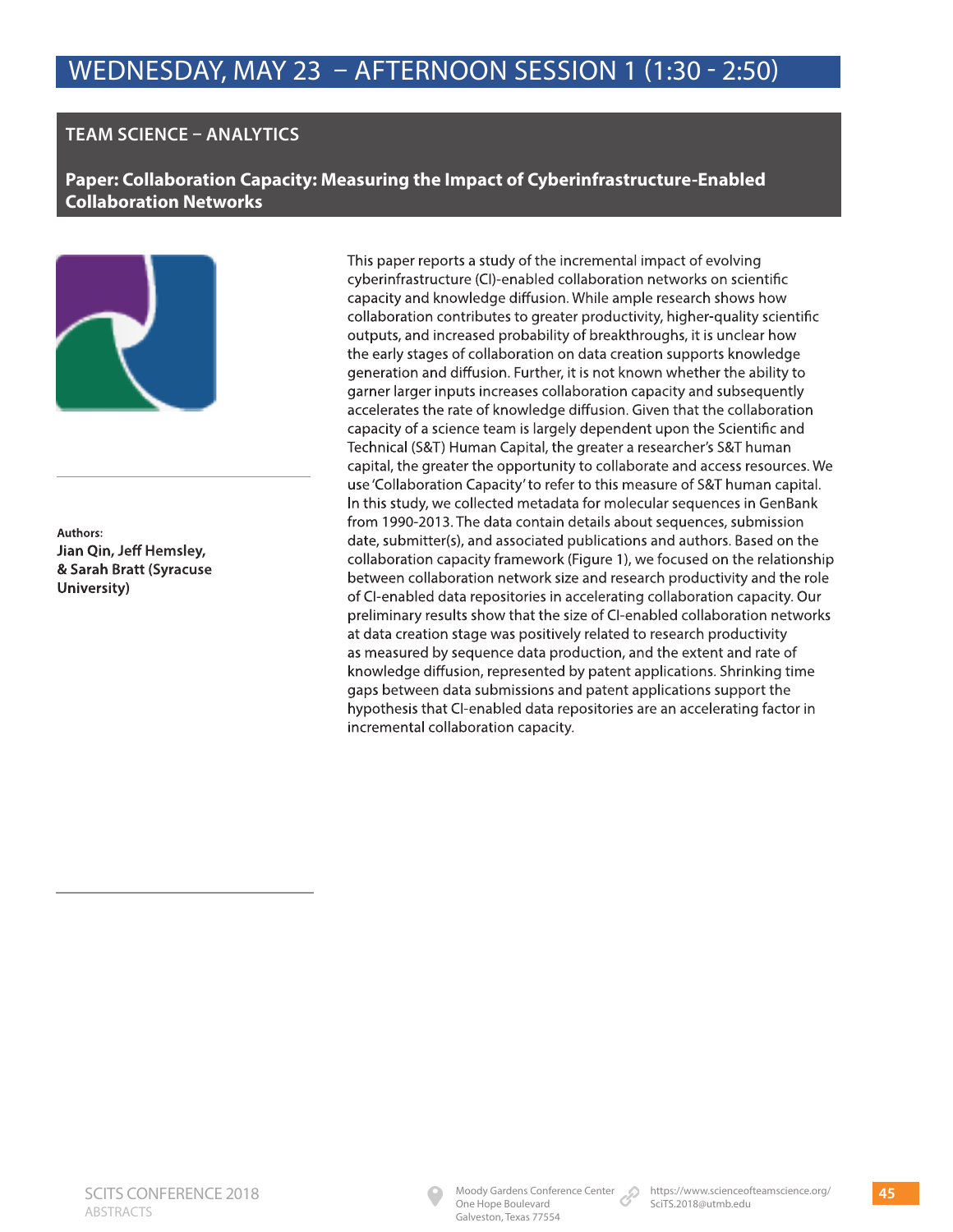### **TEAM SCIENCE – ANALYTICS**

**Paper: Interactive Bibliometric Network Mapping for Evaluating Interdisciplinary Research Groups** 



**Author: Michael Burnman-Fink (Arizona State University)** Evaluating interdisciplinary research groups is challenging. An ideal detailed qualitative study takes time and funding that is often not available, and even then, it is difficult to compare qualitative evaluations performed under different circumstances to develop a systematic understanding of the processes that support interdisciplinary research. The science of team science needs maps to guide evaluations, to point out the key players in a research group, and to provide indicators of people and collaborations which may be particularly interesting. Scientific publications provide a wealth of data which can be used to understand the nature of the collaborations which produce novel research. This paper compares six NSF IGERT grants, using coauthorship and cocitation networks to evaluate how well the grants achieved their stated policy goal of fostering novel methods in graduate training. I will explain how to collect bibliographic data, how to calculate measures of interdisciplinary integration such as the Rao-Stirling index, and how to produce visual mappings which make it easy to capture relationships at a glance and explore a research group in detail. While network analysis is a longstanding technique in scientometric research, ongoing increases in computational power allow the study of larger and more complex networks. Interactive mapping offers a way to gain insights into large numbers of groups with low marginal costs.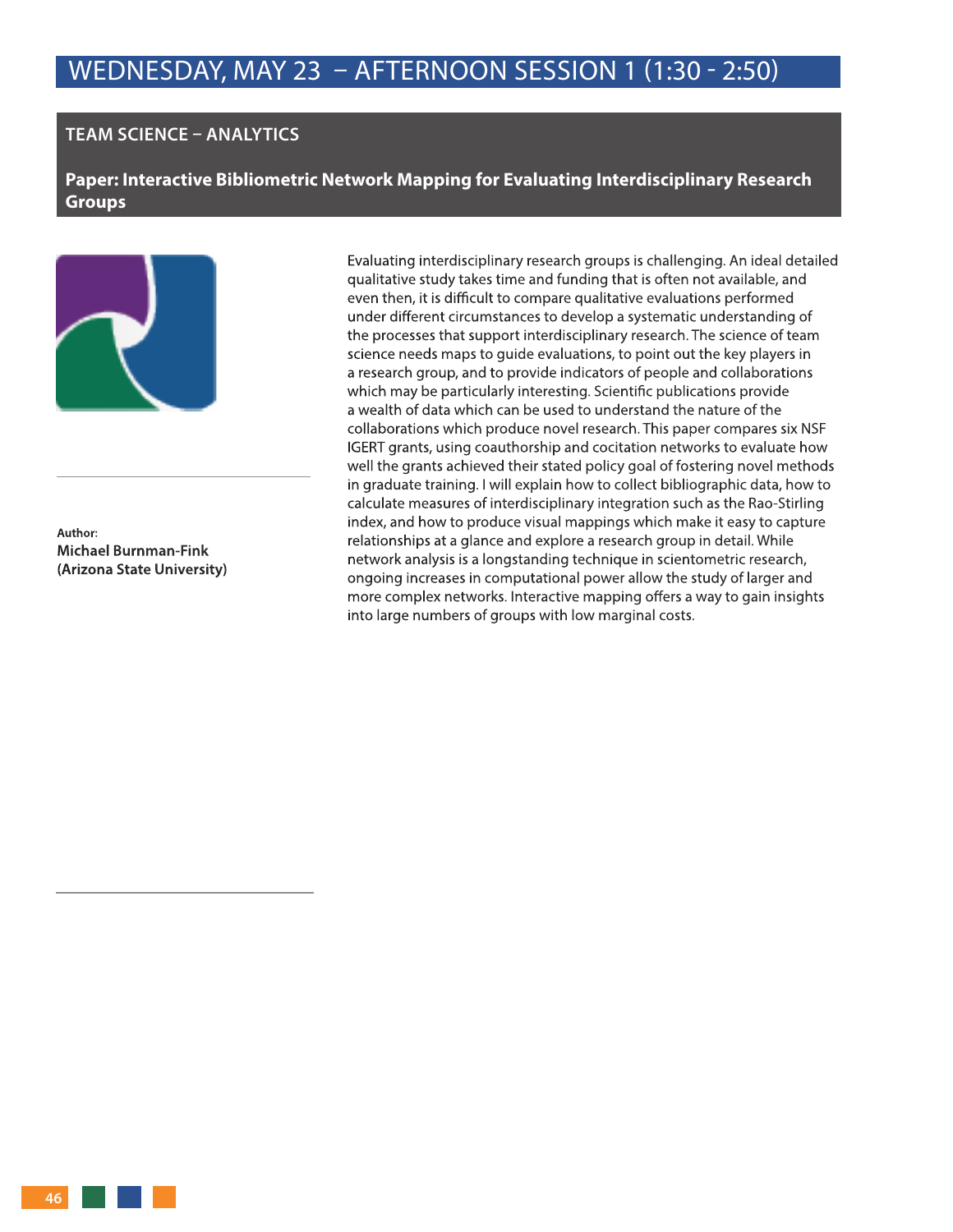## **TEAM SCIENCE – ANALYTICS**

**Paper: Accelerating Innovation in Multidisciplinary Scientific Teams through Visual Analytics**



#### **Authors:**

**Suresh Bhavnani (University of Texas Medical Branch), Shyam Visweswaran (University of Pittsburgh), & Rohit Divekar (Mayo Clinic)**

A critical goal of multidisciplinary scientific teams is to integrate knowledge from diverse disciplines for the purpose of developing novel insights and innovations. For example, multidisciplinary translational teams (MTTs) consisting of physicians, biologists, statisticians and informaticians, aim to integrate biological and clinical knowledge leading to innovations for improving health outcomes. However, such teams face numerous barriers in integrating interdisciplinary knowledge which is further exacerbated by the explosion of molecular and clinical data generated from millions of patients. Here we explore the use of a visual analytical representation to help MTTs integrate biological and clinical data with the goal of accelerating translational insights. The results suggest that the visual analytical representation functioned as a "boundary object" which (1) evolved through several emergent states progressively helping to integrate diverse disciplinary knowledge, (2) enabled team members to play primary and secondary roles in evolving the data representation resulting in a more egalitarian team structure, and (3) enabled the team to arrive at novel translational insights leading to domain and methodology publications. However, the interventions also revealed limitations in the approach motivating new visual analytical approaches. These results suggest theoretical, practical, and pedagogical implications for improving the ability of multidisciplinary scientific teams to arrive at novel insights through the use of evolving visual analytical representations.

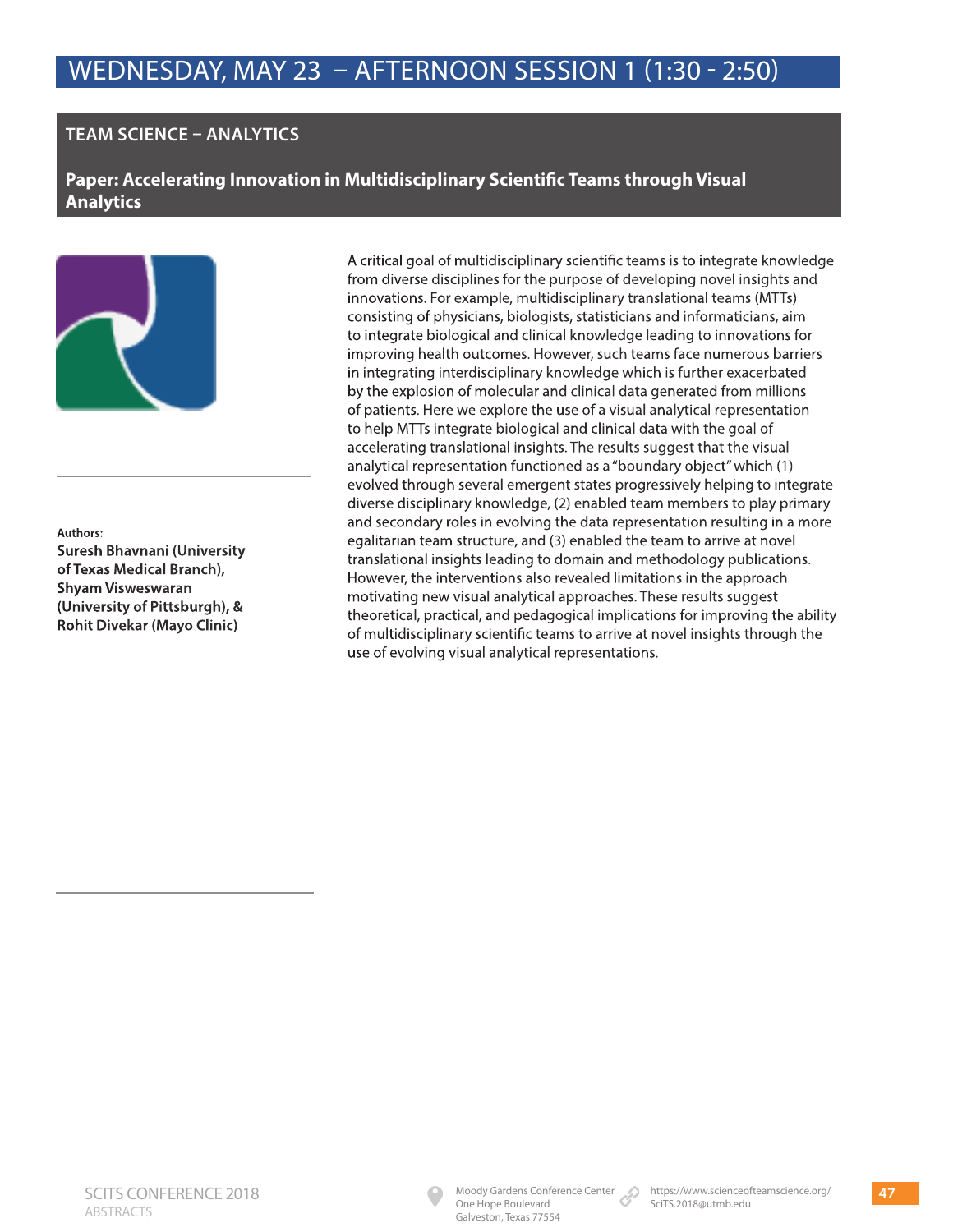### **ENABLING COLLABORATION – COMMUNITY STRUCTURE**

**Paper: Key Factors for Success of Transdisciplinary Research Teams** 



### **Authors: Paul Dodd (University of California Davis), Jennifer Dunne (Santa Fe Institute), & Whitney Cheung (UC Davis)**

How best can interdisciplinary or transdisciplinary research be catalyzed, and sustained in research institutions? In this paper we will examine two orthogonal approaches to advancing interdisciplinary research, from University of California, Davis (UC Davis), and the Santa Fe Institute (SFI). Whereas UC Davis is a large, comprehensive public research university with over 4,000 academics spread across 100 academic departments, SFI is a much smaller, bespoke institute established with a focused mission to advance certain interdisciplinary endeavors. SFI self-identifies as the independent world headquarters for complexity science, comprising 25 resident scientists whom take advantage of local intense interactions to anchor an extended global network.

SFI was designed to both ideologically and physically surpass disciplinary silos between the sciences with extensions to the humanities and arts, providing an alternative to traditional academic settings with an emphasis on discussion and a core identity of transdisciplinary in daily interactions. UC Davis implemented unique interdisciplinary graduate groups to cross over the established boundaries of undergraduate colleges and professional Schools. It has also launched successful programs to bridge the disciplines through the establishment of Organized Research Units, and large scale seed funding mechanism to provide initial start-up support for new team-based research initiatives.

Both organizations have established successful interdisciplinary research programs, but with very different boundary conditions and challenges. SFI has a mission-driven organizational response to traditional disciplinary barriers, whereas the broader UC Davis mission necessitates deliberate creation of structures to catalyze interdisciplinary activities within the bounds of a traditional university structure. Insight can be gleaned from both models in designing new approaches to the science of team science. From our collective experiences, inter- and transdisciplinary research rarely spontaneously assembles, and in this paper we will share our ideas on key factors that might enable success.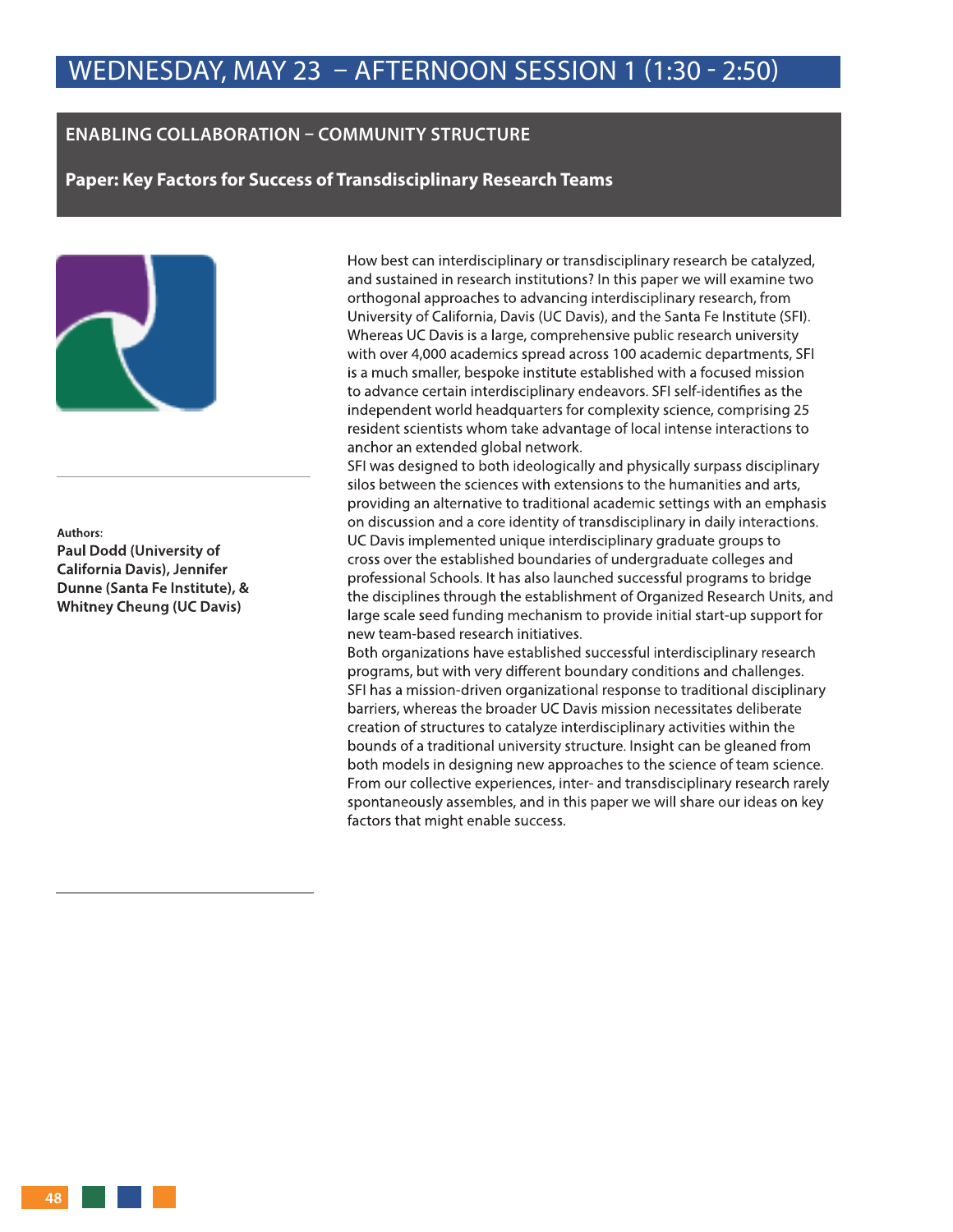## **ENABLING COLLABORATION – COMMUNITY STRUCTURE**

**Paper: A HATENATHON Approach Report on Promoting SciTS in Japan** 



**Authors: GE Wang (Japan Science & Technology Agency) & Ken-ichi Sato (Kyoto Sangyo University))**

In the past year, we have taken different approaches to promote Science of Team Science (SciTS) in Japan. For example, (1) we conducted literature reviews and interviews about SciTS and Transdisciplinary Research as well as disseminated those findings promptly; (2) we made proposals for both funding agencies and R&D institutions or individual researchers to help them formulate R&D projects on SciTS; (3) we held a question-driven consensus study based on the workshop series called 'Hatenathon on promoting Science of Team Science in Japan' to identify the questions, challenges and possible solutions to incubate SciTS in Japan. By working through above approaches, we aim to introduce SciTS into Japan and stimulate discussions, potential stakeholders, knowledge, and investment on SciTS actively in Japan. In this presentation, we will give an overview on the progress of promoting SciTS in Japan first, and then a focus report on Hatenathon, which includes how and what kind of questions or challenges being raised from this question driven consensus workshop series. The purpose of this paper is twofold. First, it aims to share and develop new understandings about SciTS. Second, it aims to obtain ideas on how to initiate SciTS in an international context.

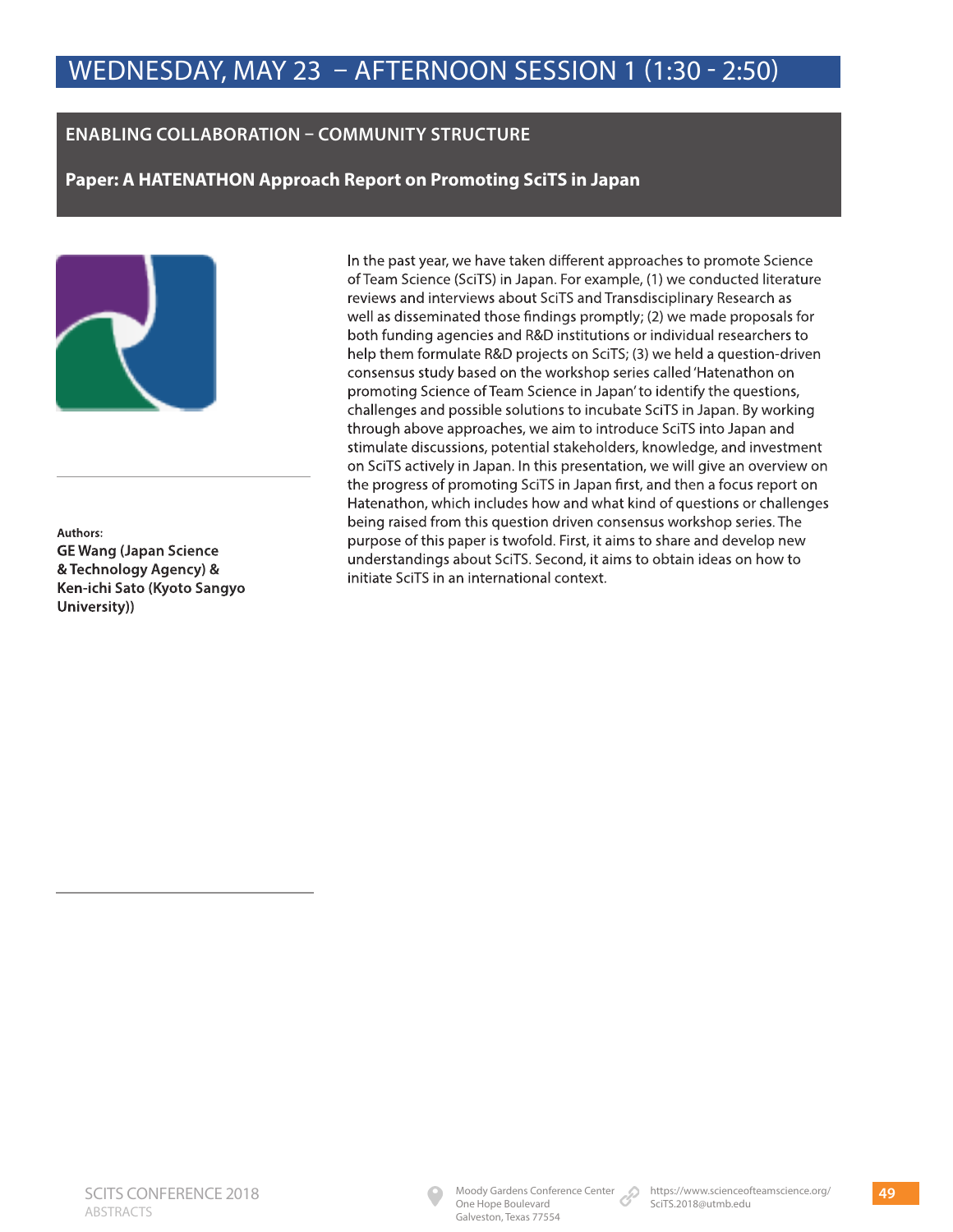### **ENABLING COLLABORATION – COMMUNITY STRUCTURE**

**Paper: Facilitating and Implementing Team Science During the ECHO's Developmental Phase** 



#### **Authors:**

**Christina Park (NIH), Kaja LeWinn (University of California), Shelby Epps (Duke Clinical Research Institute) & Catherine Monk (Columbia University Medical Center)**

The NIH's Environmental influences on Child Health Outcomes (ECHO) program funds, among its awardees, multiple longitudinal studies of children with a focus on five primary outcomes: pre- peri- and postnatal outcomes, neurodevelopment, upper and lower airway conditions, obesity, and positive health. ECHO creates a data platform tapestry from 84 existing cohorts and supports additional participant enrollment and new data collection. While promising great benefits, this program's distinctive design combines extant and new study components, creating competing priorities and complex challenges. Major challenges during the developmental phase since September 2016 have included communication; engaging diverse perspectives; competing demands for investigator time; balancing ECHOwide vs. cohort-specific research interests; sharing of data and biospecimen samples; data harmonization; and determining common data elements to collect that balance comprehensiveness and feasibility. ECHO formed a team science subcommittee to address these challenges and facilitate collaboration. We began with organized presentations by a team science expert, and then facilitated action-oriented, ECHO-specific small group brief exercises. We asked attendees to develop innovative solutions to the challenges related to tasks such as the development of the ECHO-wide Cohort Data Collection Protocol. Team science facilitators translated these solutions into actions, many of which were implemented by designated teams to improve the collaborative process and task completion. As ECHO investigators progressed from the 'storming' to 'norming' stage of team development, our activities focused on collaborative scientific products via flash talks, which enhanced the spirit of team science as investigators recognized the potential for the whole being greater than the sum of its parts. Successful accomplishments to date include highly engaged and productive committees, working groups, and task forces; communication channels that meet varying 'receiver' needs; establishing and agreeing on publication, data sharing, biospecimen processing and sharing policies; development and ratification of the ECHO-wide Protocol; and development of collective analyses and publications.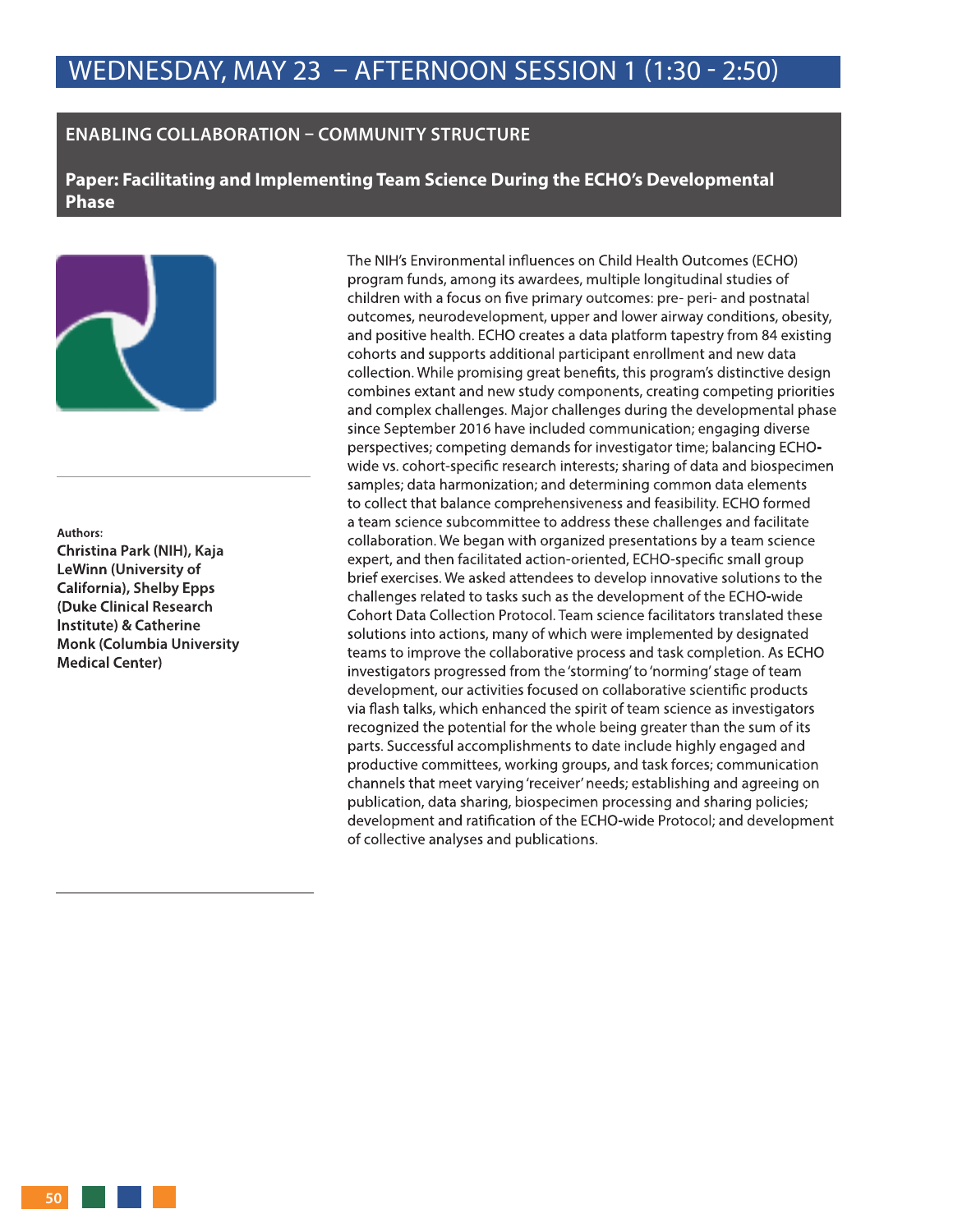## **ENABLING COLLABORATION – COMMUNITY STRUCTURE**

**Paper: Encouraging Self-Organized Collaborations at an Interdisciplinary Research Institute**



**Author: Kristine Fowler (University of Minnesota)**

Beyond issues of effective team formation and management in hierarchical/authoritarian contexts, settings such as universities where the researchers have a high degree of autonomy face a fundamental challenge in actualizing the interdisciplinary research they value. Few studies have been done about organizational practices and attributes that successfully encourage autonomous researchers from different fields to collaborate. In order to explore effective institutional promotion of collaborative research, this case study investigates an interdisciplinary institute that, as among the first of its kind, has relatively long experience in that arena. Qualitative methods were used to explore how the Institute for Mathematics and its Applications (IMA), which has brought together thousands of top scientists, engineers and mathematicians from academia and industry over more than 35 years, has influenced collaborations among its visiting researchers. Selected leaders and participants were interviewed about the IMA's strategies, attributes, and processes that have been important in stimulating and supporting research collaborations, especially interdisciplinary ones. Thematic analysis was used to develop an emergent model of self-organized research collaborations, which expands previous models particularly in the early stages that determine whether a collaboration is actually initiated. Several stages where the institute plays a significant role are identified and the relevant attributes and practices of the IMA are discussed, which could be used to inform practices at other organizations with similar interdisciplinary aims and contexts.

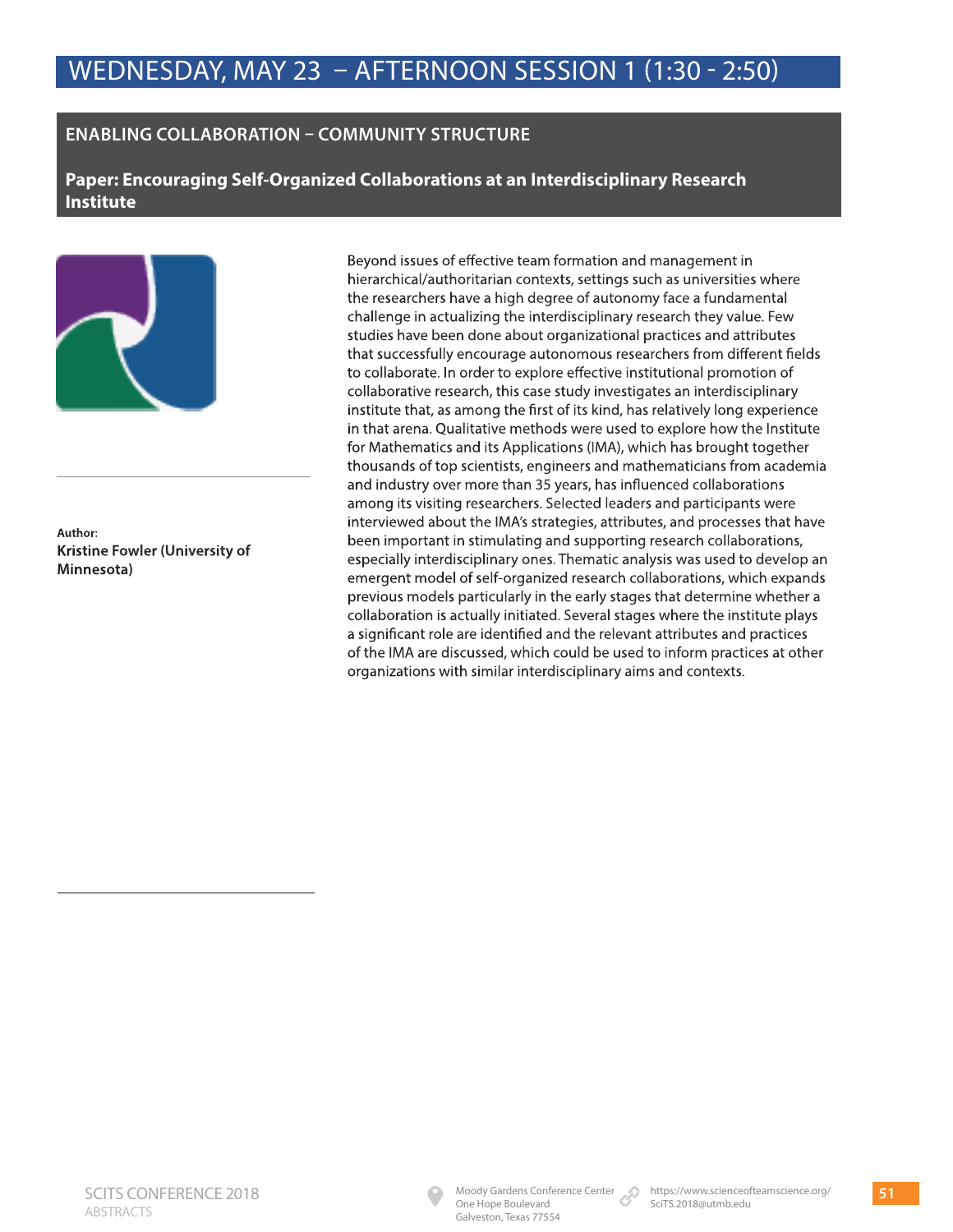### **PANEL - TRANSLATING TEAM TRAINING FROM HEALTHCARE AND EDUCATION TO CTSA RESEARCH TEAMS**



**Panelists: Erin Blakeney, Brenda K. Zierler, & Jennifer Sprecher (University of Washington)**

Overall:

Objective: Provide an interactive panel approach interspersing didactic presentations describing team science training in various contexts with interactive activities to facilitate knowledge and collaboration.

Background and Context: We have trained health professions educators and healthcare teams for > ten years to improve team functioning and patient care. Innovative strategies (known as 'Liberating Structures' (LS's)) have been used to build collaborative competencies among teams; identify improvement goals; increase shared knowledge of roles and perspectives; and promote positive relationships and culture change. In this workshop we will describe and practice the use of LS and facilitate discussion of translating team science training into CTSAs.

Interactive Learning Strategies: A brief didactic overview of healthcare, education, and research projects using LS approaches, followed by practice of LS, and a final debrief will be presented.

#### Panel Abstract #1:

### **TEAM TRAINING WITH INTERPROFESSIONAL HEALTH PROFESSIONS FACULTY**

Objective: In this abstract, the first of three being presented as part of our panel, we will briefly describe how we have used an interprofessional team and project-based approach to identify and deliver core content to health professions faculty during a 3.5-day training followed by a year of coaching, webinars, and resource exchange. The content and structure that we developed for this interprofessional faculty development program provides the foundation from which we've adapted our training for CTSA research teams.

Background/Context: In 2011, competencies for interprofessional collaborative practice for health professions students (e.g., medical, nursing, pharmacy, dentistry, public health and social work) were published and shortly thereafter, were required for accreditation of these professional programs. In order to meet these interprofessional education (IPE) competencies, there was a need to equip faculty leaders with the knowledge and skills to lead IPE across the learning continuum (from classroom to clinical practice). We developed and implemented a national faculty development training program utilizing team science and IPE competencies.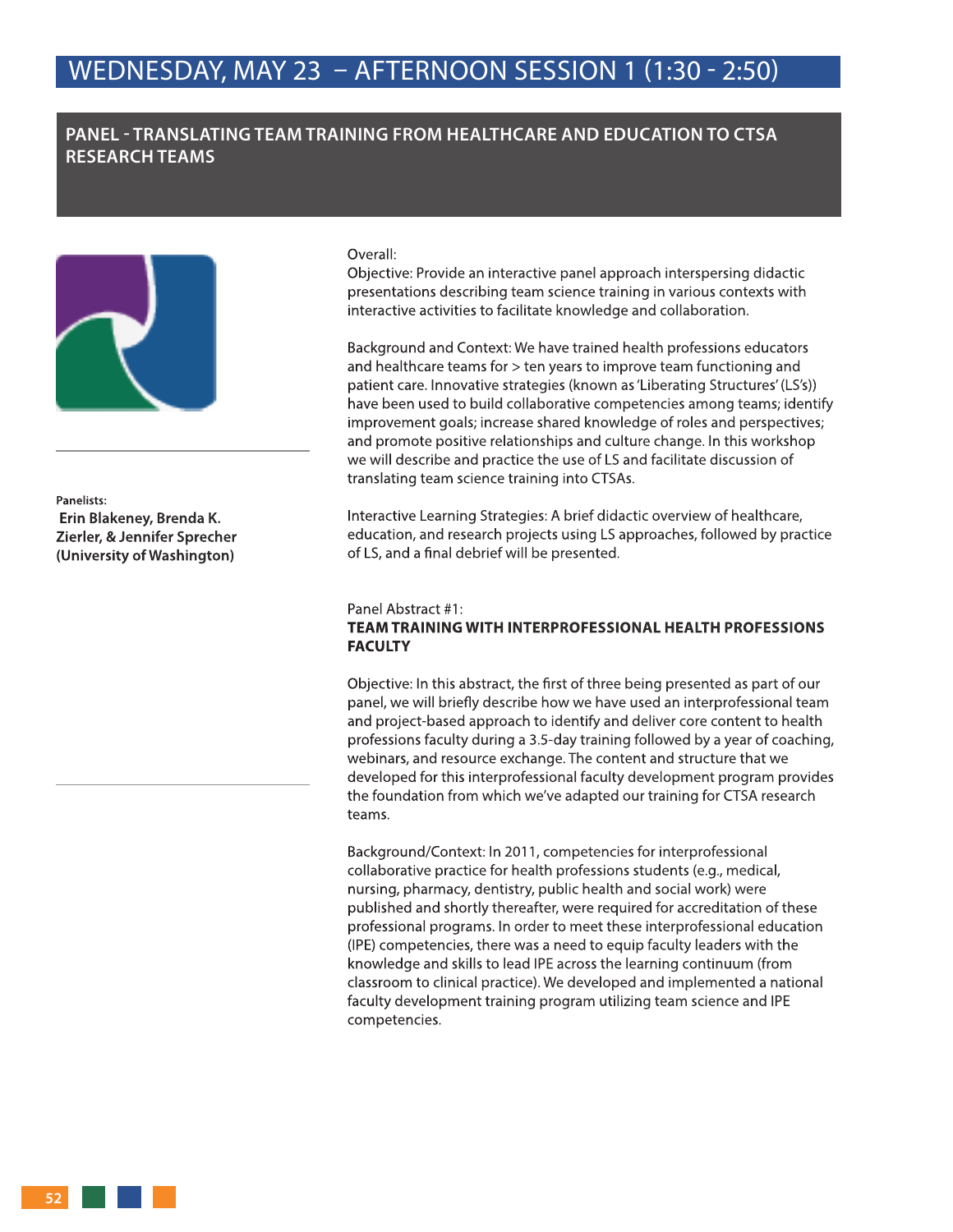## **PANEL - TRANSLATING TEAM TRAINING FROM HEALTHCARE AND EDUCATION TO CTSA RESEARCH TEAMS (CONTINUED)**



### Panel Abstract #2: **TEAM TRAINING WITH PRACTICING HEALTHCARE TEAMS**

Objective: In this abstract, the second of three, we will briefly describe how we have worked with clinical teams to identify team structures, functioning, challenges, and opportunities for improvement. We will also discuss the similarities in team challenges experienced by clinical and research teams.

Background/Context: We have been working with heart failure (HF) clinical care teams since 2014 to improve communication, relationships, and patient care through introduction of team training and process improvements (structured IP bedside rounding (SIBR), TeamSTEPPS communication training, leadership development, and change team formation). We used highly interactive approaches to facilitate opportunities for improvement in team functioning and workflow processes. The healthcare team used several liberating structures (LS) to flatten hierarchy among the team members and to generate ideas for how their team functioning could improve. In collaboration with the HF clinical care teams, we developed, implemented, and evaluated changes in HF practice and team functioning. Mixed methods evaluation of outcomes demonstrates improvements in team communication and relationships, work efficiency, and patient and nurse satisfaction. Changes in team-based approaches to care have been sustained and are now being scaled-up within and beyond our healthcare system.

### Panel Abstract #3: **INCORPORATION OF LEAN-R INTO TEAM SCIENCE**

Objectives: The objectives of this third of three abstracts in our panel are to demonstrate the linkage between Lean-R (process improvement for research) and Team Science and to demonstrate how inclusion of Lean-R concepts into team science training can increase success

Background/Context: The science of team science (SciTS) encompasses strategies aimed at understanding and enhancing the processes and outcomes of collaborative, team-based research. Lean-R is a methodology used to improve research processes. This presentation is designed to introduce a concept of integration of Lean-R and Team Science. A surprising number of projects fail for a variety of reasons. This failure rate jeopardizes effective implementation of team science findings.

Approach: A brief presentation describing our experience integrating team science and Lean-R, and an interactive activity in which participants can interact with Lean-R and team science.

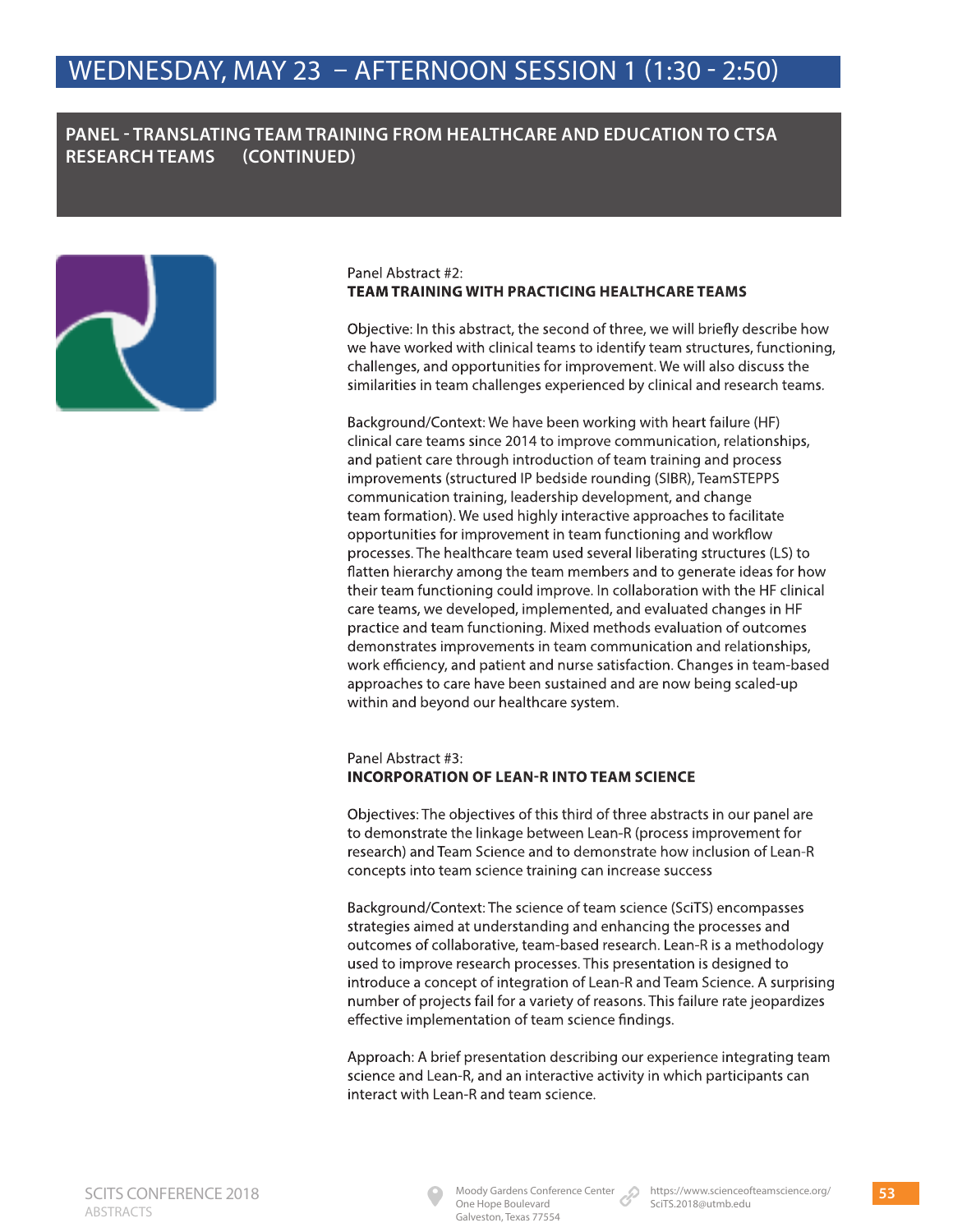### **IDENTIFYING TASKS AND ROLES TO ENHANCE TEAM SCIENCE**

**Paper: The Role(s) of the Consultant in Team Science**



**Authors: Joseph Kotarba, Emma Tumilty, & Evelyn McKinney (University of Texas Medical Branch)**

Problem: The consultant in the evolving world of team science has gained importance if not analysis. To date, the role of the consultant has been largely dissolved into the identity of the substance of their work (e.g., scientific discipline or statistical analysis). The purpose of the present study is to examine the consultant in terms of their organizational relationships with the team.

Methods: This material for this analysis is derived from three sources. The first is the authors' personal experience as consultants for or as providers of consulting services to translational research at UTMB-Galveston. The second is our discussions with other consultants or research team leaders in order to arrive art their perceptions of the role(s) and contributions of consultants to team science. Thus, our analysis is multi-perspectival (Douglas, 1976). Findings: Team science consultants can maintain any of three organizational relationships with teams:

- Inside consultant... is appointed to or serves as a regular member of the team. The consultant's membership could be dictated by conditions of the grant, policy of the broader institution, etc. The consultants' selforientation is to the goals and work of the team, leading them to adopt the issues and language of the team over time, in order to be a good team member and worthwhile contributor. An example a member of the ethics support team who is an attorney as well as a public health expert. They are in demand for a range of grant-required skills.
- Outside consultant... can be seen metaphorically as an intruder to teams. Their charge comes from the broader organization, to accomplish the organization's goals. A good example is the consultant skilled in research methods who is charged to enter teams for the purpose of conducting evaluation studies. The outside consultant's self-orientation leans towards their home discipline and their work is a direct application of their skills.
- Situational consultant... occupies the role as needed by the team. An example is a member of the ethics support team who may be invited to serve on a research team for very immediate, discrete, and practical considerations, such as Title 9 or HIPAA issues.

Advances to Team Science: Over the course of a grant or contract, a consultant may rotate among all three styles as needed. In fact, movement can be seen as intrinsic feature of team science, as projects such as the CTSA are predicated on the establishment and maintenance of multiple teams. Thus, the consultant must remain liquid in terms of readiness to move among teams that are forming or established, with varying leadership styles, and take varying approaches to their consultants. A strength of the team consultant, especially when qualitatively oriented, is immediate and personal access to an array of teams and team members for the possible purpose of conducting basic organizational or social psychological research. For example, this broad access to teams may lend itself well to the longitudinal study of organizational culture change, at the everyday-life level, resulting from the advent of translational science.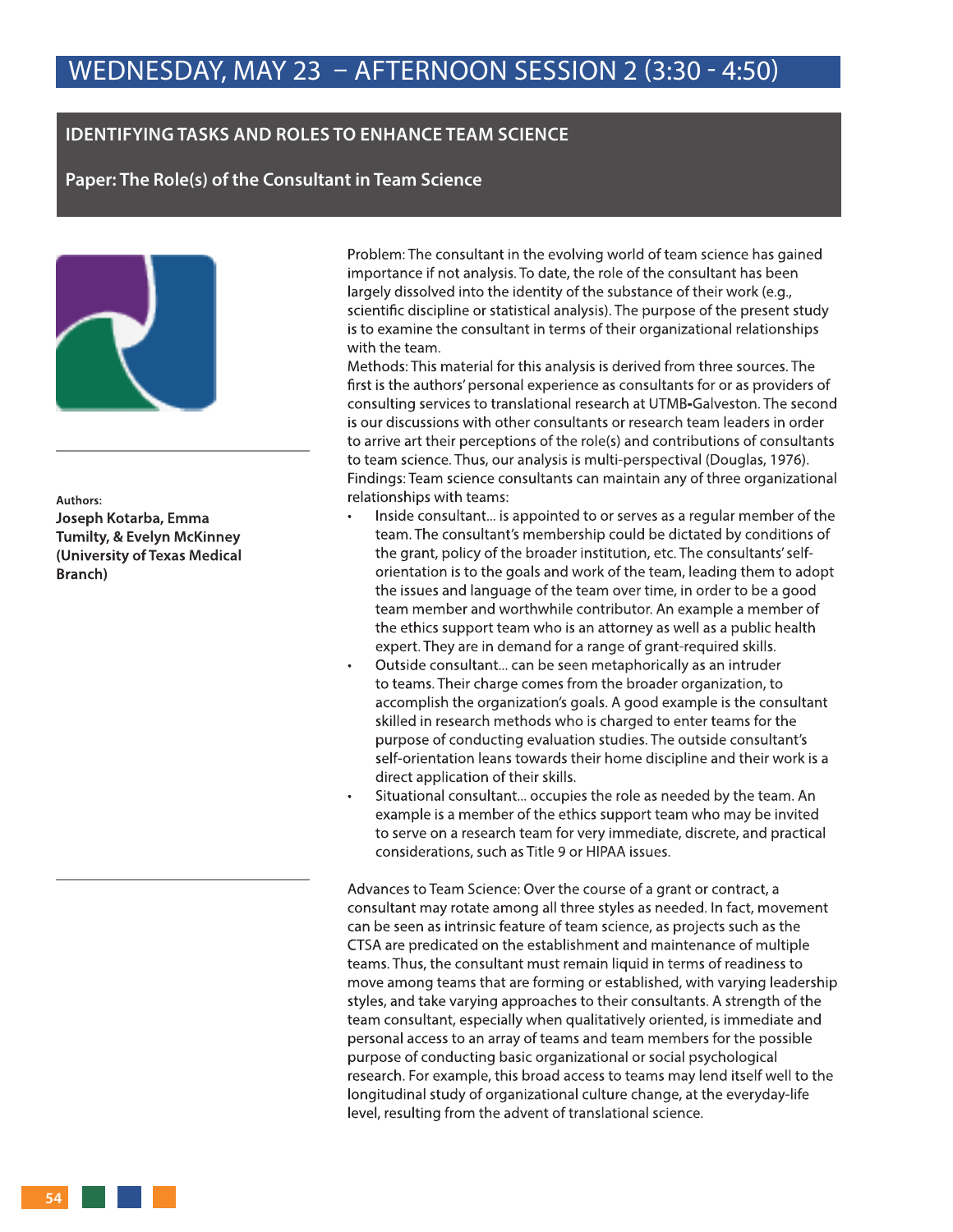### **IDENTIFYING TASKS AND ROLES TO ENHANCE TEAM SCIENCE**

**Paper: Enhancing Team Science Through Mobilizing the Diversity-Creativity Tension** 



**Authors: Marshall Poole, Samuel Wilson, Luisa Ruge-Jones, & William Barley (University of Illinois Urbana-Champaign)** 

It is increasingly recognized that diverse teams have the potential to foster creative projects to address the world's most pressing scientific challenges (Cook et al., 2015). Yet research on diverse collaboration suggests these teams face a considerable dilemma: the very features that set these teams up to innovate are associated with elevated communication challenges that hinder their success (Milliken et al., 2003). Research on creativity and interdisciplinarity shows certain conditions increase the probability of hatching transformative and successful research ideas. We describe a theoretical framework for managing the opportunities and challenges of diversity in the generation of ideas for team science research projects, and a structured procedure that implements these conditions. These conditions include: (1) interaction of multiple, radically different perspectives on a research problem; (2) engagement in consciously-orchestrated collaboration processes that spark widespread search for 'idea kernels,' creative recombination of ideas, and novel frames; and (3) work through cycles of (i) intensive ideation (which highlights urgent features of the problem and suggests ideas and solution components); (ii) gestation (parties go their own ways, think about the problem and solutions, pull in new resources/people, work in subsets); and (iii) crystallization (parties reconvene to distill best ideas, recalibrate the nature of the challenge, and prepare for implementation). The procedure will be illustrated in a case study in which a diverse group of scientists (drawn from American Indian Tribal Colleges, Historically Black Colleges and Universities, Hispanic-Serving Colleges and Universities, and a Land Grant University, and representing multiple disciplines) is guided through the generation of projects and formation of research teams related to climate resilience. Our analysis of outcomes yielded promising results and provides opportunities for refinement of the procedure. The project promises to yield a novel procedure for promoting creative projects in team science.

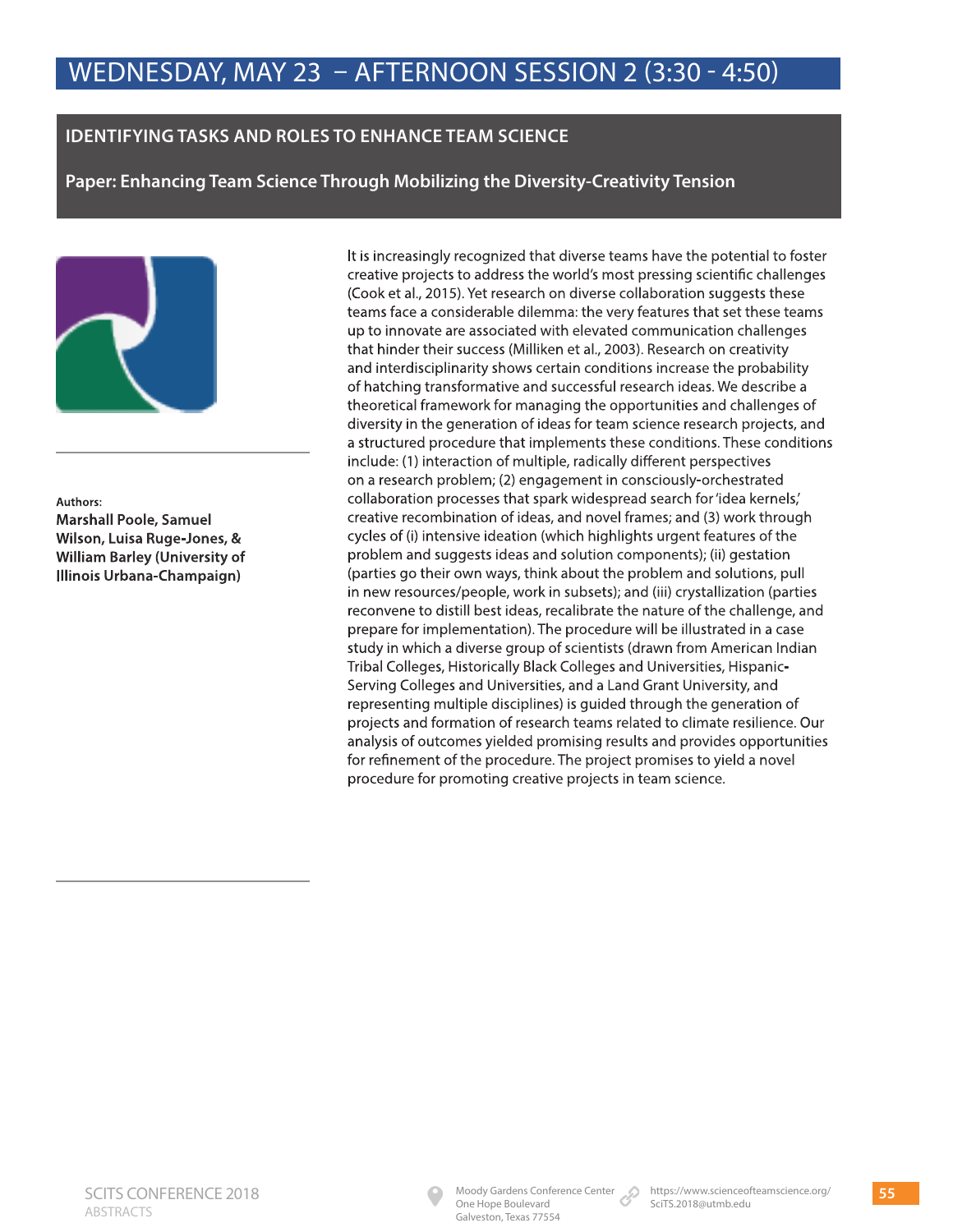### **IDENTIFYING TASKS AND ROLES TO ENHANCE TEAM SCIENCE**

**Paper: Is Collaboration a Scientific Virtue?** 



**Author: Stephen Crowley (Boise State University)**

The 'Scientific Virtues' approach (1) provides a framework for thinking about and providing training for scientific ethics. I suggest that in its current format it does not pay sufficient attention to collaboration (arguably the key team science virtue) and suggest ways that lack might be rectified. This work is conceptual in nature. I aim to build on it in an empirical fashion as soon as possible. According to the SV approach ideal scientific behavior is to be identified with stable character traits rather than with sets of rules. We can 'spot' SV's in various ways; by paying attention to the behavior of exemplary scientists, or in dialogue based workshops discussing character traits that are optimal for doing good science. One significant advantage of the SV approach is that it provides a unified framework for thinking about scientific best practices. How that might play out will depend on just what counts as a SV. Current work on SV, '... focus[es] on traits scientists should have as individuals' ...' and development of SV training materials addresses SV's such as curiosity, honesty, courage, perseverance, and humility to evidence; which all have an individual focus. Given the importance of team science, this suggests that the current SV approach is limited and requires extension to address best practices (i.e. virtues) at the team level. A critical ability for successful team science is that participants be 'good team players'. Recent work on collaboration readiness makes clear how complex the motives for teamwork in the sciences are which suggests that collaboration is too sensitive to context to be a virtue. I argue, however, that Aristotle's work on friendship provides resources for developing an account of collaboration as an SV.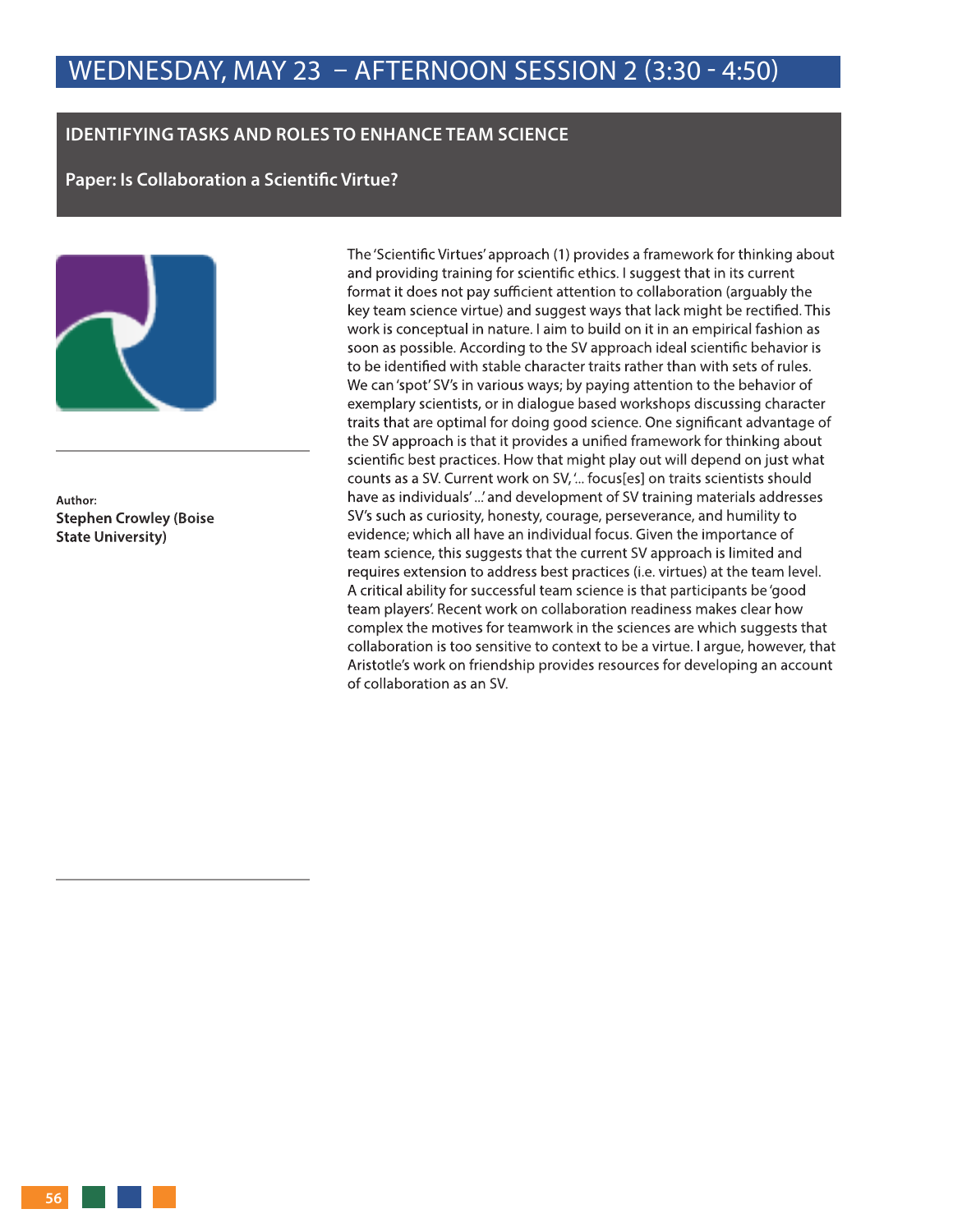# WEDNESDAY, MAY 23 – AFTERNOON SESSION 2 (3:30 - 4:50) WEDNESDAY, MAY 23 – AFTERNOON SESSION 2 (3:30 - 4:50)

### **CREATING INNOVATORS**

**Paper: Building Interdisciplinary Capacity for Team Science: The Interdisciplinary Translation Initiative**



**Author: Andi Hess (Arizona State University)**

Through the inclusion and integration of multiple diverse perspectives, interdisciplinarity is often thought to address the complexity of the challenges facing society today. However, team science is a high-risk, high reward endeavor, and achieving effective integration can be challenging. Yet, when properly executed, interdisciplinary research can produce innovative outcomes. The literature suggests a need for approaches to enhance the effectiveness of such interdisciplinary endeavors. I propose a new method, Interdisciplinary Translation, aimed at increasing the effectiveness of interdisciplinary teams by actively facilitating the translation of disciplinary languages in research settings. The Interdisciplinary Translation and Integration Sciences Initiative supports interdisciplinary research teams through the use of 'Interdisciplinary Translators.' The use of translators mediates the high risk of interdisciplinary projects and assists teams in bridging disciplinary boundaries and producing increased interdisciplinary integration and more effective outcomes. A second major component of the Initiative is teaching this skill set. Our new undergraduate Certificate in Interdisciplinary Translation aims to train students to take on this translator role in research teams. It focuses on teaching the languages of disciplines in a way that allows students to work fluidly across them and then translate disciplinary insights in a way that everyone can understand, as well as to help translate results for disciplinary dissemination (traditional publications, institutional audiences, etc.) and to whichever audience is intended (stakeholders, publics, etc.). Interdisciplinary Translation allows each participant to focus on providing his or her expertise while the translator facilitates the conversation to create a shared sense of understanding. The translator assists the team with communicating to each other as well as framing the research outcomes in more effective ways for particular audiences, including disciplinary and institutional audiences and to stakeholders and relevant publics.

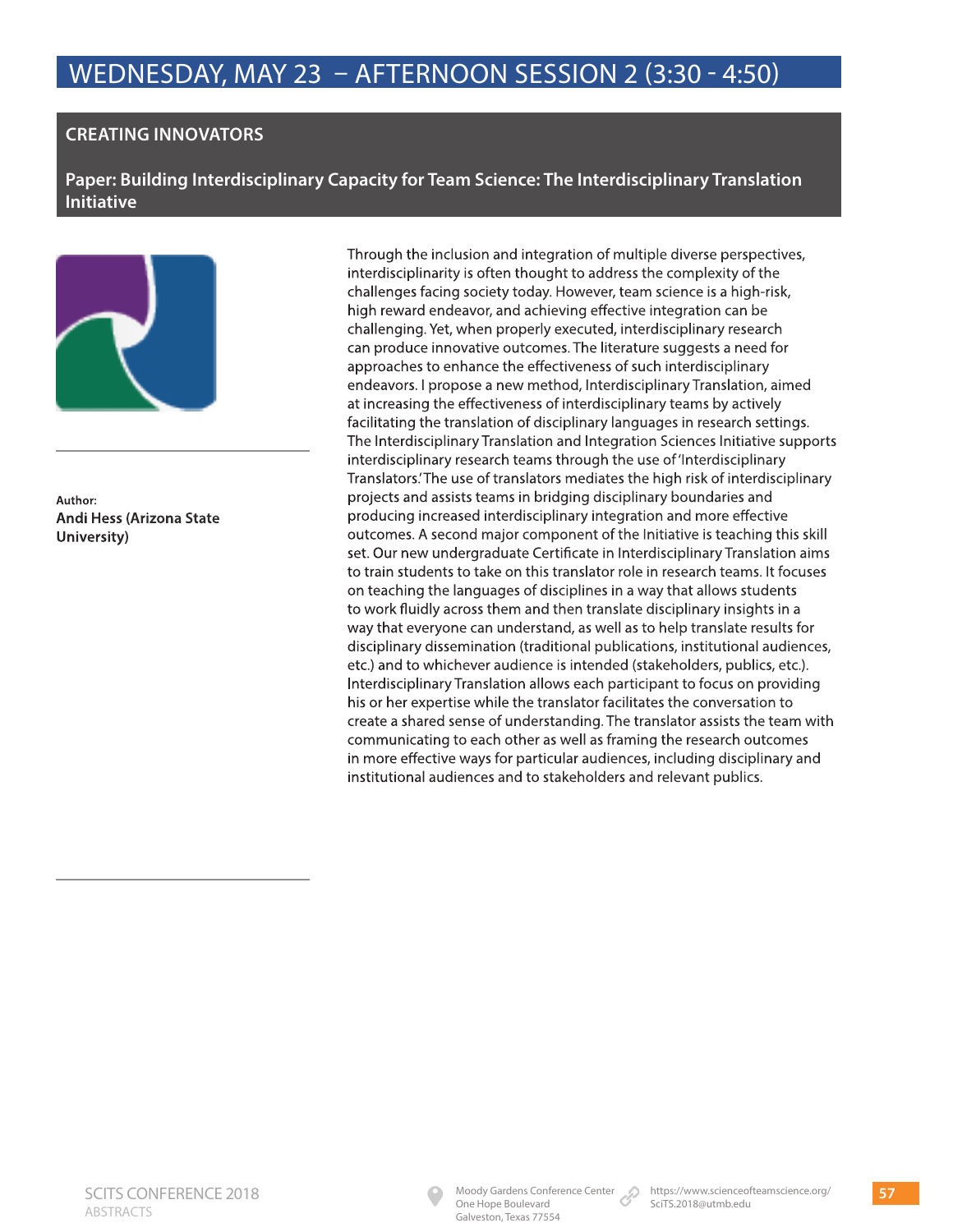### **CREATING INNOVATORS**

**Paper: Some Like It Cool: Tracking Changing Temperatures of Interdisciplinary Team Dynamics**



**Author: Rebecca Freeth (Leuphana University)** 

Inspired by the work of Donella Meadows (2008), a collaborative interdisciplinary research project, Leverage Points for Sustainability Transformation, is investigating deep sources of leverage (Abson et al., 2016). Cognizant of the multiple challenges of conducting research in interdisciplinary collaborations, the project designers created a team role to study the team and support its learning-while-doing. They called this role formative accompanying research (FAR). Bozeman et al (2016: 241) have written about the SciTS gap in studying research teams 'as a unit'. This is a contribution that FAR attempts to make, by looking at collective experiences and dynamics beyond the experiences of individual researchers. The aim of formative accompanying research (FAR) is to learn about, for, and with the team as an example of collaborative interdisciplinary research in the field of sustainability. We have conceptualized FAR positionality as movement between the perspectives afforded by being both inside the project and outside, as a member of the Methodology Center. Over the course of the past two years, the researcher has used participant observation methods and interviews, periodically presenting material to the team for reflexive conversations and shared meaning making. One area of emerging interest relates to changing intensities of engagement, both epistemic and social, in interdisciplinary research. The metaphor of temperature - from cool, to lukewarm, to heated - is enabling us to track these patterns. This presentation will include some 'hot' stories from the FAR vantage point and share our working hypotheses about team dynamics that regulate heat, and what degrees of heat can 'leverage' team members out of more habitual forms of individual research into potentially more productive and meaningful (in the context of sustainability research) interdisciplinary collaborative research.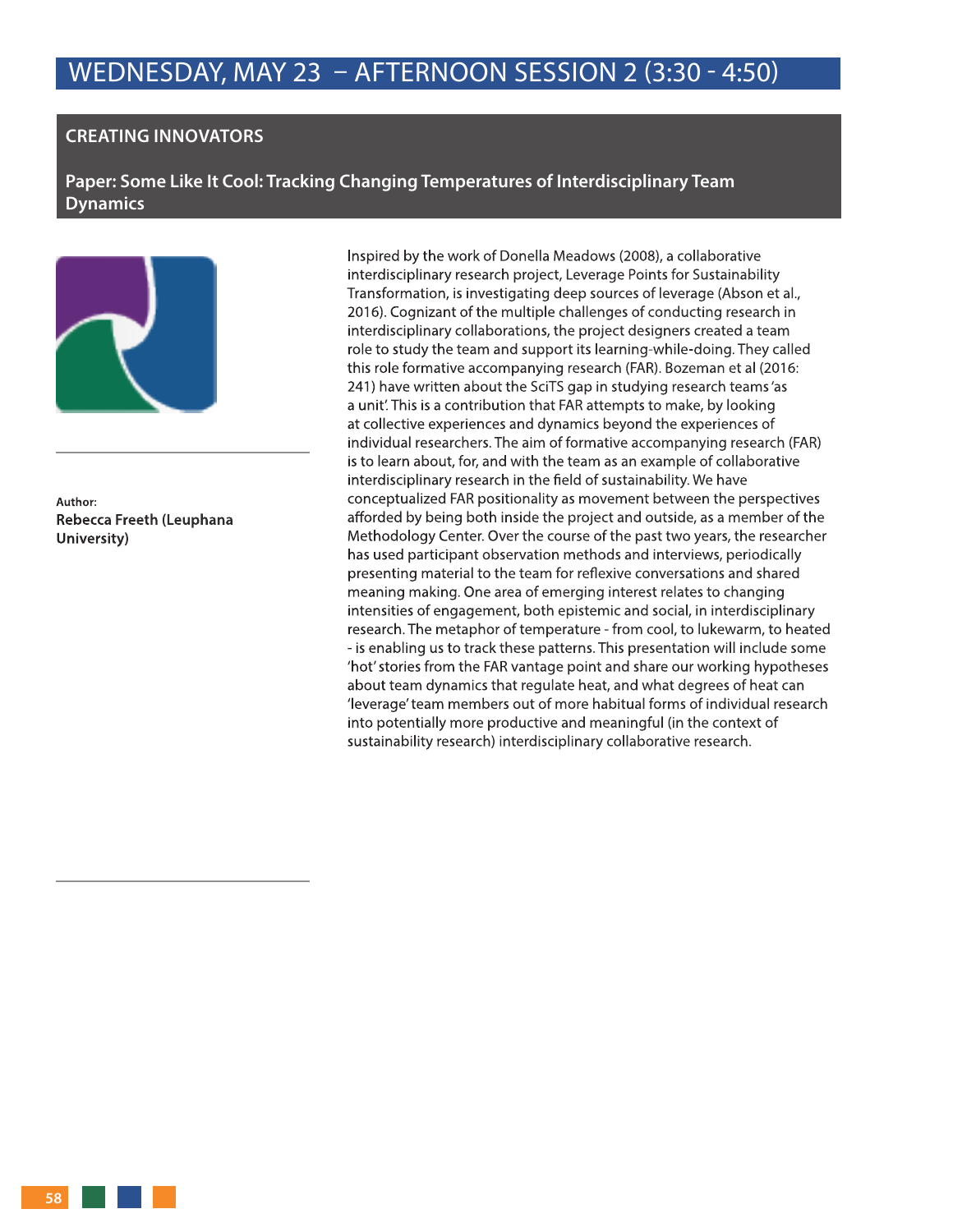## **CREATING INNOVATORS**

**Paper: Only Diamond Can Cut Diamond in Science** 



**Authors: Lingfei Wu (University of Chicago), Jie Tang (Tsinghua University), Dashun Wang (Northwestern University), & James A. Evans (University of Chicago)**

The career of a scientist typically comprises of two stages: the training phase, which involves meeting the training requirements under the mentorship of senior scholars; and the professional phase, which involves mentoring the next generation of scholars. This naturally brings up the question on how team performance would change with the mixture of training and professional scholars. We analyze 18 million research articles of 3 million scholars in the past century and identify their career roles from these records. We find that teams of more professional scholars search deeper backward in time to draw upon small ideas and create more innovative work. In contrast, an increase in the number of training scholars makes the team more likely to chase recent, trending ideas and seek for impact rather than novelty. To interpret these observations, we assume the existence of multiple professional scholars enhances team democracy and allows for critical thinking, challenging assumptions, and imagining alternatives, all of which are characteristic features of 'hot-groups' and are necessary for innovative changes. The stimulating effect of a professional scholar to another reminds us of an old saying that 'only diamond can cut diamond.' Our findings on the impact of team composition on performance could influence science and technology policy by increasing appreciation on the collaboration between professional scholars, the less financial and time constraints of training scholars, and actions towards more democratic, open discussion environment in research institutions.

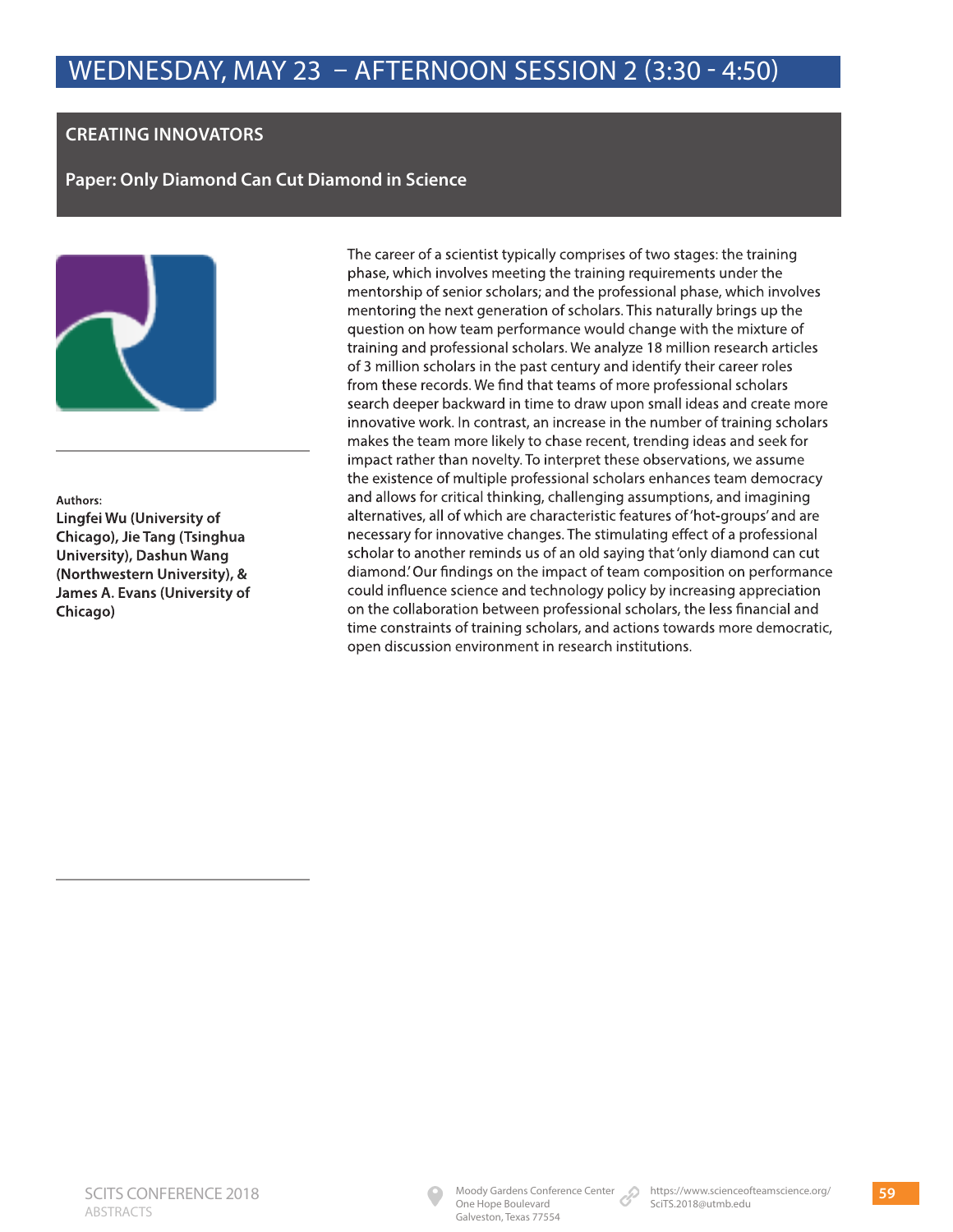### **IMPROVING OUR PRACTICES**

**Paper: Measuring Cognitive Integration Capability in Teams: Scale Development and Validation** 



**Authors: Maritza Salazar (University of California Irvine), Daniel Slyngstad (Claremont Graduate University), & Theresa K. Lant (Pace University)**

Collective cognition in contemporary teamwork increasingly mandates the use of complex communication processes to integrate the distributed expertise of members into joint, innovative solutions to multifaceted problems. This is particularly true of newly formed teams of expertisediverse individuals, whose highly specialized members possess taskrelevant perspectives that are intellectually distant from their teammates, but individuals have had very limited prior interaction. While many communication behaviors associated with innovative outcomes have been documented, little is known about the underlying individual cognitive processes triggered during group interaction, such as evaluation and modification of one's own knowledge, which subsequently influences collective creative output. This theoretical gap is due, in part, to limited measurement alternatives with which to assess specific changes to task-relevant perspectives of team members that precede team level outcomes, such as the extent to which members consider or incorporate their teammates' perspectives into their own—their cognitive integrative capability (CIC). To address this, we conducted a three-phase, five-study investigation in four independent samples of online respondents, and newly formed student, and professional interdisciplinary teams to create a valid, reliable, and generalizable measure of CIC. Results of Studies 1-3 demonstrate that the CIC index (CICI) has two dimensions: knowledge consideration and knowledge accommodation/assimilation, while Study 4 reveals its associations with extant constructs. Lastly, Study 5 provides empirical support for the mediating role of CIC in the relationship between communication behaviors and innovation in medical interdisciplinary research teams.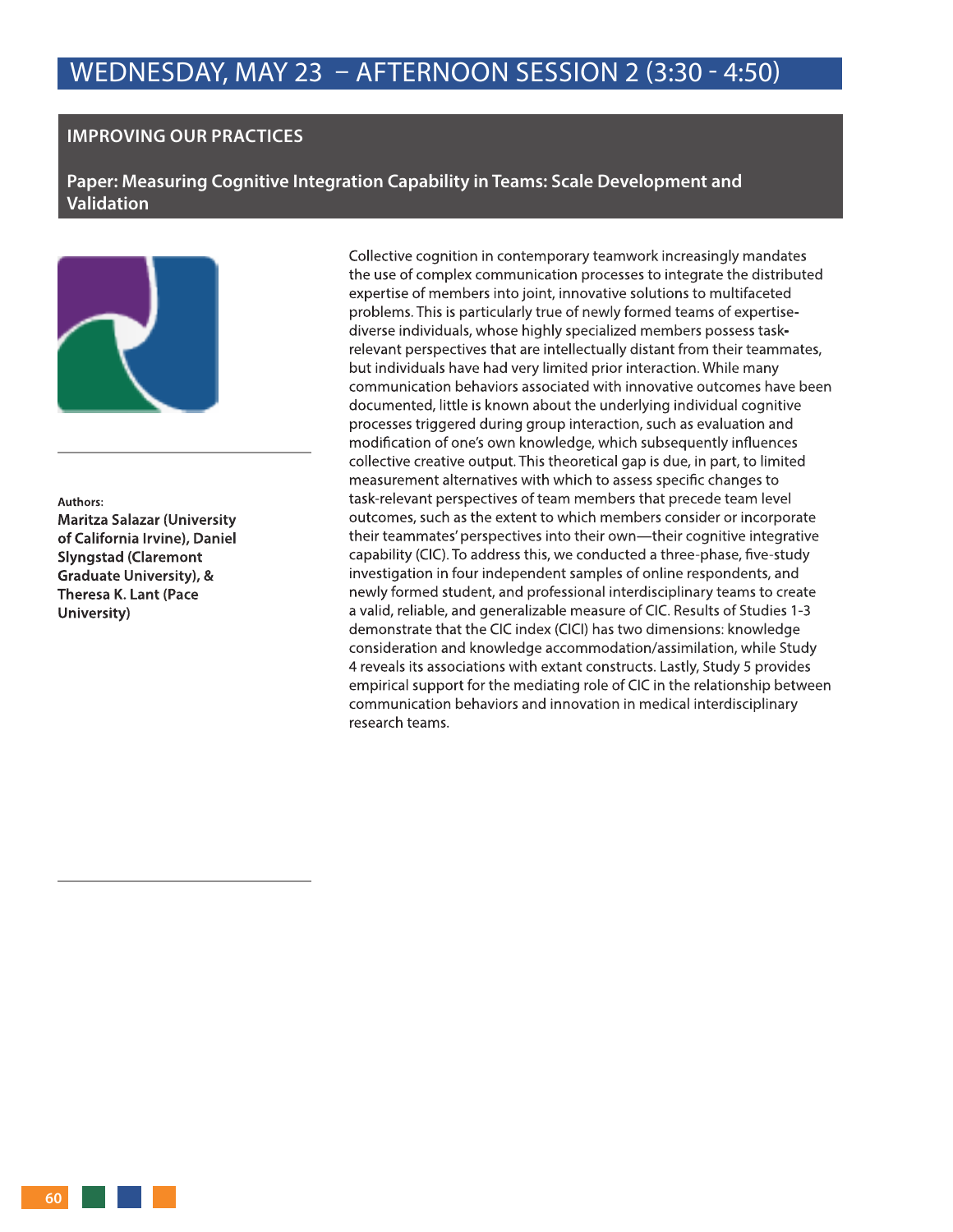### **IMPROVING OUR PRACTICES**

**Paper: Evidence for Integrative Reasoning in Interdisciplinary Team Science** 



**Authors: Bethany Laursen & Michael O'Rourke (Michigan State University)**

Integration has been described as the 'primary methodology of interdisciplinarity' [1, p.283] because it is required to ensure that disciplinary inputs are combined into interdisciplinary outputs. Although the nature of integrative combination remains underdescribed in the interdisciplinary literature, it has been the subject of development in cognitive psychology (e.g., [2]) and the philosophy of science (e.g., [3]). In [4], the authors sought to combine these literatures and generate a conception of integration that could apply across these contexts. We follow [4] in understanding integration according to the input-process-output (IPO) heuristic, according to which it can be understood as involving relational association of inputs that generates output, where the number of outputs is smaller than the number of inputs. Our goal in this paper is to make progress toward a more detailed and complete conception of interdisciplinary integration by concentrating on the communicative interactions of members of interdisciplinary science teams. We agree with [5] that there are too few detailed discussions of specific moments in the life of interdisciplinary collaborations, and we seek to join their effort by conducting discourse analysis on transcripts that derive from interdisciplinary team conversations. Specifically, we will focus our attention on transcripts from Toolbox workshops (http://tdi.msu.edu/, [6]). Toolbox workshops consist of dialogue structured by philosophical prompts designed to enable collaborators to articulate and share their implicit research commitments. Although Toolbox workshops do not resemble typical team meetings, participants will typically talk about their collaborative project in a way that is guided by the Toolbox prompts. This supports reflection by the team on their similarities and differences. Over the course of a Toolbox workshop, collaborators have an opportunity to explore their own research worldviews, learn about those of others, and collectively work toward greater mutual understanding. The goal of a Toolbox workshop is to enable collaborators to see the research landscape through each other's eyes [7]. We examine several Toolbox workshop transcripts for evidence of interdisciplinary integration across research worldviews. This evidence arises from conversational exchanges used for collaborative, interdisciplinary reasoning [8]. We use the tools of discourse analysis to examine instances of such reasoning. Specifically, we reconstruct the argument the participants develop in each instance and categorize the integrative relations (e.g., subsumption, sequencing) occurring in utterances that contribute to the argument. We conclude by presenting an initial sketch of a general account of these relations.

References: 1 Klein, J.T., in Repko, Newell, & Szostak, Case studies in interdisciplinary research (2012). 2 Anderson, N.H., Psych. Rev., 78: 171- 206 (1978). 3 Brigandt, I., Stud. Hist. Phil. of Bio. & Biomed. Sci., 44: 461-465 (2013). 4 O'Rourke, M., Crowley, S., & Gonnerman, C., Stud. Hist. Phil. Bio. & Biomed. Sci., 56: 62-70 (2016). 5 Choi, S., & Richards, Interdisciplinary discourse: Communicating across Disciplines (2017). 6 O'Rourke, M., Crowley, S. Synthese, 190: 1937-1954. 7 Looney, C., et al. in O'Rourke, Crowley, Eigenbrode, & Wulfhorst, Enhancing communication and collaboration in interdisciplinary research (2013). 8 Laursen, B.K., (under review).



One Hope Boulevard Galveston, Texas 77554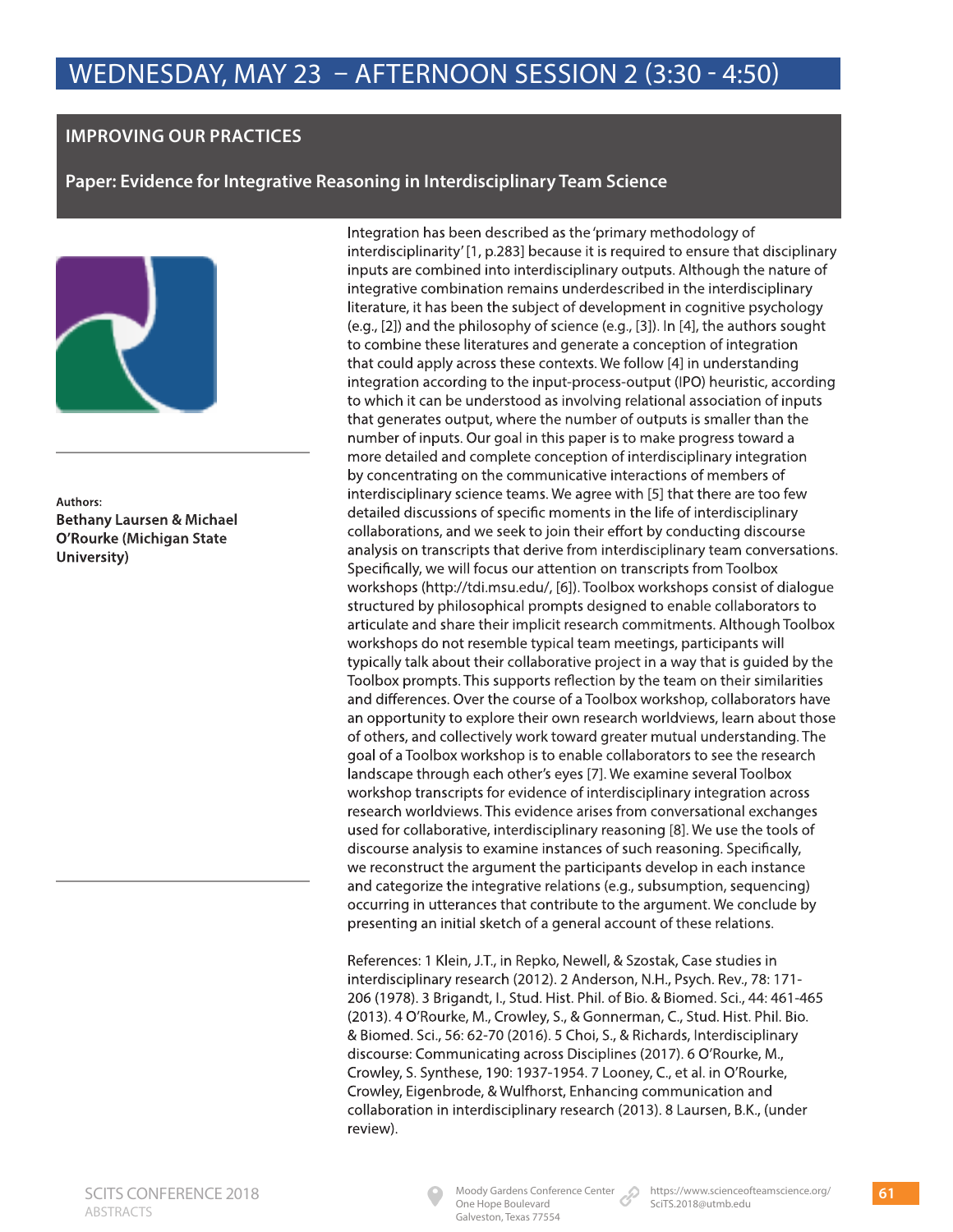### **IMPROVING OUR PRACTICES**

**Paper: Interdisciplinary Team Science Proposal Development** 



**Author: Holly J. Falk-Krzesinski (Elsevier)** 

Interdisciplinary team science grant proposals differ along two facets from standard research grants: application components and review criteria. Team science proposals tend to be all-around more complex, necessitate unique application sections, and require special attention to activities such as project management and team building activities. In addition, funders, such as the National Institutes of Health and the National Science Foundation, are shifting to provide more explicit guidance related to the review criteria used for team science proposal evaluation, criteria that differ from wellknown, standard research proposal review criteria. It is thus essential for researchers and research administrators to understand the unique aspects of interdisciplinary team science funding opportunities. By systematically examining the unique aspects of interdisciplinary team science grants – both application components and review criteria – this session will provide participants with the necessary foundational knowledge to develop more innovative and competitive interdisciplinary team science proposals.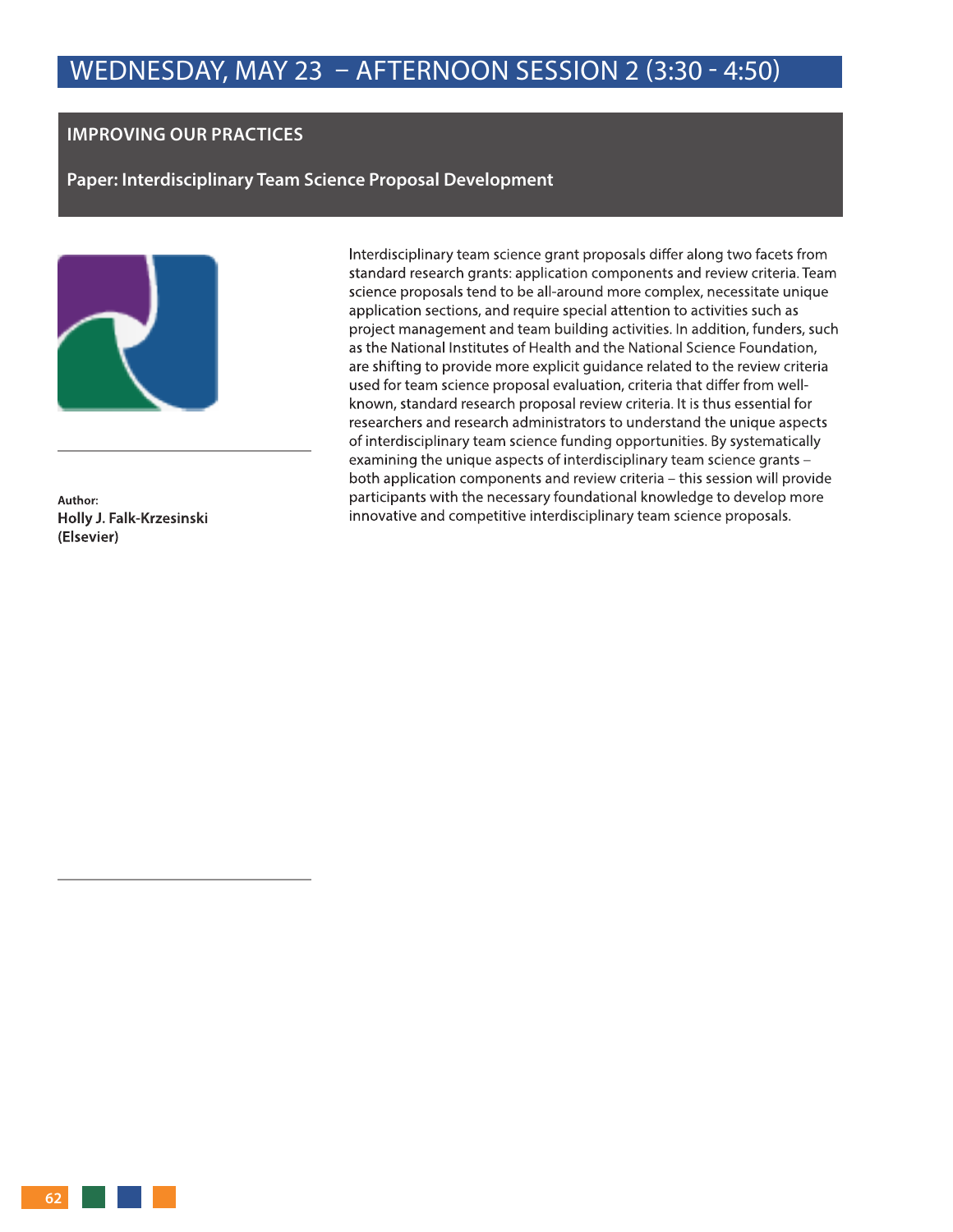

SciTS 2018

POSTER SESSION ABSTRACTS

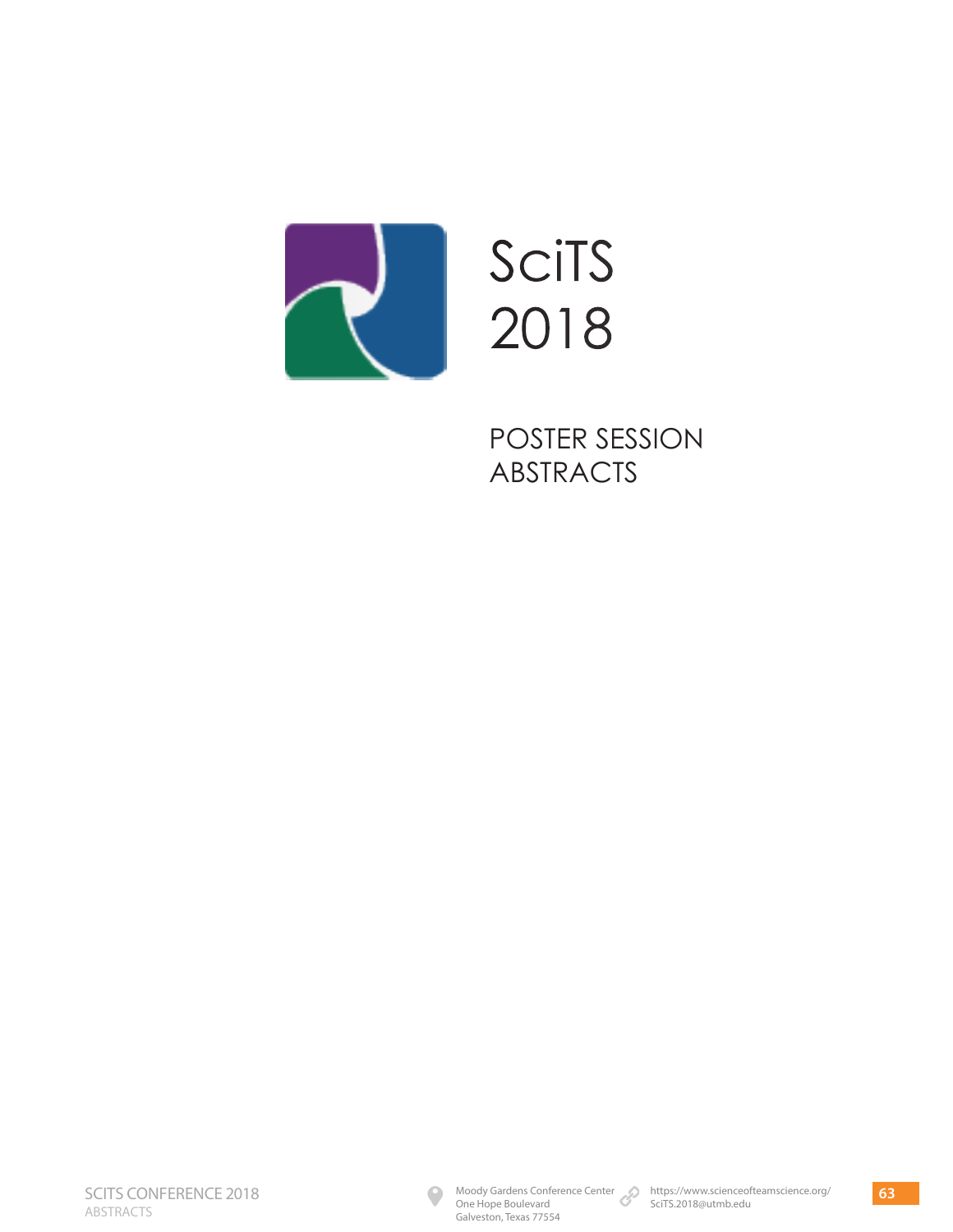### **TRAINING AND CURRICULUM**

**Poster 1: The Team Science Program at the University of North Texas**



**Authors: John Turner, Rose M. Baker, & Kerry Romine (University of North Texas)**

Through the efforts of the National Institute of Health (NIH) and the National Cancer Institute (NCI), the Science of Team Science (SciTS) was formed as an effort to understand and manage 'circumstances that facilitate or hinder the effectiveness of large-scale, cross-disciplinary, collaborative research initiatives' (Falk-Krzesinski, 2012, The Science). From this effort, team science (TSci) evolved, identifying evidence-based methods to aid collaborative research and to produce problem-solving methodologies and techniques. The field of TSci has expanded to include a broad knowledge base relating to how people interact, behave, and manage in teams and small groups. Team science provides evidence-based research that can be applied to today's workplace. Given that teams in the workplace include a large variety of issues (e.g., behavior, motivation, interaction, leadership & mentoring, supporting technology, training, performance), it has become a multidisciplinary field. Team science draws from numerous disciplines (e.g., archeology, leadership, management, psychology, sociology). In sum, the following definition of team science is best associated with the team science program at the University of North Texas: Team science is a multidisciplinary field that utilizes evidence-based research to develop and apply new practices and technologies to improve how teams and small groups perform more efficiently and effectively in the workplace.

Course Foundations: The team science program is organized around the SciTS concept map (Falk-Krzesinski et al., 2010). These foundations are divided into four main categories: Meta-Issues, The Team, Nuts & Bolts of the Team, and Support. The sub-categories of each main category are listed below followed by Table 1 showing which foundations are applied to the eight-team science courses for the UNT-TSci program offered at the University of North Texas and the New College at Frisco-UNT. 1) Meta-Issues a. Definitions & Models of Team Science b. Measurement & Evaluation of Team Science 2) The Team a. Disciplinary Dynamics & Team Science 3) The Nuts & Bolts of The Team a. Structure & Context for Teams b. Characteristics & Dynamics of Teams 4) Support a. Institutional Support & Professional Development for Teams b. Management & Organization for Teams Team Science Program-Courses The following courses and course matrix identify how each course meets the four foundational sub-categories for the team science program. Eight courses make up the team science curriculum. The first four courses constitute Team Science Characteristics and the second set of courses represent Team Science Foundations courses. Impact of UNTTSci Program TSci, A 2012 estimate by the World Bank reported: 'that capital investment in teams represented approximately 20% of the world's economy' (Salas, & Rico, 2017, Forward). However, programs in team science have yet to flourish with very few disciplines (i.e., engineering, engineering technology, healthcare, management, nursing) incorporating team science related courses into their curriculum. This program, the UNT-TSci program, will be the first of its kind in the country, internationally, and could tap into this potential 20% of the world's economy. The UNT-TSci program will be the first program to focus on team science issues in the workplace, utilizing evidence-based research to help organizations better deal with complex problems and human resources while operating in interdisciplinary, crosscultural, and global environments.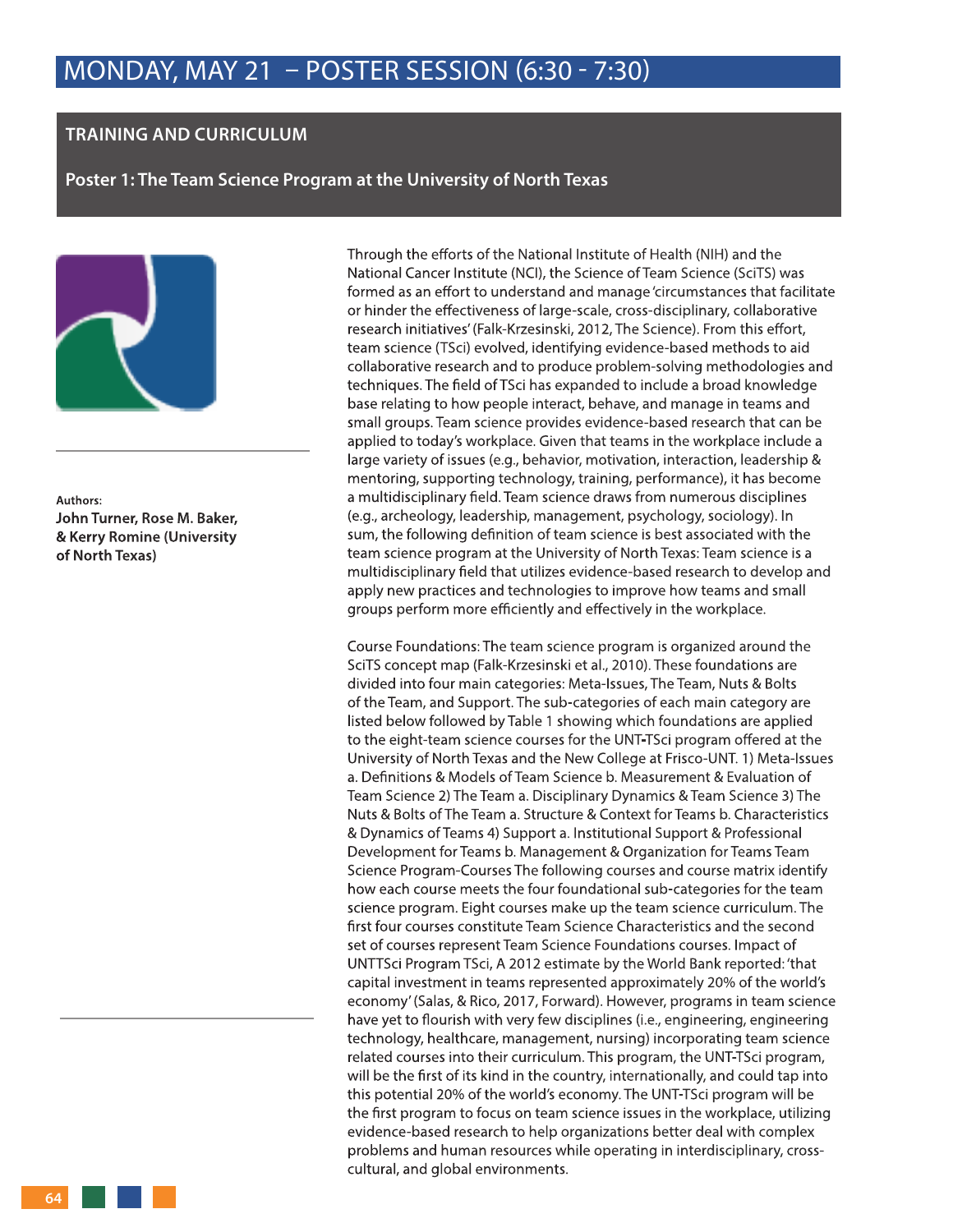## **TRAINING AND CURRICULUM**

**Poster 2: Online Team Science Training for Health and Medical Professionals: Teamscience.net**



**Authors: Bonnie Spring (Northwestern University), Ekaterina A. Klyachko (NU), Phillip W. Rak (NU), H. Gene McFadden (NU), Angela Pfammatter (NU), Donald Hedeker (University of Chicago), & Juned Siddique (NU)**

Objective: Teamscience.net, a suite of online, open-access learning modules to foster cross-disciplinary, collaborative research in the health sciences, has been considered a gold standard resource for team science training. The current objective was to investigate patterns of use and any effects of the first generation modules on team science knowledge, attitudes, and selfefficacy.

Methods: Users can register to enter four training modules: overview of the science of team science, and three practical modules where users navigate research problems in behavioral, basic biomedical, and clinical medical sciences while serving in the roles of senior scientist, early stage scientist, or research development officer. Users self-guide through multimedia curricula, make decisions, and receive feedback on practical problems involving team assembly, launch, and maturation. Pre- and post-tests were available for each module. Generalized linear models were applied to evaluate and compare change in performance between users from biomedical and nonbiomedical disciplines who voluntarily completed preand post-tests.

Results: From 2011 through 2017, the site attracted 16,280 unique visitors, with annual site traffic steadily growing. Half of users (51%) accessed the teamscience.net directly. The remaining users accessed the website by way of search engines (20%) or were referred via external links (29%). Roughly 20% of visitors (2686) chose to register and provide demographic information. Most registered users were female (66%). The modal registrant identified as working in a biomedical field (47%), in an academic institution (72%), and endorsed interest in the practice (rather than the science) of team science (67%). Among 2686 who provided demographic data, 989 voluntarily completed pre- and post-tests for at least one of the four modules. Results showed improvement in knowledge, attitudes, and selfefficacy for all modules (attitudes in modules 2 and 4 p <.005, all others p<.001) except module 1 for which improvement in knowledge and attitudes were nonsignificant. Biomedical and other health professionals improved comparably, except that test takers in medical fields averaged significantly higher gains in content knowledge after the clinical medicine module (p<.01). In the qualitative exit interview, all of the modules received positive reviews, and the majority of responders (82%) indicated that taking teamscience.net would substantially impact their future research plans. Conclusion: Teamscience.net remains the first and only open-access, online training in team science for the health and medical professionals. Evaluation of the first generation modules indicates widespread use and positive outcomes. The next generation modules were updated in January of 2018 based on these results and user feedback.

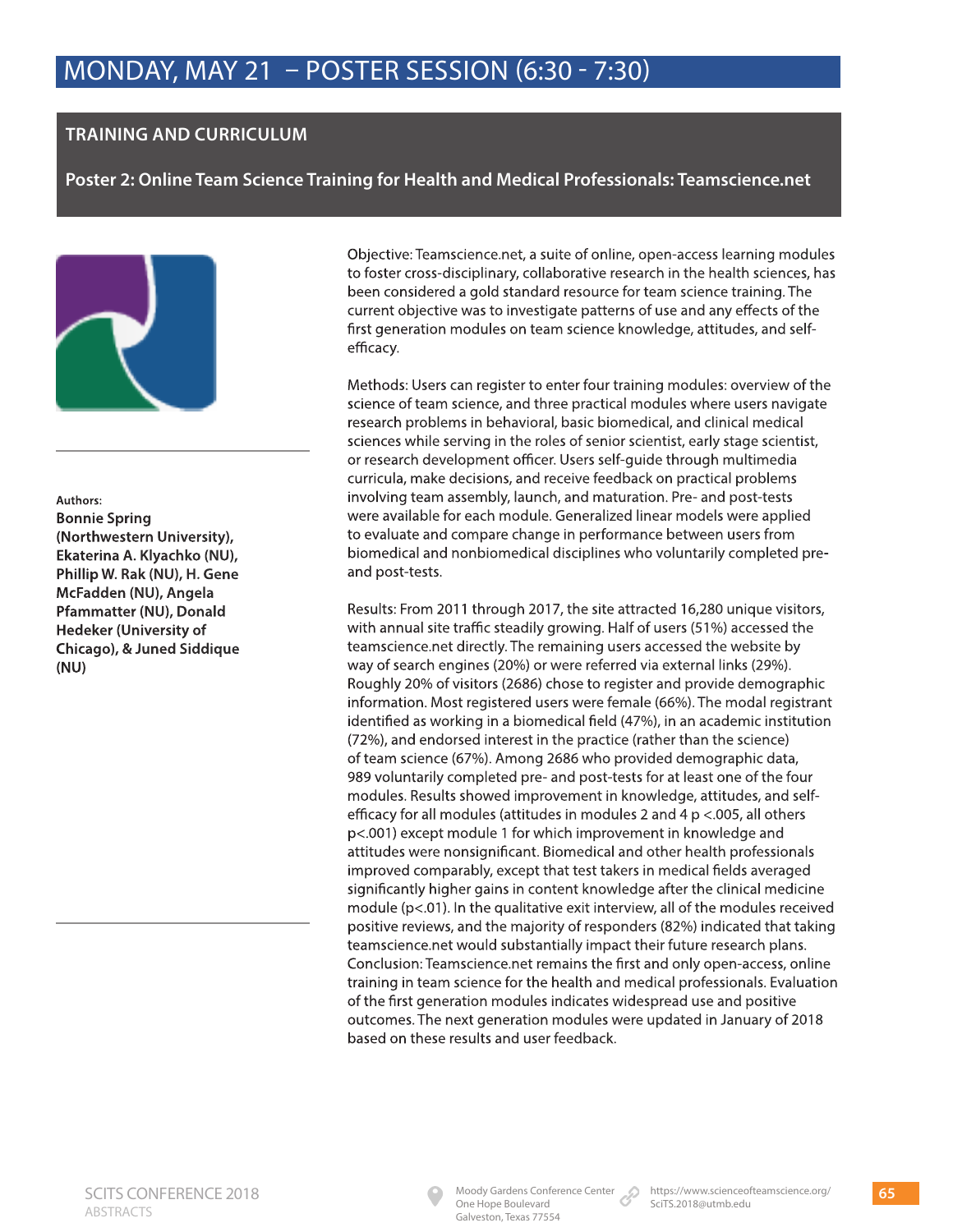### **TRAINING AND CURRICULUM**

**Poster 3: Developing Future LEADers: The Leadership Emerging in Academic Departments Program**



**Authors:** 

**Helen Yin, Christina Ahn, Marissa Hansen, Traci Barros, Britany Singleton, Suzanne Farmer, & Byron Cryer (University of Texas Southwestern Medical Center)**

Leadership is an essential and recognized competency for faculty success in patient care and research arenas, particularly in current interdisciplinary team based enterprises. The UT Southwestern Office of Faculty Diversity & Development and Office of Women's Careers, in collaboration with the HR Organizational Development and Training program, launched the Leadership Emerging in Academic Departments (LEAD) program in 2013. It is a yearlong program that targets assistant professors and early associate professors of both genders in the UTSW's Medical, Graduate & Health Professions Schools. Goals are (1) to provide personal and professional development opportunities for participants; (2) to create a platform for integrating multiple disciplines and fostering inter-professional relations; (3) to promote organization change from the bottom up, and (4) to develop future leaders for succession planning. Instructors are mostly local experts and academic leaders.

- Positive impact on our junior Faculty and their career development.
- Achieved many of its stated goals and fulfilled institutional needs.
- Demonstrated successful return on investment.

The Leadership Emerging in Academic Departments Program develops our Junior Faculty into great leaders with the help of team self and team leadership tools, which are critical to the success of Team Science.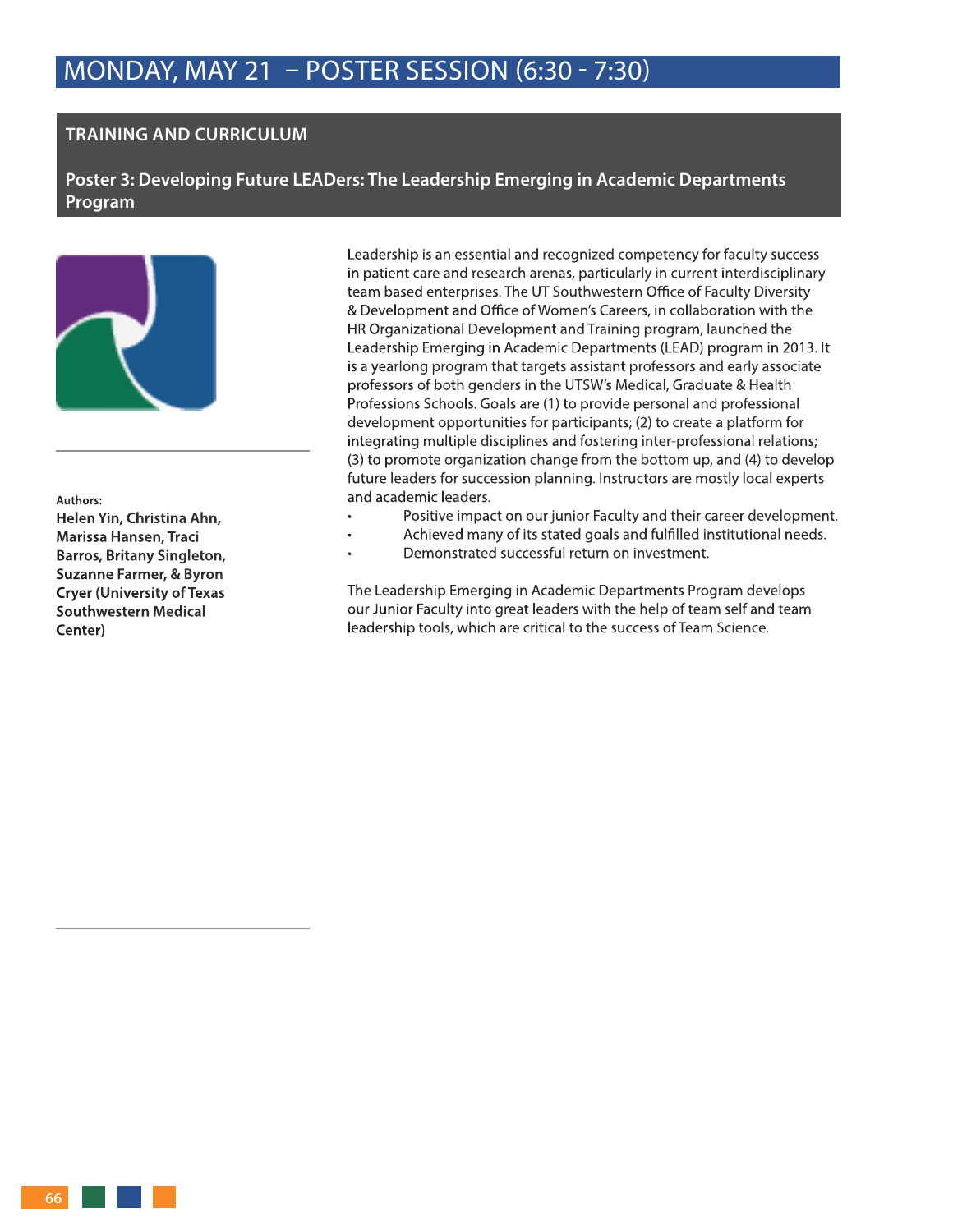## **TRAINING AND CURRICULUM**

**Poster 4: The Transdisciplinary Research in Energetics and Cancer (TREC) Training Workshop**



### **Authors:**

**Diana Lowry (Fred Hutchinson Cancer Research Center), Melinda L. Irwin (Yale University School of Public Health), Marian L. Neuhouser (Fred Hutchinson Cancer Research Center), Ruth E. Patterson (University of California San Diego), Jennifer Ligibel (Dana-Farber Cancer Institute), Kathryn Schmitz (Penn State Cancer Institute), Graham Colditz (Washington University in St. Louis), & Linda Nebeling (National Cancer Institute)**

Purpose: Obesity, poor diet, and physical inactivity appear to substantially increase the risk of many cancers. In addition to public health efforts to improve these behaviors, it is critical that scientists receive training in conducting rigorous and impactful research to lower the prevalence of these risk factors. To address this need, we developed an NCI-funded team science education program in which we aim to offer, evaluate and eventually disseminate an annual 5-day transdisciplinary research in energetics and cancer (TREC) training course for postdoctoral fellows and junior faculty (R25CA203650). The goal of this program is to enhance the ability of participants to conduct innovative, transdisciplinary, and teambased research in energy balance and cancer and its translation to clinical care.

Methods: The course builds upon the 2005 to 2016 NCI TREC Initiative, which was a major scientific research effort that covered topics across the cancer control continuum, including prevention, detection, diagnosis, treatment and survivorship. The annual 5-day course, delivered June 2017- 2021, provides evidence-based energetics and cancer education and teamscience training. A transdisciplinary team of ~20 expert faculty members with complementary expertise participates each year as TREC Faculty. Details regarding the course agenda and an application to participate as a TREC Fellow are available via a website (www.trectraining.yale.edu). Finally, we assess knowledge and skills in transdisciplinary research in energetics and cancer before and immediately after the 5-day workshop via questionnaires that are analyzed with the Wilcoxon Signed Rank Test. Results: Information about the course was shared with approximately 30 organizations, resulting in 77 applications for the inaugural 2017 year. Twenty academically diverse TREC Fellows were accepted into the program, including 3 basic, 7 clinical, and 10 population scientists. Fifteen of the TREC fellows were junior faculty and 5 were postdoctoral fellows. The 5-day course included over 50 lectures, presentations, small-group team breakouts and one-on-one faculty-fellow sessions. The training was held at a resort, which facilitated focused opportunities for informal conversations, mentoring, and relationship building among faculty and Fellows. After participating in the TREC Training Workshop, knowledge related to conducting energy balance and cancer research, as well as transdisciplinary research competencies, significantly improved in 37 out of 39 competencies (94.8%).

Conclusion: Our course is innovative in that no training opportunity, course, or workshop currently exists that focuses on team science in energetics and cancer. The impact of this transdisciplinary training course will be defined by the degree to which course participants produce novel and innovative team research approaches and discoveries that may improve the health of the population at risk for cancer, as well as cancer survivors.



One Hope Boulevard Galveston, Texas 77554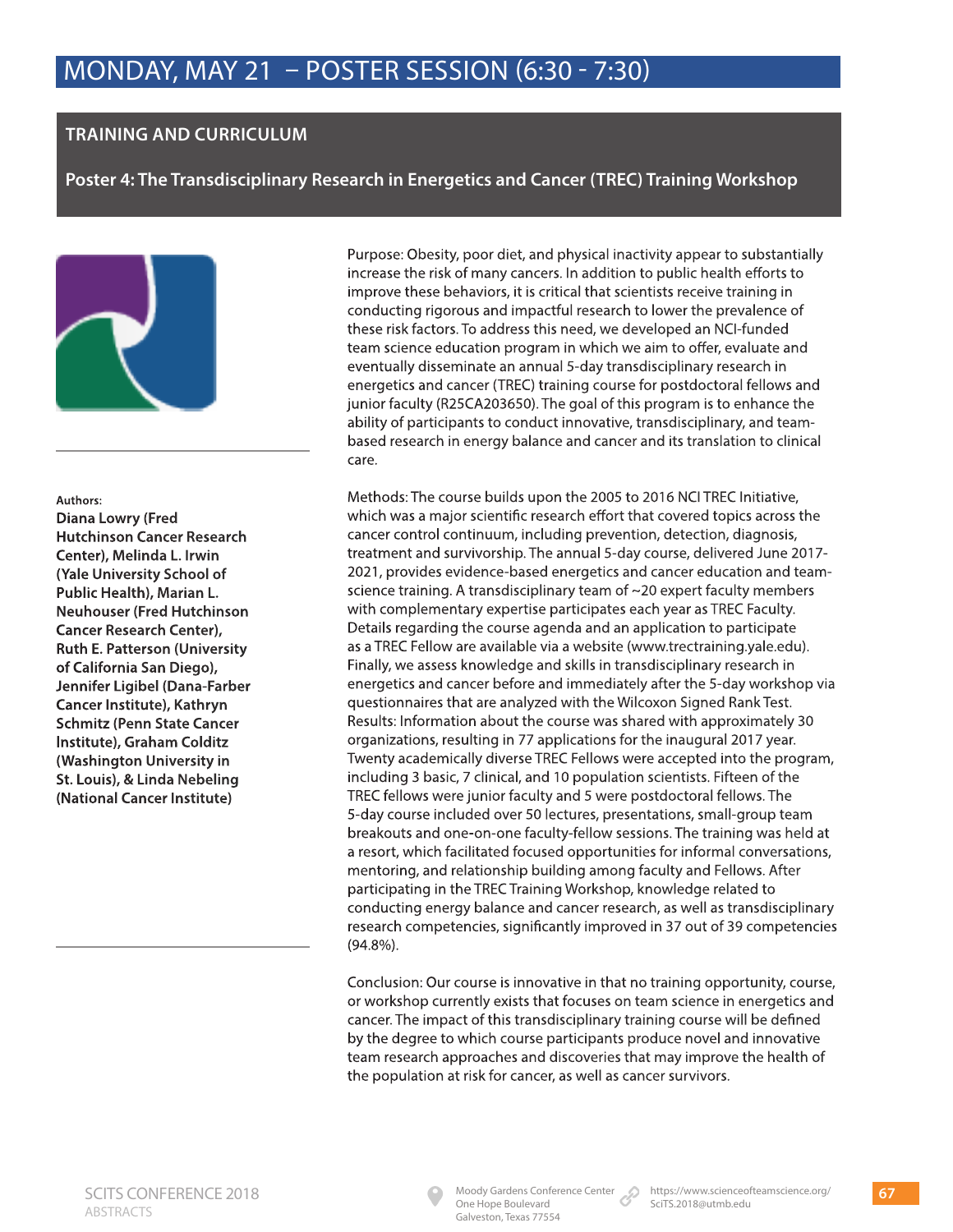### **INTERPROFESSIONAL COLLABORATION**

**Poster 5: User-Centered Mobile Telestroke Platform Development using Clinical Simulation-Based Usability Testing**



#### **Authors:**

**Tsion Habtamu (Virginia Commonwealth University), Mirinda Gormley (VCU), Alfred Brown, Pamela Brown (Simmons College), Michelle Stockner (VCU), Joshna Seelam (VCU), & Sherita Chapman-Smith (VCU)**

Stroke remains the leading cause of disability worldwide, and the only acute treatment is reperfusion, which is time-dependent. The odds of a favorable outcome decrease with every additional minute of delay prior to reperfusion making treatment success critically time dependent. Mobile ambulance-based telemedicine presents a novel solution to improving both the accuracy of prehospital stroke diagnosis and the timeliness of treatment. Implementation and sustainability of such innovative technology can be made difficult by the complexities of healthcare organizations, work practices and physical environments. This study aims to 1) understand perceptions of a mobile prehospital telestroke system from all users and 2) evaluate system usability during ambulance transport. Over a 24-month period, a multi-stakeholder team with representation from the VCU Departments of Neurology and Emergency Medicine, Office of Telemedicine, Center of Human Simulation and Patient Safety, local EMS agency and swyMED (a telemedicine developer company) collaborated to develop a mobile prehospital telestroke system. Modifications to telemedicine equipment, teleconferencing software and protocol were implemented based on the results of serial clinical simulation-based Plan-Do-Study-Act (PDSA) cycles and dry runs. We used data collected via direct observation notes, survey results and informal interviews during each clinical simulation-based PDSA cycle to test changes to improve our mobile system. During the clinical simulations, an ambulance was equipped with a mobile telemedicine system to perform remote stroke assessments. Scripted scenarios were performed by actors during transport and evaluated by physicians using the National Institute of Health Stroke Scale (NIHSS). Scores obtained during transport were compared with original scripted NIHSS scores. Participants completed the System Usability Scale (SUS), NASA task load index (NASA TLX), audio-video quality scale and a modified Acceptability of Technology survey to assess perceptions and usability. In addition, interviews were conducted to evaluate users' experience. Descriptive analysis was used for all surveys. Weighted kappa statistics to compare the agreement in NIHSS scores. We used data collected via direct observation notes, survey results and informal interviews during each clinical simulation-based PDSA cycle to test changes to improve our mobile system. Between March 2016 and June 2017, 105 scenarios (65 mobile evaluations and 40 bedside evaluations) were conducted. Ninetyone percent (59/65) of mobile and all bedside evaluations were completed. Overall, comparison of NIHSS scores between mobile simulations and original scripted scenarios showed moderate agreement [weighted kappa=0.46 (95% CI: 0.33-0.60, p=0.0018)]. NIHSS scores between bedside simulations and original scripted scenarios revealed moderate agreement [weighted kappa=0.62 (95% CI: 0.47-0.76, p=0.63)]. The median time to complete each scenario was 9 minutes (range 4-17, SD 3.7). The overall SUS score was 68.8 (SD = 15.9). The overall NASA TXL unweighted workload rating increased for mobile evaluations compared to bedside evaluations. Content analysis of open-ended comments identified strengths, usability issues, and safety concerns. Before making financial investment and implementation in a mobile prehospital telestroke program, it is important to consider the use of combined clinical simulation and PSDA methodology. It can improve the quality and optimization of the system.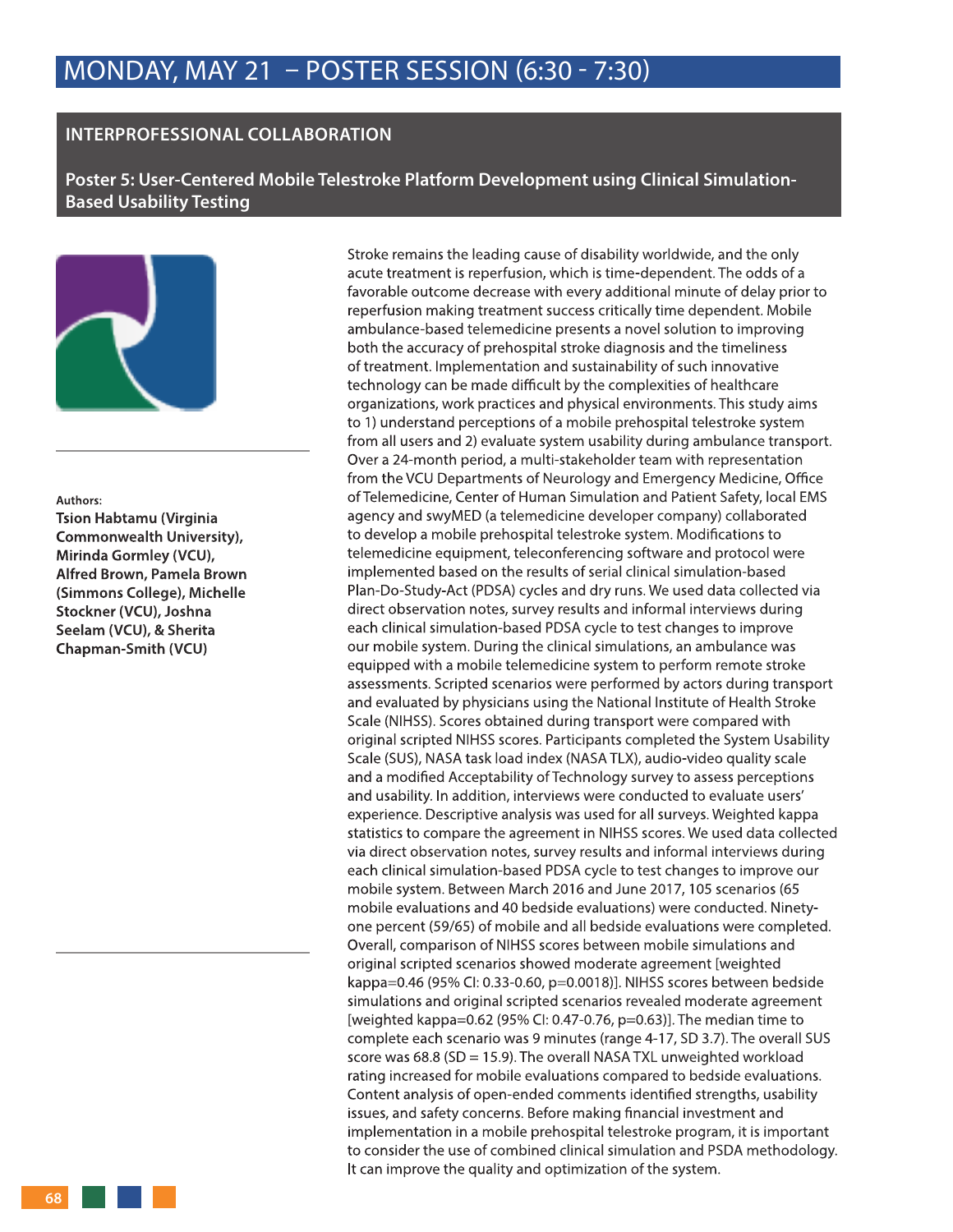## **INTERPROFESSIONAL COLLABORATION**

**Poster 6: The Faith Health and Family Collaborative: A Community-Based Transdisciplinary Partnership**



**Authors: Kamisha Escoto, Chloe Dorsey, Crystal Roberson, & Lorna H. McNeill (The University of Texas MD Anderson Cancer Center)**

Objective: Transdisciplinary approaches to addressing health disparities, particularly the disproportionate burden of obesity in African Americans, are critical due to the broad and complex causes. Creating models for successful community-based transdisciplinary research is necessary. Integrating the community in scientific research is imperative, yet not without its own unique challenges. The objective of this poster is to describe the development of the Faith, Health and Family Collaborative, an academic-community partnership team formed to collectively address obesity among African American families using participatory principles and community involvement. The Faith, Health and Family Collaborative was built on an existing partnership between The University of Texas MD Anderson Cancer Center and Windsor Village United Methodist Church, recognizing the Institute of Medicine's recommendation of community mobilization by various partners, including faith-based groups, to effectively reduce obesity. We will present a description of the partnership, its major activities and strategies used for sustainability.

Research Methods: The Faith, Health and Family Collaborative utilized community-based participatory research as a guiding foundational framework. Specific principles included 1) building on resources and strengths of the community, 2) integrating knowledge and action, 3) promoting a co-learning process to ensure bi-directional knowledge sharing, and 4) facilitating collaborative, equitable involvement in all phases of the project. We developed a multidisciplinary advisory board, with representation from academic institutions, clinics, community-based organizations, and faith-based organizations. The advisory board provided overall guidance and direction to the collaborative and helped expand our reach into the community by identifying relevant community organizations and churches to engage as stakeholder partners. Collaborative activities included capacity building trainings for community members; needs assessment data collection from African American parents, youth, and church clergy and staff regarding obesity in the African American community; church audits (of physical space for obesity programming); and community forums for health education and results dissemination.

Findings: The Faith, Health and Family Collaborative set the groundwork for future community-based transdisciplinary research projects. The Collaborative held 14 advisory board meetings, formed a network of over 20 stakeholder partners and grew to over 100 churches in its network, and hosted nearly 20 events (e.g., clinical trials education). Interview and focus group data were collected from African American parents, youth, and clergy and church staff (n=125) to understand how varied constituents viewed the issue of obesity in the community. The Collaborative culminated with small group academic-community discussions of elements needed for faith-based obesity programming and research. Advisory Board members have continued involvement in newly funded grants at MD Anderson.

How the Research Advances the SciTS Field: Addressing obesity in African American families requires transdisciplinary collaboration and can only be effective if communities are genuinely engaged. This poster presents a model for engagement of the African American faith-based community, a pre-cursor to developing and implementing research to successfully combat health disparities.



One Hope Boulevard Galveston, Texas 77554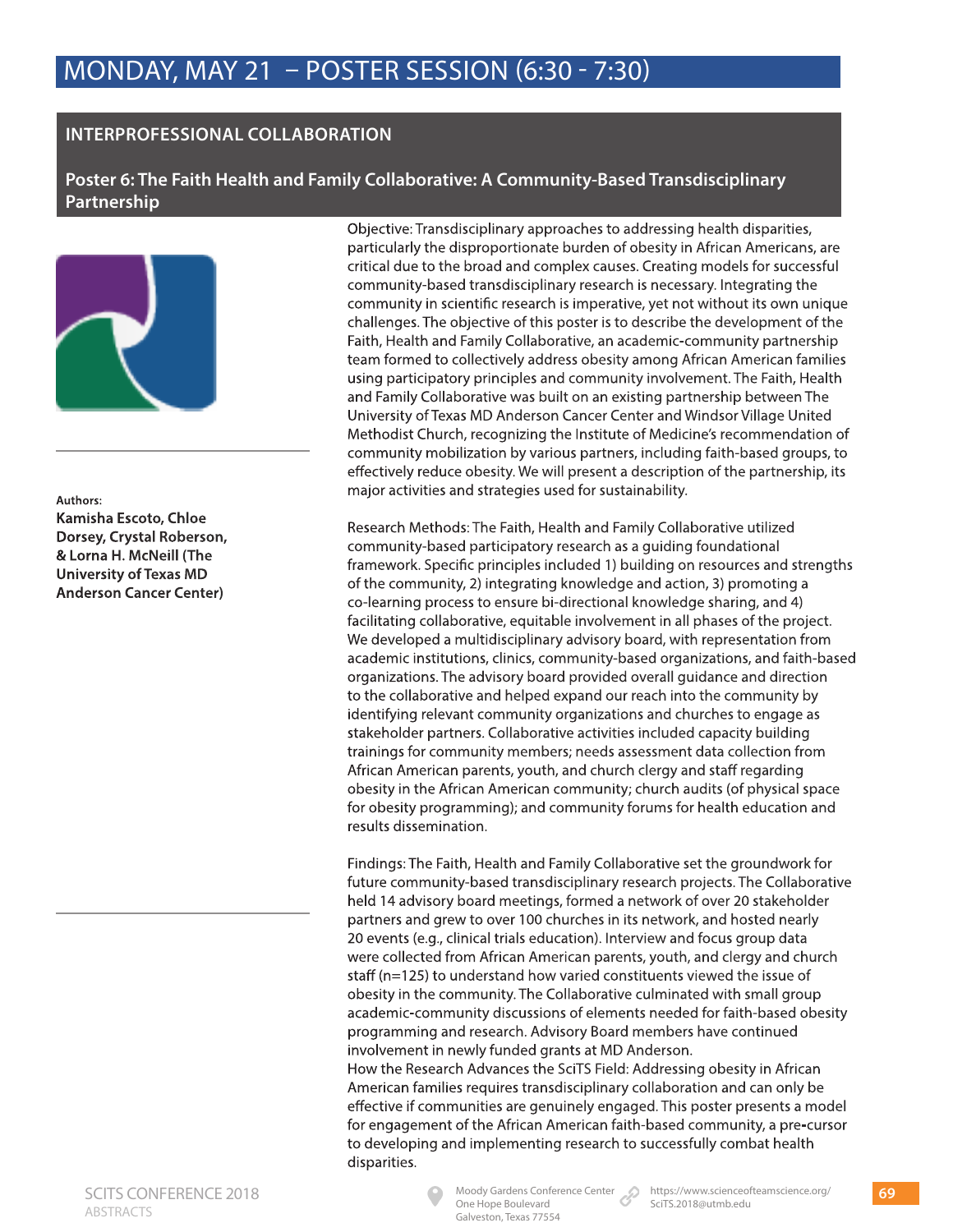### **INTERPROFESSIONAL COLLABORATION**

**Poster 7: Development of a Multi-Disciplinary Team to Study Preoperative Anxiety in Spine Surgery: A Case Study**



**Authors: Arif Pendi (University of California Irvine), Jeffrey** 

**C. Wang (University of Southern California), Frank L. Acosta (USC), Rana Movahedi (USC), Adana Melkonian (Western University of the Health Sciences), Alan Shahbazi (USC), David Safani (University of California Orange), & Gligor Gucev (USC)**

Interdisciplinary teams provide utility in clinical research due to the many advantages conferred by drawing upon the knowledge in different fields of expertise and pooling resources to promote time- and cost-efficiency. This case study discusses the development of a multi-disciplinary team of researchers, the methods used to maintain its function, and the result of research endeavors at on year following the team's inception. Called the Spine Preoperative Anxiety Research Taskforce (SPARTA), a team of students and faculty from the University of Southern California's and University of California Irvine's departments of orthopaedic surgery, neurological surgery, anesthesiology, and psychiatry was assembled to research an under-studied phenomenon in spine surgery - preoperative anxiety. Given that preoperative anxiety affects surgical outcome, anesthesia response, analgesic consumption, and describes a patient's mental state, it was expected that a team of surgeons, anesthesiologists, and psychiatrists would be well-suited to study preoperative anxiety and its management in patients scheduled to undergo spine surgery. Moreover, SPARTA members were chosen for their expertise in different areas of the perioperative care continuum, interest in studying preoperative anxiety, previous experience working together, and 'fit.' Leadership of SPARTA was shared between one student and one faculty member to promote understanding and communication. In-person activities involved meetings and conferences to review team activities, communicate key developments, and share decision-making. Virtual communications were maintained via electronic mail, video conferencing, phone calls, and text messaging. An electronic mail listserv was used to send updates to members of SPARTA and maintain a historical log of all team activities. Research began with the development of an introductory cross-sectional study to determine current best practices of preoperative anxiety management according to orthopaedic and neurological surgeons who conduct spine surgery. Data were stored in an online database, study documents were stored online in a cloud-based drive, and a web-based office suite was used to collaboratively write or edit study documents, surveys, conference abstracts, and manuscripts. After one year of activity, SPARTA produced research leading to two podium presentations, one poster presentation, and one manuscript under review by a peer-reviewed scientific journal. Plans for further development and maintenance of SPARTA were made, including the submission of a grant application for future funding and support. The presentation of this study, which describes practical application of team science to develop, maintain, and work effectively as a multi-disciplinary team to conduct clinical research, may serve as an aid in developing future research teams.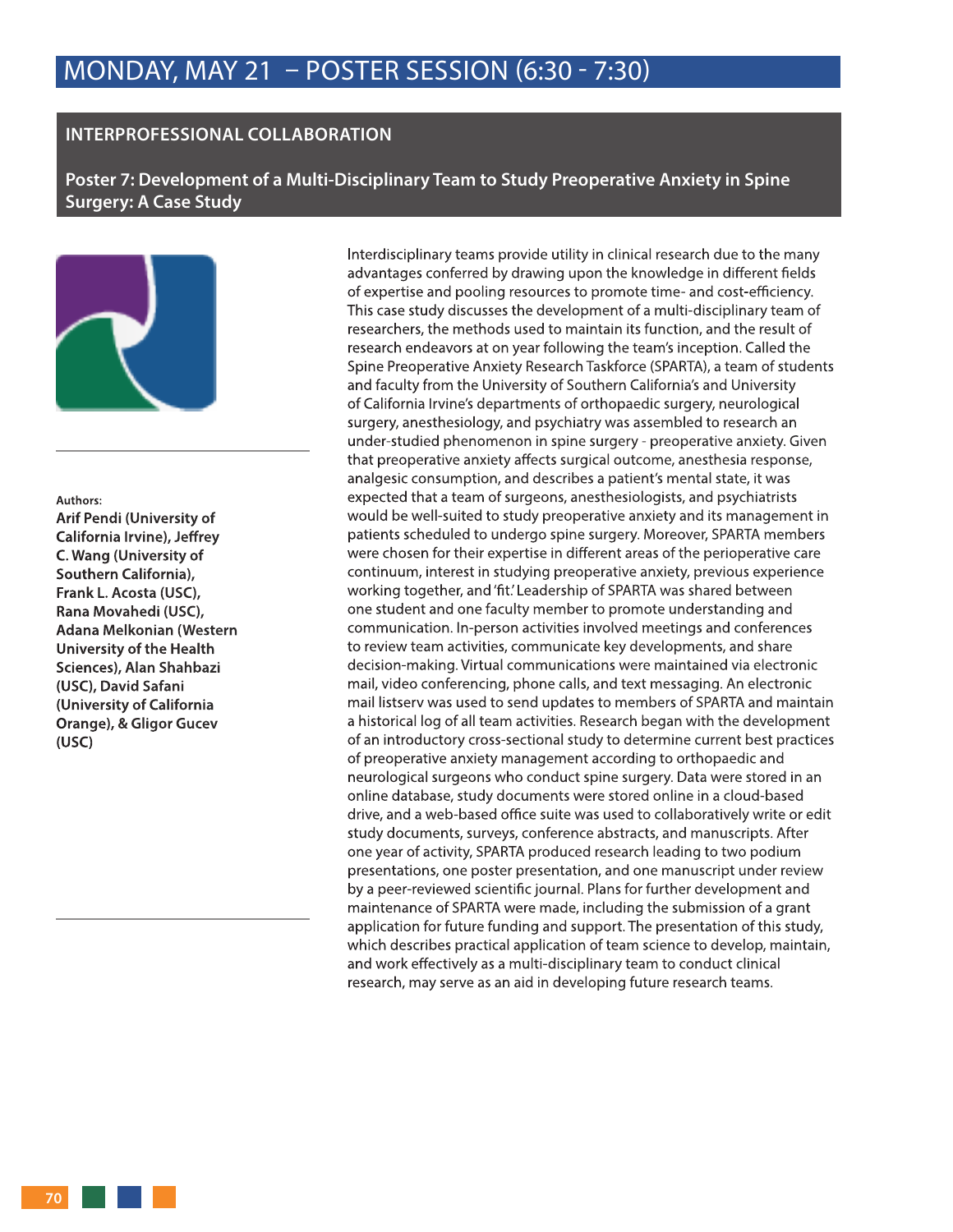## **INTERPROFESSIONAL COLLABORATION**

**Poster 8: Using RE-AIM to Evaluate Mobile Prehospital Telestroke Intervention**



**Authors: Joshna Seelam (Virginia Commonwealth University), Tsion Habtamu (VCU), Michelle Stockner (VCU), Pamela Brown (Simmons College), Alfred Brown, Mirinda Gormley (VCU), & Sherita Chapman-Smith (VCU))**

Mobile prehospital telestroke presents a novel solution to improve stroke diagnosis and reduce treatment times. Over a 24-month period, a multistakeholder team with representation from the VCU's Department of Neurology and Department of Emergency Medicine, Office of Telemedicine, Center of Human Simulation and Patient Safety, a local Emergency Medical Service (EMS) and SwyMED (a telemedicine developer company) collaborated to develop a Mobile Prehospital Telestroke system. This study's goal was to obtain feedback from key stakeholders concerning the feasibility of the proposed PRE-ALERT (Pre-hospital Rapid Evaluation via Ambulance Lead Emergency Remote Telemedicine) study and Mobile Prehospital Telestroke system. This assessment used a mixed-method approach consisting of both qualitative and formative research in collaboration with VCU Department of Neurology and Research Unlimited (RU), specialize in participant recruitment and retention for research studies. Twenty-nine healthcare providers and community members participated in the focus groups, and five healthcare personnel and administrators participated in the informal interviews. Five focus groups were performed, with four to eight participants each. Five informal interviews were also conducted via telephone. Assessment questions were developed using the RE-AIM framework (reach, effectiveness, adoption, implementation and maintenance) examining at the individual and organizational levels. Subcategories further explored barriers and challenges, facilitators and benefits, and keys to moving forward. The focus groups lasted 45-75 minutes; informal interviews lasted 20-45 minutes. Recordings from focus groups and interviews were transcribed verbatim and then coded individually by two RU qualitative data analysis experts. Responses from participants were described using code names and then used to develop major categories and sub-categories. The researchers used open coding to compare and categorize major themes and axial coding to identify connections between categories and patterns of meaning. According to the data collected, strengths of this research include: improvement of patient-provider experiences and outcomes; and applications to other areas of healthcare. Challenges and limitations include: processes and protocols of training staff; connectivity; patient and provider relationship; and agency resources. Equipment quality, features, and functionality were listed in both categories. Keys to moving forward include: community outreach and education; healthcare provider buy-in with both hospital and prehospital staff; organizational buy-in with cost reduction and statistical evidence of improved outcomes; and sustainability of the equipment and protocols. This study reveals the benefits of collaborative formal research using a systematic process. The results will be used to develop a RE-AIM mobile prehospital telestroke intervention.

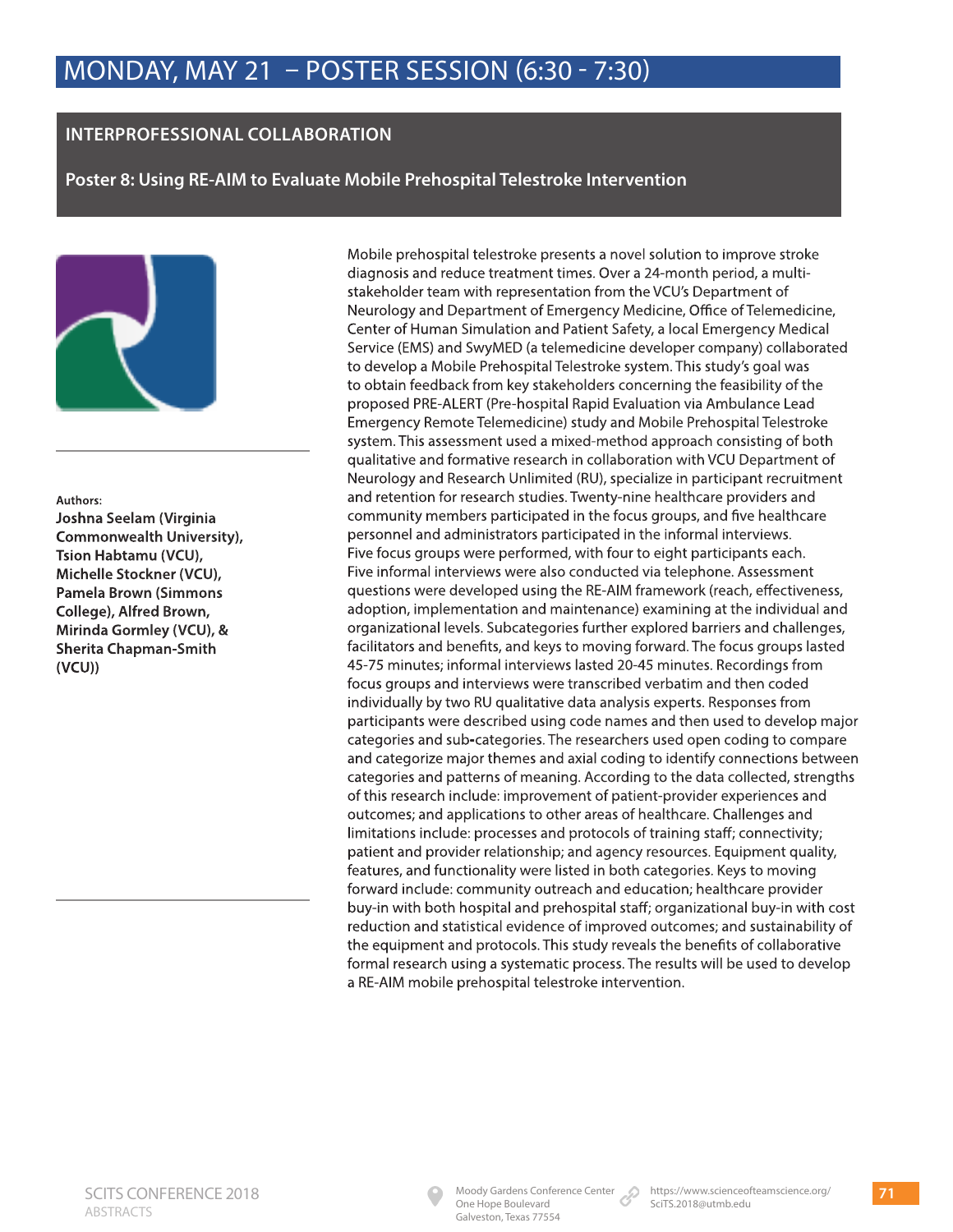### **MENTORSHIP IN TEAM SCIENCE**

**Poster 9: Mosaic Mentoring and Cross-Cultural Training for Medical Professionals**



**Author: Sujin Horwitz (University of St. Thomas)**

The importance of optimizing medical care to patients of different cultures is an increasingly important skill in health care. Prior research has demonstrated that the ability of health care professionals to acquire crosscultural skills affect the quality of health outcomes. This study examined a medical resident cohort to identify training needs for improving medical care among culturally diverse racial and ethnic patient populations. This study also identified the effectiveness of mosaic mentoring for increasing cross-cultural competency among the resident cohort. A modified version of the Residency Training in Cross-Cultural Survey (Betancourt and Weissman, 2003) was administered to 63 medical residents. An additional survey obtained data on the residents' gender and Post Graduate Year (PGY) to be assessed in conjunction with the Cross Cultural Survey. Of the respondents, 47 (75%) were male and 16 (25%) were female, with the average age being 29.9 years of age (SD = 2.8). The PGY groups were dichotomized into junior residents consisting of PGY's 1 and 2 ( $n = 28$ , 44%) and senior residents of PGY's 3-5 (n =35, 56%). Of those surveyed, 58 (92%) chose to report their ethnicities. While the vast majority of residents (95%) indicated that it was important to consider the patient's culture in providing care, those who were of non-Caucasian ethnicity scored significantly higher than Caucasians on the importance of considering a patient's culture when providing care  $(t = 2.47, p < .05)$ . There were no significant differences between the junior and senior PGY groups regarding the importance of considering the patient's culture when providing care  $(t =$ .06,  $p = .95$ ) and the importance of practicing in a culturally diverse patient mix ( $t = .44$ ,  $p = .66$ ). Similarly, female residents did not differ significantly from males regarding these two aspects of cross cultural care ( $t = .99$ ,  $p$  $=$  .32, t = 1.36, p = .18, respectively). Many of the residents indicated that difficulties in understanding different cultures resulted in longer office visits (35%), unnecessary office visits (19%), delays in obtaining informed consent (40 %) and patient noncompliance (19.0%). Residents with two or more mentors adept in providing cross-cultural care scored significantly higher than respondents having only one mentor on the importance of considering the patients culture when providing care (t =  $3.21$ , p < .01) and on the importance of practicing in a diverse racial and ethnic patient mix (t =2.31, p < .05). Almost half of the residents (47%) felt they were unprepared to treat patients who are new immigrants and about a quarter (24%) indicated they were unprepared to deal with those holding beliefs at odds with Western medicine. The results indicate that resident training in cross cultural care should be included in medical educational curriculums. Many residents indicated that important areas of patient care could be improved with a greater understanding of patient diversity. Of particular note was the importance of multiple mentors in providing leadership training in such areas and should thus be included as an important part of medical education. Increasing the interaction between ethnically diverse residents may also increase sensitivity to the care of patients from differing cultural backgrounds.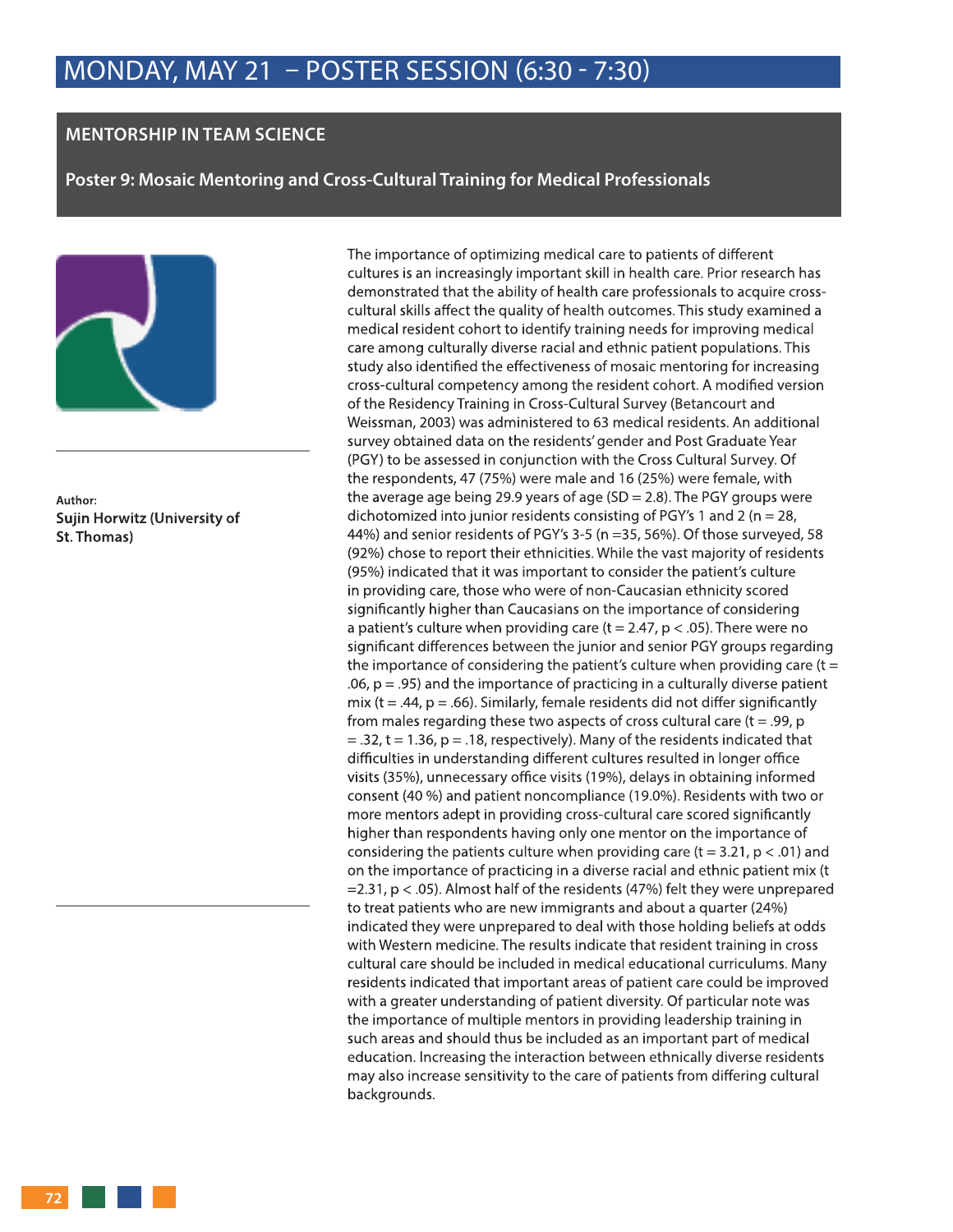### **MENTORSHIP IN TEAM SCIENCE**

**Poster 10: Role of Mentors in Multidisciplinary Innovation and Design Student Teams**



**Authors: Ashlynn Kogut, Michele Norton, Amanda Garr, & Michael Beyerlein (Texas A&M University)**

Core competencies for many disciplines are evolving to include working in interdisciplinary teams to produce innovative solutions. For example, engineering and business have initiated capstone design projects, innovation labs, makerspaces, entrepreneurship programs, and weekend design challenges in an attempt to bridge the gap between the work environment and the classroom. As this focus on experiential learning has filtered into the curriculum, students are spending more time with multidisciplinary teams to create solutions or generate new ideas. Those designing these experiences have assumed that having a mentor will be beneficial, but there is limited research literature connecting mentoring to multidisciplinary, innovationfocused student teams. According to Rhodes and DuBois (2008), mentors can influence student processes in three core competency areas: socio-emotional development, cognitive development, and identity development. While mentors have the ability to address the core competencies needed to work in interdisciplinary teams to create innovative solutions, the role, best practices, and the impact of the mentors on these types of teams is unknown. In order to address this gap in the research, this poster presents the findings of a mapping review of the literature on the role of mentors on multidisciplinary student teams, the role of mentors on creative student teams, and the role of mentors on student teams. First, we use the mapping review method to systematically search the literature. Mapping the available literature will enable us to see how the three research areas relate and identify areas for future development. Then, we connect the literature to the Rhodes and DuBois (2008) model. The research questions guiding this review include:

- What does research say about mentors in developing competencies of student teams?
- What does research say about best practices mentors use to develop competencies for multidisciplinary student teams?
- What does research say about the role of mentors in developing entrepreneurship, innovation or engineering design competencies for multidisciplinary students' teams?

A preliminary analysis of the literature evaluating the role of mentors for interdisciplinary teams reveals conflicting results. Paretti, Layton, Laguette and Speegle (2011) found a critical question to be whether mentors should be concerned with deploying technical knowledge or with professional issues such as team dynamics, communication and interpersonal skills. To assist teams in working across interdisciplinary boundaries, Morse, Nielsen-Pincus, Force, and Wulfhorst (2007) advised to have mentors focus on issues of team dynamics. However, more recent programs still utilize mentors for disciplinary content knowledge and provide support for learning team dynamics separately in the form of workshops led by facilitators, not mentors (Jiji, Schofeld, & Smith, 2015; Sturner, Bishop, & Lenhart, 2017). Preliminary connections between the literature and the Rhodes and DuBois (2008) model show that research on mentors for interdisciplinary and innovation focused teams has not addressed the socioemotional, cognitive, and identity development of students. As many disciplines are moving toward interdisciplinary teams as a central part of their curriculum and the use of mentors as a teaching strategy, it is important to design mentoring programs that train mentors to address these issues.



One Hope Boulevard Galveston, Texas 77554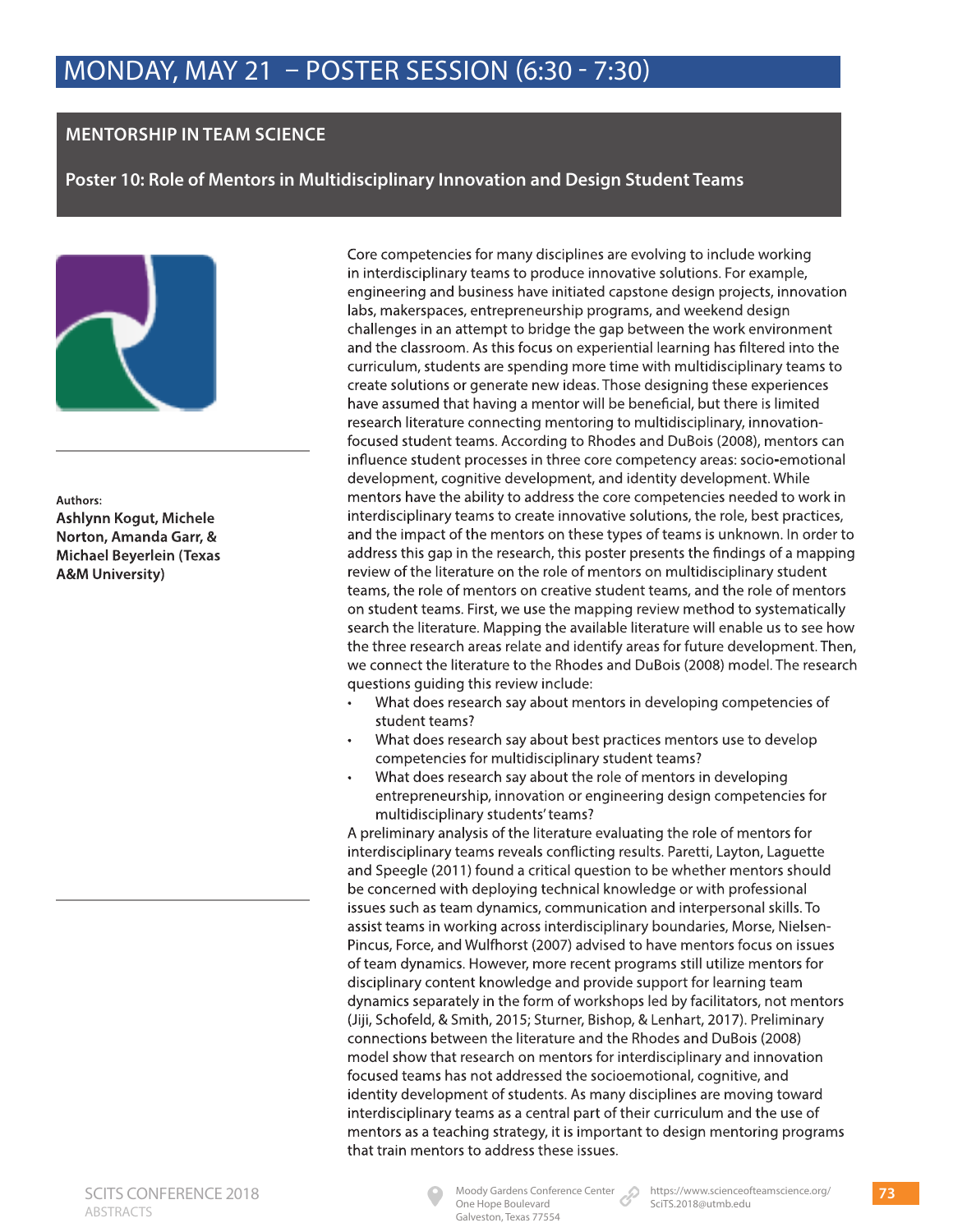#### **NETWORK ANALYSIS**

**Poster 11: From Networks to Research Funding: Transformative Impacts of a CTSA**



**Authors: Felichism Kabo, Xiao Shi, & George Mashour (University of Michigan)**

The Clinical and Translational Science Awards (CTSA) Program at the National Institutes of Health (NIH) supports a national network of 57 leading medical research institutions that are intended to function as key hubs in the translational research process. The hubs are intended to collaboratively catalyze innovative training, research tools, and processes at the local and regional levels. We focus on the Michigan Institute for Clinical and Health Research (MICHR) in order to ascertain how it is transforming the clinical and translational science landscape at the University of Michigan (U-M). Previous studies have shown that CTSAs are positively associated with changes in the collaboration networks of their parent universities. Other studies have demonstrated a significant association between interacting with a CTSA and successful research awards. However, there have been no studies of the link from how interacting with a CTSA impacts the social networks of individual investigators, and subsequently how the network changes may relate to outcomes such as research funding. We address this gap through simultaneous analysis of the changes in investigator's ego networks following their interaction with MICHR, and contingently whether an investigator receives a research award, and the number of research awards associated with the investigator. Our hypothesis is that interacting with MICHR positively transforms the ego networks of individual investigators, and this positive network transformation is in turn correlated with the likelihood of an investigator receiving a research award, and the number of awards that the investigator receives. We sampled U-M investigators who submitted proposals to external sponsors in the year 2006. We measured the yearly impact of interacting with MICHR for individual investigators for the time period 2004-2012 by running crosssectional models by year. The dependent variables (DVs) are: a) the two-step reach (TSR) of an ego network; b) a dichotomous variable that measured whether or not the investigator received a research award in a given year ('Award'), and; c) a count variable that measured the number of research awards that the investigator received in a given year ('NumberAwards'). The independent variable (IV) is whether an investigator consulted with MICHR in each of the years 2004-2012. We ran two sets of Heckman sample selection models as follows. The first set ('Set A') were probit models where the selection equation DV was TSR and the outcome equation was Award. The second set ('Set B') were maximum likelihood models where the selection equation DV was TSR and the outcome equation was NumberAwards. The Set A models showed that consulting with MICHR was consistently and significantly associated with an ego network's TSR, and contingently it was significantly correlated with likelihood of an investigator receiving a research award. The Set B models showed that in some years there was a significant association between consulting with MICHR and TSR, and contingently the number of awards that an investigator received. This research advances the SciTS field by demonstrating that one of the ways by which CTSAs are likely impacting outcomes in clinical and translational science is through transforming individual ego networks.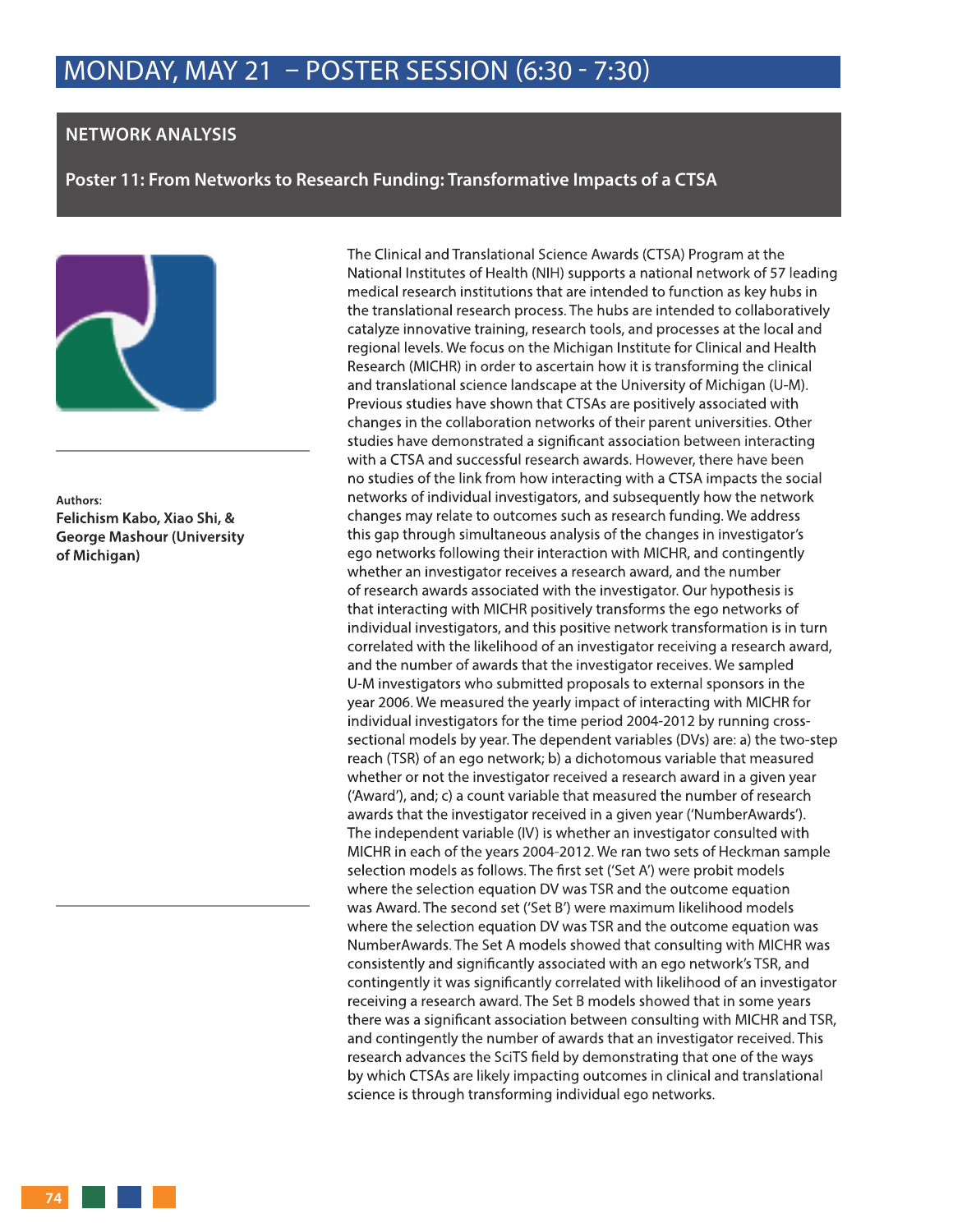### **NETWORK ANALYSIS**

**Poster 12: Using Graph Networks to Manage Cross-Institution, Cross-Discipline Research Programs**



**Authors: Carrie Roever, Casey Blair, Xiaogang Ma, Ashley Bogar, & Luke Sheneman (University of Idaho)**

Research teams that span disciplines and institutional boundaries are increasing in all areas of science. These multi-university research teams often tackle broad-scale, complex research questions resulting in high-impact publications. While geographic distance is proving to be less of an obstacle to collaborative output, social distance is of increasing importance. However, discovering, understanding, and fostering social connections between researchers at differing universities or in different disciplines presents a unique set of challenges for administrators of large, team science programs. Here, we present a project management tool that uses social network analysis and graph theory to connect researchers, to foster collaborative products, and to more effectively report collaborative efforts to funding agencies. We developed a web-based, graph search tool to visually display the social connections and research activities of a large, team science program. The tool was developed to manage the research efforts of the Managing Idaho Lands for Ecosystem Services (MILES) program which was funded by the National Science Foundation (NSF) Established Program to Stimulate Competitive Research (EPSCoR; grant number IIA-1301792). The program included three Idaho universities: Boise State University, Idaho State University, and the University of Idaho, along with six state colleges, the Coeur d'Alene Tribe, and various local, state, and federal government agencies. We designed the graph database with four main nodes: 1) researchers (People), 2) their research questions (Question), 3) data needed to answer those questions (Data), and 4) the resulting publications (Publication). Each of the main nodes also had descriptive nodes and descriptive attributes, and all were connected by relationships (i.e. edges). We found the graph database allowed us to more effectively communicate research activities to project participants and to external funding agencies. For researchers looking for collaborators, the graph provided an easy-tounderstand overview of all MILES research activities, so relationship-building could begin early in the idea-forming stage of any research initiative. For researchers in need of data, the graph provided an easy-to-use interface to find and download data products both used and produced by other MILES participants, increasing data exchange. For administrators trying to quantify program goals of increasing state-wide collaborative output, the graph provided a visually impactful measure of success. Overall, the graph afforded unique program insights which could not have been attained by a traditional, tabular database. Team-based research is increasingly important in all fields of science, and we as program administrators need new and innovative ways to manage the ever-increasing complexity that team science presents. Graph databases and social network analysis transform program data into knowledge. By emphasizing the social relationships between entities, we can intuitively tackle some of the toughest challenges facing large, team-science initiatives.

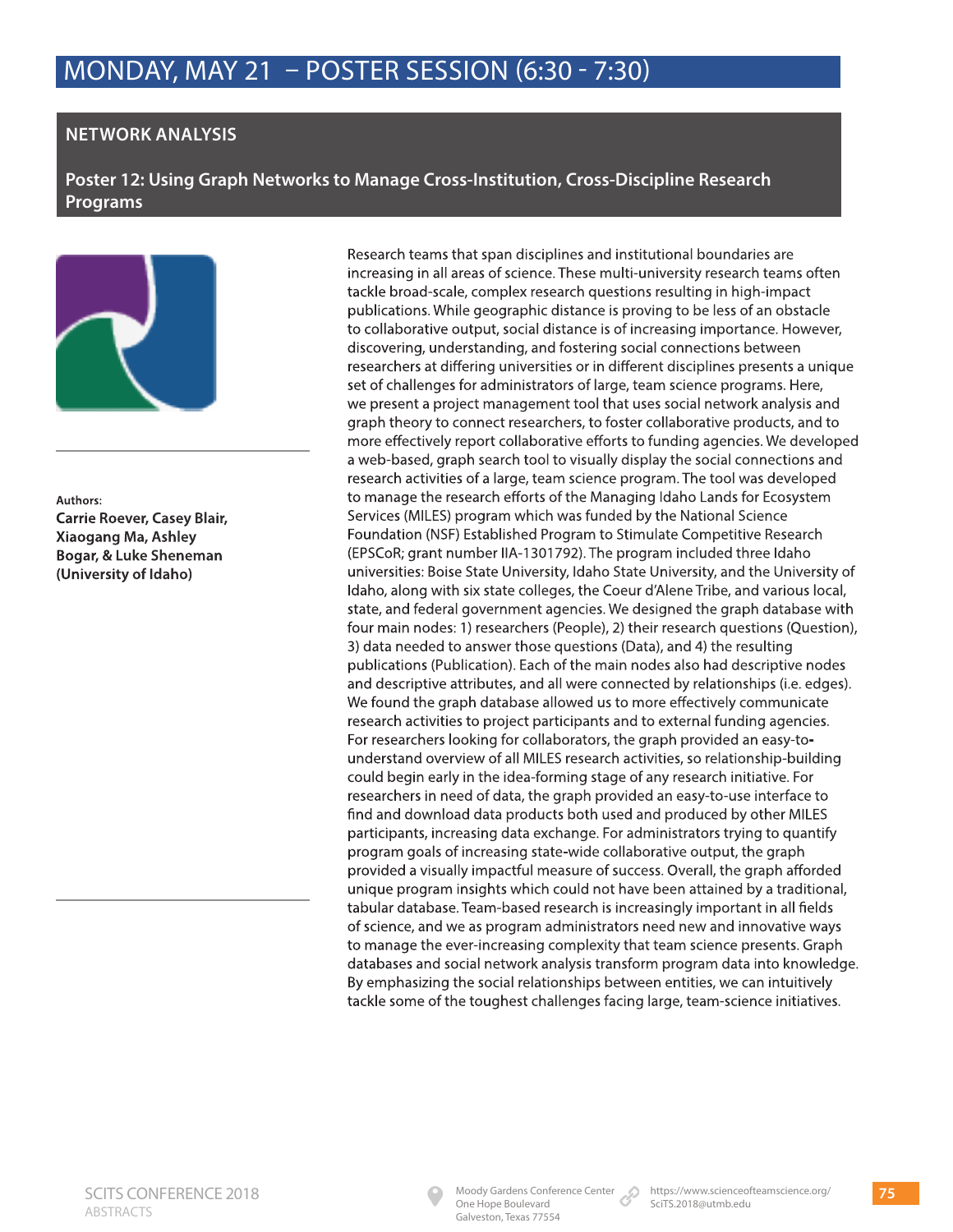#### **NETWORK ANALYSIS**

**Poster 13: Impact of Pilot Project Funding on Collaborations: An Assessment of Team Science Using Research Network Analysis**



**Authors: Damayanthi (Dayan) Ranwala, Jihad S. Obeid, Tami L. Crawford, & Perry V. Halushka (Medical University of South Carolina)**

The South Carolina Clinical and Translational Research (SCTR) Institute, funded by the Clinical and Translational Science Award (CTSA), has adopted Profiles, a research network system (RNS). We are using data from Profiles to assess outcomes of collaborative teams over time. The more common or traditional ways of assessing the outcome of collaborations are based on number of publications and grant awards received by the teams. However, the number of publications and grant awards do not necessarily show the trajectory of team collaborations over time. We think that the RNS analysis will help to provide meaningful metrics of assessing the impact of collaborations. Our CTSA pilot project program provides funding for newly formed, cross-disciplinary research teams to conduct translational research projects. Our objective is to determine the team science outcomes of the pilot project funded investigators as compared to non-funded investigators (those who have applied to receive pilot project funding but were not awarded, control group) using the network analysis. The analysis includes degree centrality (unique co-authors per individual), cross-disciplinarity and MeSH term profiles. We plan to examine the ratios of basic science (T1) related MeSH terms to translational (T2, T3) MeSH terms across the two groups. We will present these data to show the impact of pilot project funding on the increasing trend in collaborations and translational research. The RNS analysis may provide a way to assess the impact of funding mechanisms on collaboration development over time.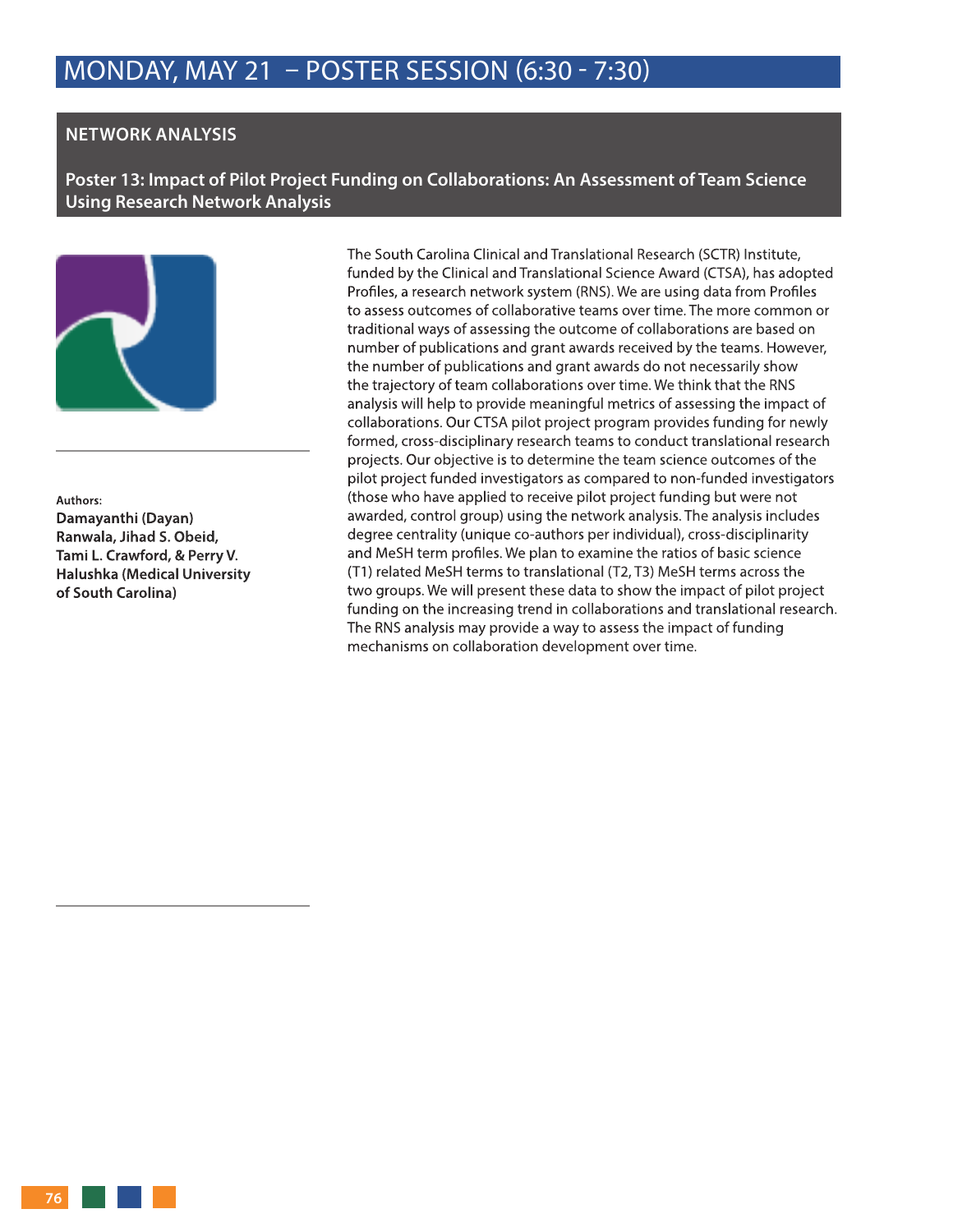### **DEFINING AND REVIEWING FOR TEAM SCIENCE**

**Poster 14: The Central Role of Women in the Development, Process and Outcomes of Scientific Teams**



**Authors: Hannah Love, Jennifer E. Cross, & Ellen Fisher (Colorado State University)** Woolley et al. (2010) made a groundbreaking declaration in Science that teams could be influenced by their membership as well as the team process. More specifically, scientific teams need three things to build collective intelligence: even turn taking, social sensitivity, and proportion female. Scientists often ask when they hear Woolley et al. (2010)'s conclusion that proportion female influences team performance, 'What proportion is enough?' To understand the significance of 'proportion female' on scientific teams, most research uses quantitative methods and/or studies collaboration patterns using publication metrics. Using this approach, however, neglects long-standing social science theories that women encounter discrimination throughout their scientific careers and the research process. Instead of measuring collaboration at the end of the scientific process (i.e. publications), gender needs to be measured during the process. Wooten et al. (2014), recommended using a development and process evaluation to study scientific teams. At Colorado State University, from 2015-2017, we conducted a mixed-methods development and process evaluation study of eight interdisciplinary research teams to examine the science of team science. We administered a social network survey at three time points to understand team development and dynamics. To support the social network data, we collected qualitative data including: participant observation and turn-taking data during meetings, and focus groups. Finally, we collected outcome metrics at nine time points to further distinguish between successful and non-successful teams. Analysis of the various sources of data (social networks, turn-taking data, and participant observation) revealed that gender played a significant role in team success. Social network analysis (SNA) revealed that teams with successful process evaluations had women as central mentors, leaders, and sources of advice. In addition, these teams had more even turntaking and participant observation data revealed increased respect and fun during team meetings. This poster will provide a unique methodological perspective by providing mixed-methods data about the team process as it connects to team outcomes. Our data revealed that teams where women had more central roles in the networks also had more impressive outcomes metrics including those of grants submitted and awards received.

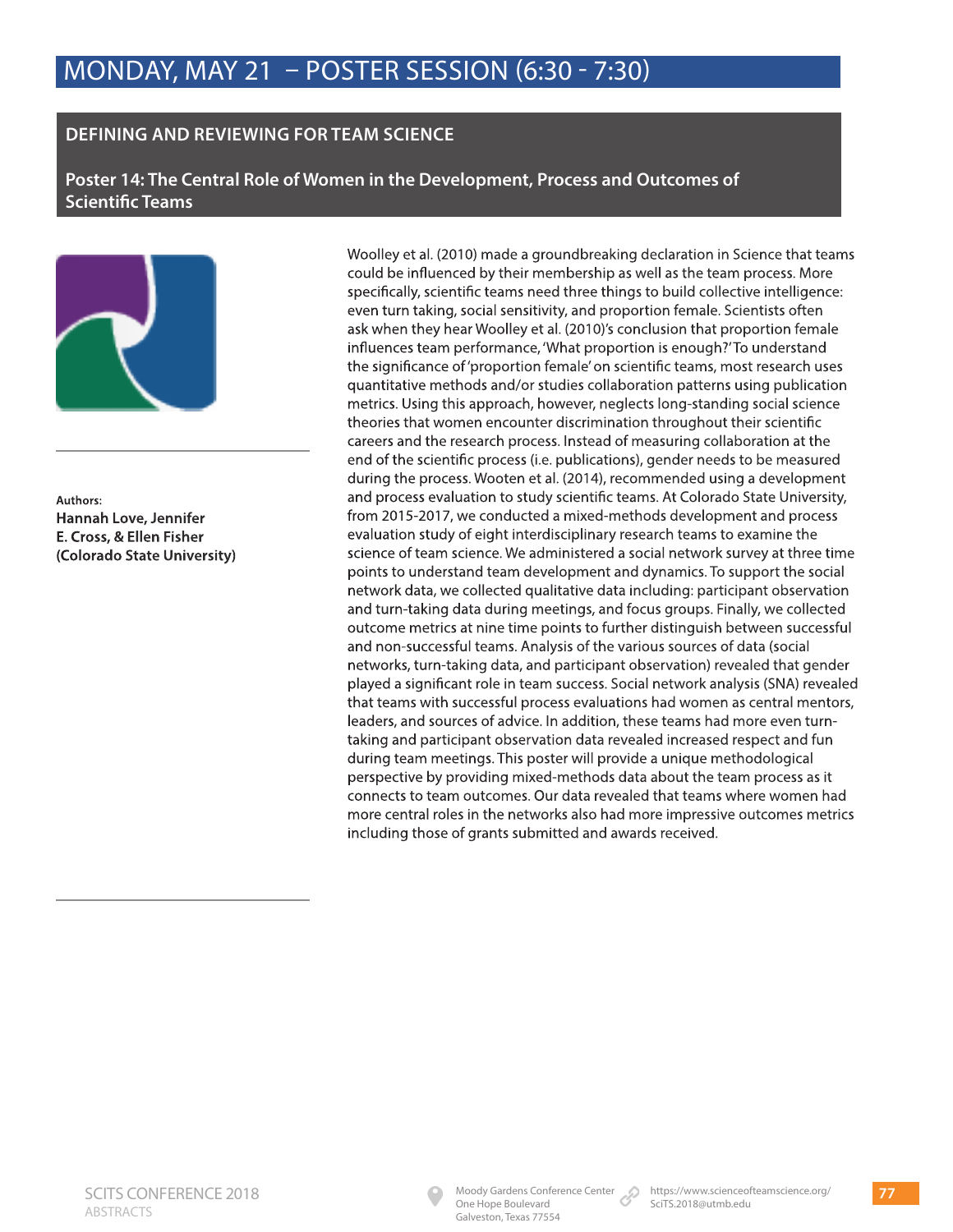#### **DEFINING AND REVIEWING FOR TEAM SCIENCE**

**Poster 15: Think About It: How Attitudes About Objectivity Influence Motivation**



**Author: Rachel Nelson (Michigan State University)**

The goal of this poster is to demonstrate a replicable and efficient model for investigators to collaborate with experienced editors in research proposal development, resulting in high-quality and competitive proposals. Mayo Clinic's Strategic Funding Office for Research will share a staffing case study for a program carried out since 2014. The result has been hundreds of investigator hours saved and consistent success rates that exceed institutional averages. A central problem at any academic medical center is the dearth of time physicians and scientists confront in proposal development, especially to achieve a well-edited, error-free document. Mayo has instituted a low-cost solution: a specialist pool of editorial staff. The design, applied to all narrative components, is flexible, timeefficient, and cost-effective. Key elements of the model are 1) outreach to initiate proposals early, encouraging adequate time for edit and review; 2) procedures to limit unnecessary rework; 3) priority mapping, focusing staff resources where time is most sensitive; 4) a team atmosphere, engendering a learning environment; 5) excellent collaboration to project manage the proposal development process. These pillars set a path for excellent response times and agility when juggling investigator timelines, complex guidelines, and sudden demands from administration. Particular to team science, success has been pronounced in large-scale, multidisciplinary team science proposals that are complex and prove challenging to project manage. Proposals submitted with editorial support were 15% more successful than those that did not receive support. The same is true for early investigator, mentored research programs (NIH K-award level). For example, in the past four years of effort at Mayo, every K23 applicant who was supported by this program obtained his/her award. Conversely, of all Mayo K23 applicants who did not participate, none were awarded. This collaboration, thus, demonstrates measureable improved outcomes, productive ROI, and is achievable at a cost-effective institutional investment. Moreover, this model is highly replicable and readily adaptable to varied allocation models. In an environment of scare institutional resources, this efficient and flexible design can yield impressive benefits, including increased funding.